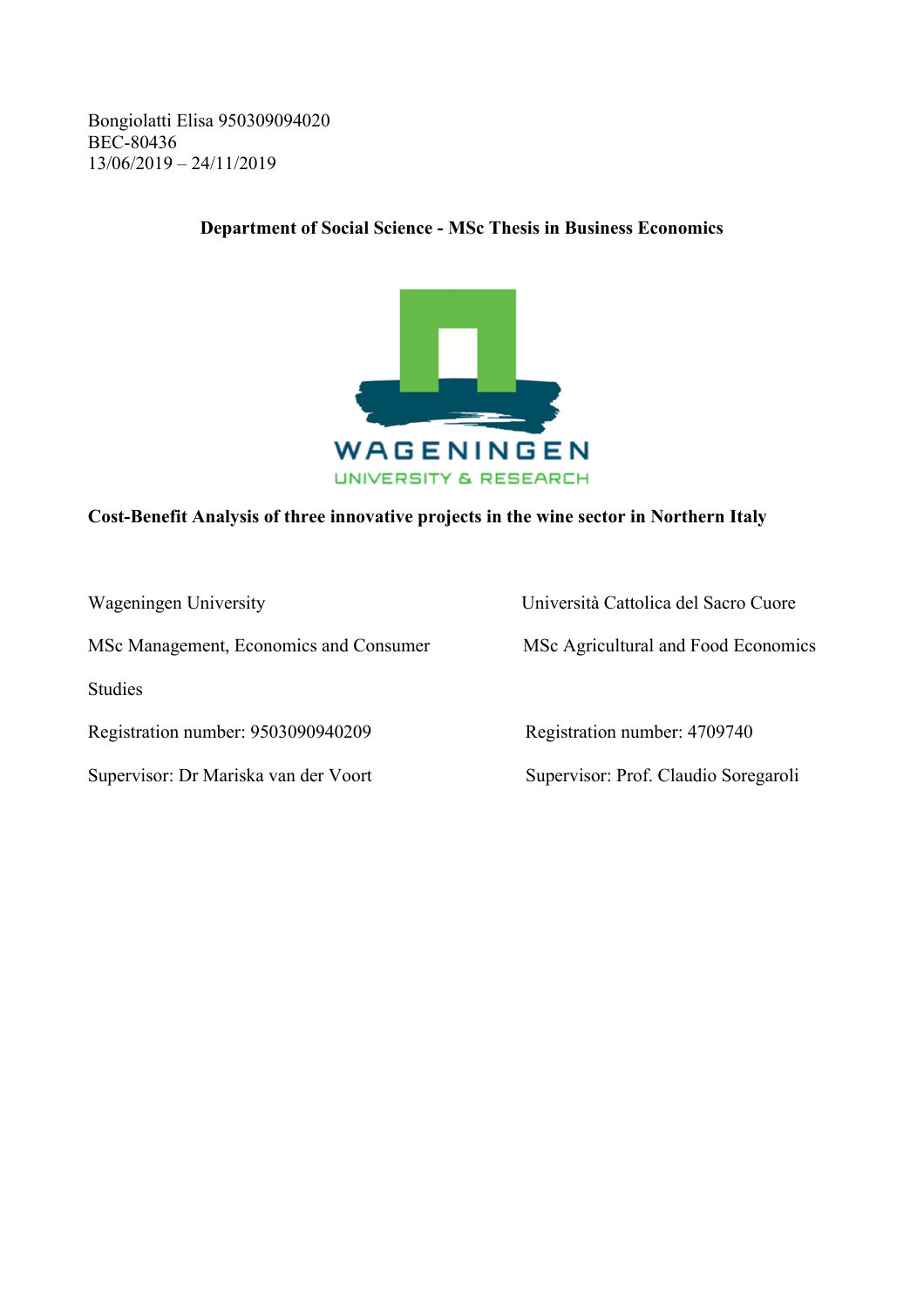# **DISCLAIMER**

This report is written by a student at Wageningen University as part of his/her master programme under the supervision of the Chair Business Economics.

It is not an official publication of Wageningen University and Research and the content herein does not represent any formal position or representation by Wageningen University and Research.

It is not allowed to reproduce or distribute the information from this report without the prior consent of the Business Economics group of the Wageningen University (office.bec@wur.nl)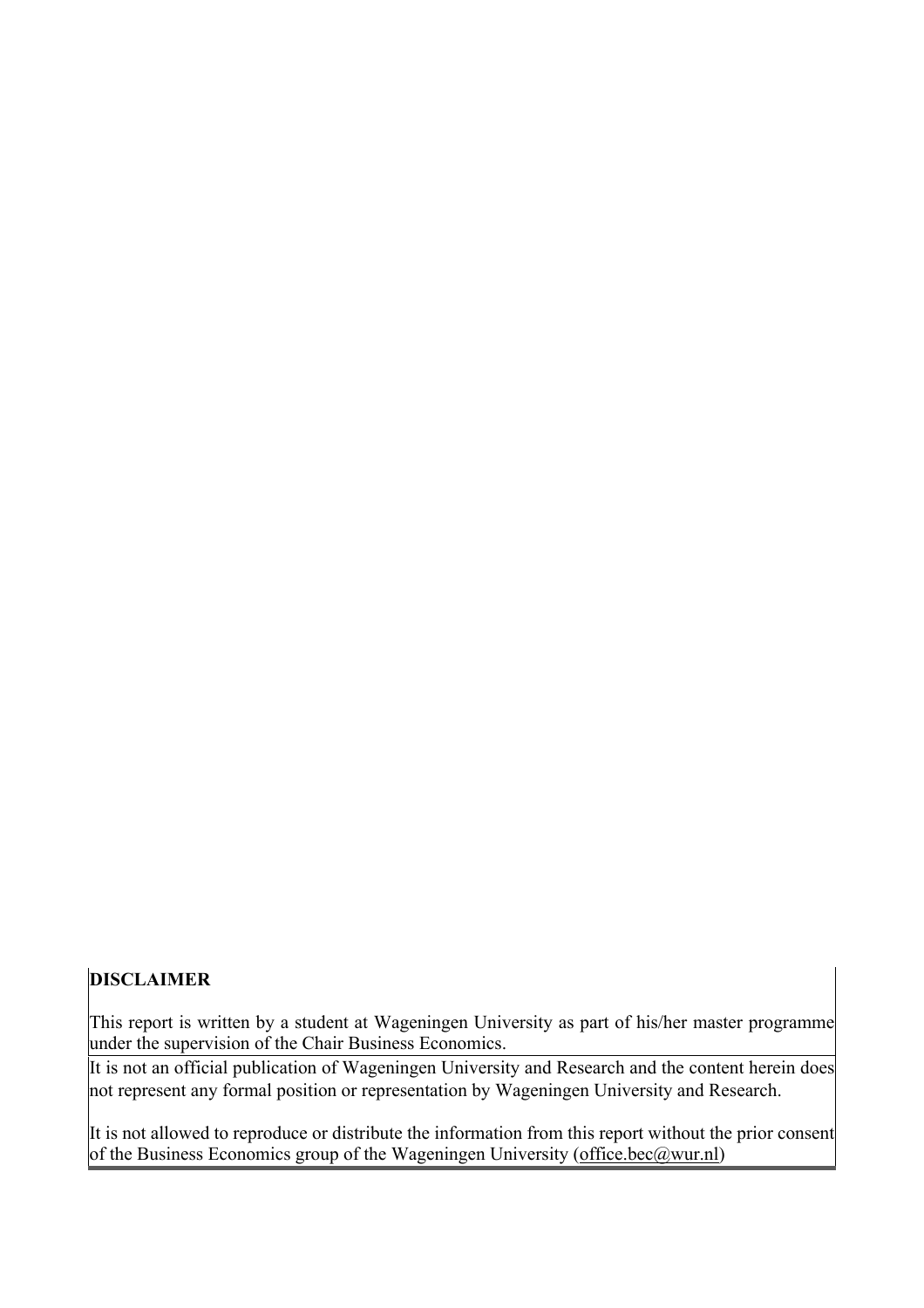### **Preface**

This MSc Thesis is the final accomplishment of the Double Degree programs "Management, Economics and Consumer Studies" at Wageningen University and " MSc Agricultural and Food Economics" at Catholic University of Sacred Heart of Milan.

I would like to acknowledge my thesis supervisors Dr. Mariska van der Voort and Prof. Claudio Soregaroli for the patience, the continuous support and useful insights. I am grateful to all the 16 the wineries which were available for the interviews. I acknowledge, for their availability in sharing their knowledge, the wine experts Mr. Mattia Franzina and Dr. Nello Bongiolatti (Fondazione Fojanini di Studi Superiori) , Mr. Casimiro Maule and the nurseries of grafted vine plants: "Giuliani Bruno s.n.c", "Vivai Rauscedo", "Vivai cooperativi Padergnone", "Vivai Tutzer","Vivai Sommadossi", "Vivai Giumelli". I acknowledge the local farm cooperative of Albosaggia-Caiolo-Faedo-Berbenno-Montagna and the drone companies Aermatica 3D and Aerialclick who were available for the data collection process. I am grateful to my parents for the economic and moral support and my friends Helena, Federica, Isabel, Mia, Michela, Daniele for their presence. A special thanks to my fellow students Gianmaria, Lin, Luca, Lorenzo, Edoardo, Ester, Olga, Maria Grazia for sharing with me this adventure. I acknowledge the Secretary personnel of the UCSC Cremona in the person of Dr. Rita Dernini for the always accurate and efficient guiding throughout the administrative thesis procedures.

I dedicate this MSc thesis to my grandparents Olimpia and Ottorino in memory of the good time spent together in the vineyards in Valtellina.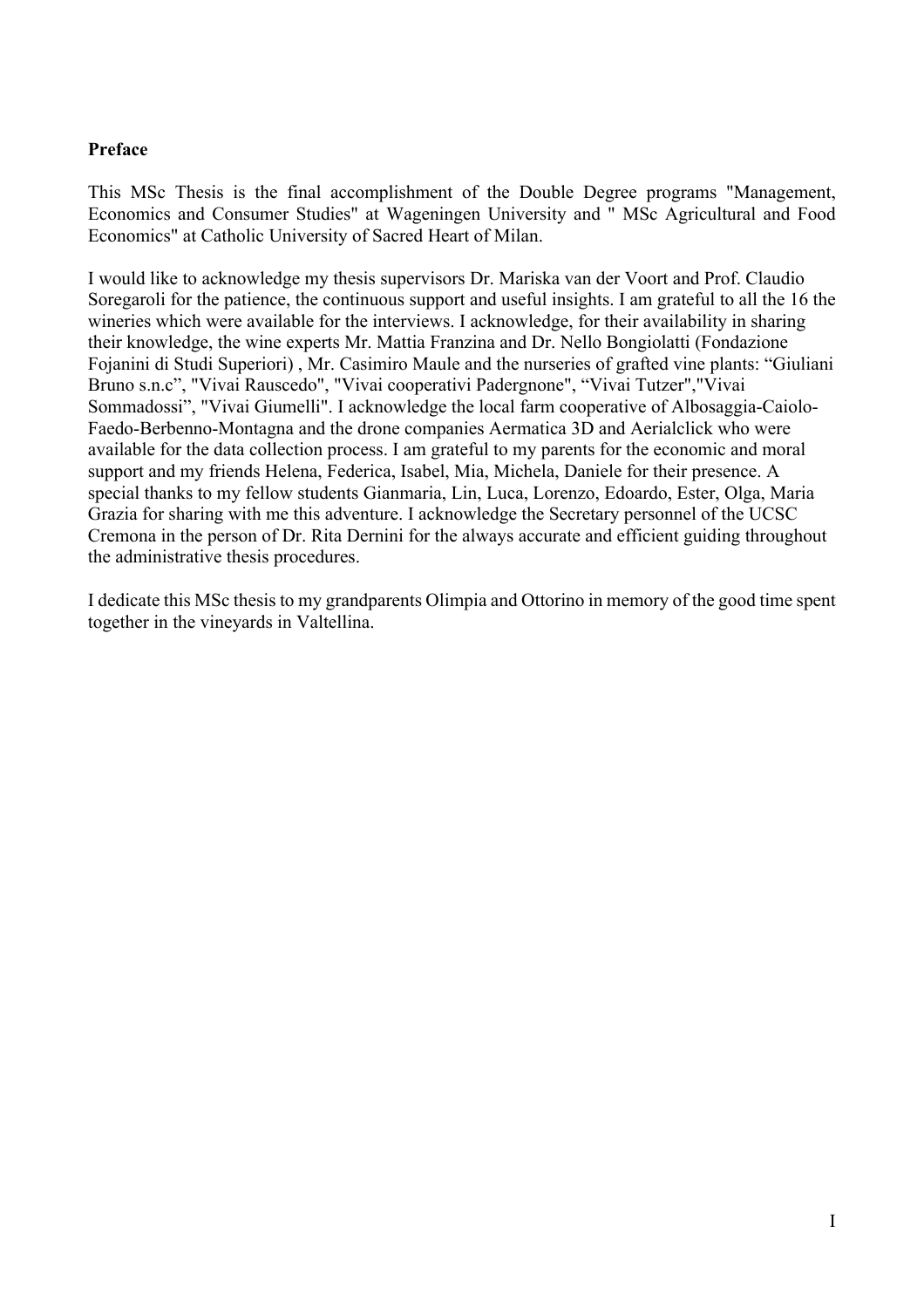#### **Abstract**

The aim of this research is to assess whether three innovative projects in Valtellina wine sector can be economically sustainable. The three innovative projects are: the conversion to organic wine production in Valtellina, the implementation of a nursery of grafted vine plants in Valtellina and the drone spraying adoption in terraced vineyards in Valtellina. The data collection was firstly done through a literature review about the advantages and disadvantages of organic wine production, nursery for grafted vine plants and drone spraying in vineyards. Afterwards, sixteen small-scale wineries in Valtellina, two drone companies, a nursery for grafted wine plants in Valtellina were interviewed. The interviews were specifically structured for each of the three projects and consisted in closed-ended questions about production costs and revenues. Expert elicitation was used to check the correctness of the data collected through the interviews. Data about market price and quantities of grafted vine plants sold in the last 10 years in Valtellina were collected from nurseries outside Valtellina. The quantitative production data collected during the interviews were used in the data analysis which was based on a Cost-Benefit Analysis (CBA). The CBA included, for every project, the costs for the inputs and the revenues of the outputs. The calculated indicators are: the Net Present Value (NPV), the Cost Benefit Ratio (CBR) and the investment rate of return (IRR). Furthermore, one sensitivity analysis for each project was done. The findings show that for small-scale wineries in Valtellina it is economically sustainable to invest in the organic conversion. It is economically sustainable to implement a nursery for vine plants in Valtellina only when the selling prices of the grafted wine plants are higher than the marginal production costs for grafted vine plants. Despite the drone spraying being debated at legislative level in Europe, the drone leasing from a farm cooperative to a winery was investigated at economic level. The result of this simulation is that it generates a positive NPV only for the farm cooperative when the drone's rent price is 50 euro/ha. It could be of interest to investigate further the case of a winery which buys the drone itself and use internal workforce to program the drone flight and do the drone spraying and lease it to other wineries since it is expected to be economically sustainable. In this research the environmental impact is not included in the CBA therefore the suggestion for further research is to include the environmental impact costs in the CBA by using a multicriteria analysis.

**Key words**: small-scale winery, organic wine production, nursery for grafted vine plants, vineyards drone spraying, North Italian wine sector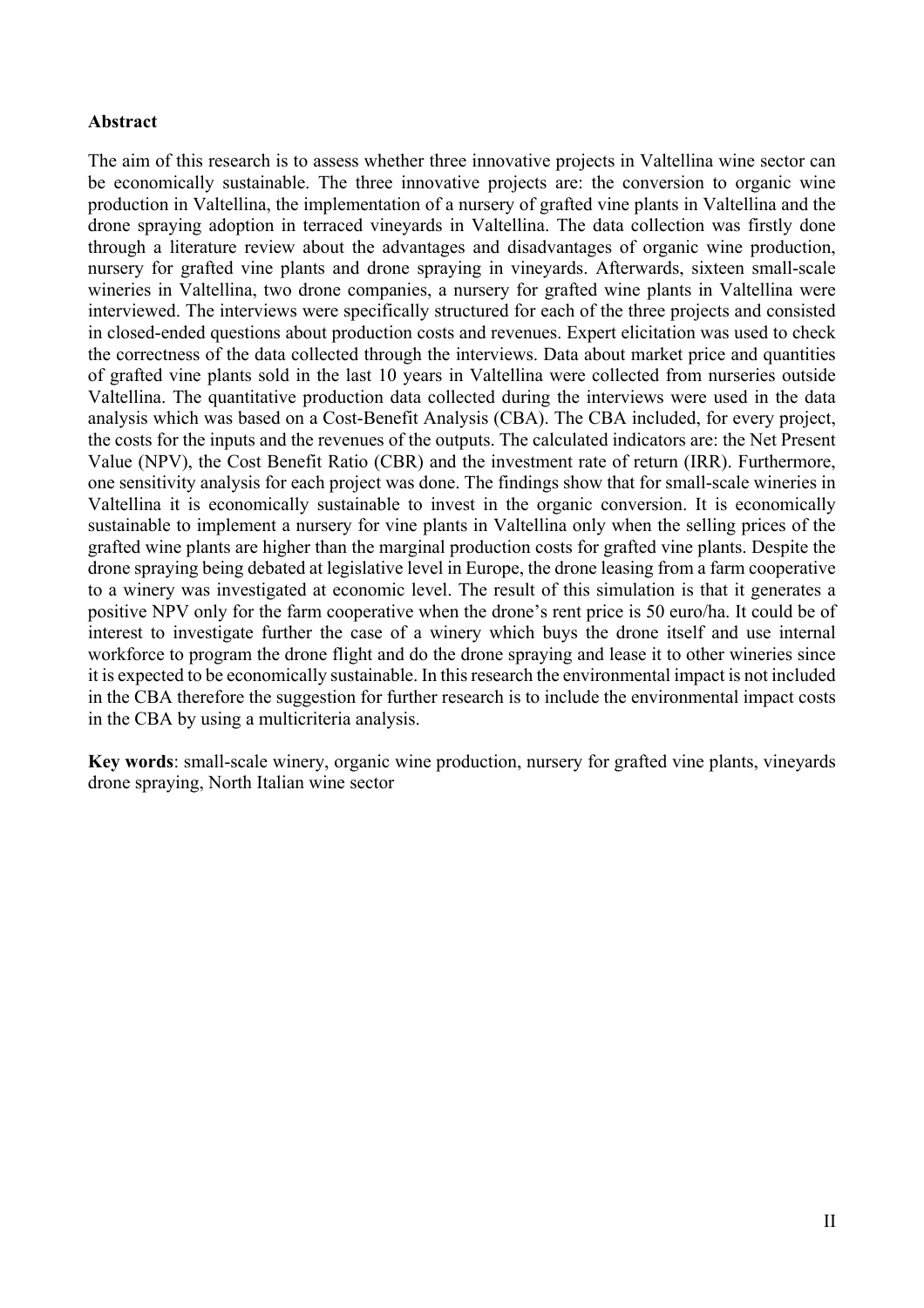### **Table of abbreviations**

CAP Common Agricultural Policy CBA Cost-Benefit Analysis CBR Cost benefit Ratio CRD Chemicals Regulation Directorate IRR Investment Rate of Return LRC Large Retail Chain NPV Net Present Value PV (B) Present Value of benefits PV (C) Present Value of costs RDP Rural Development Programme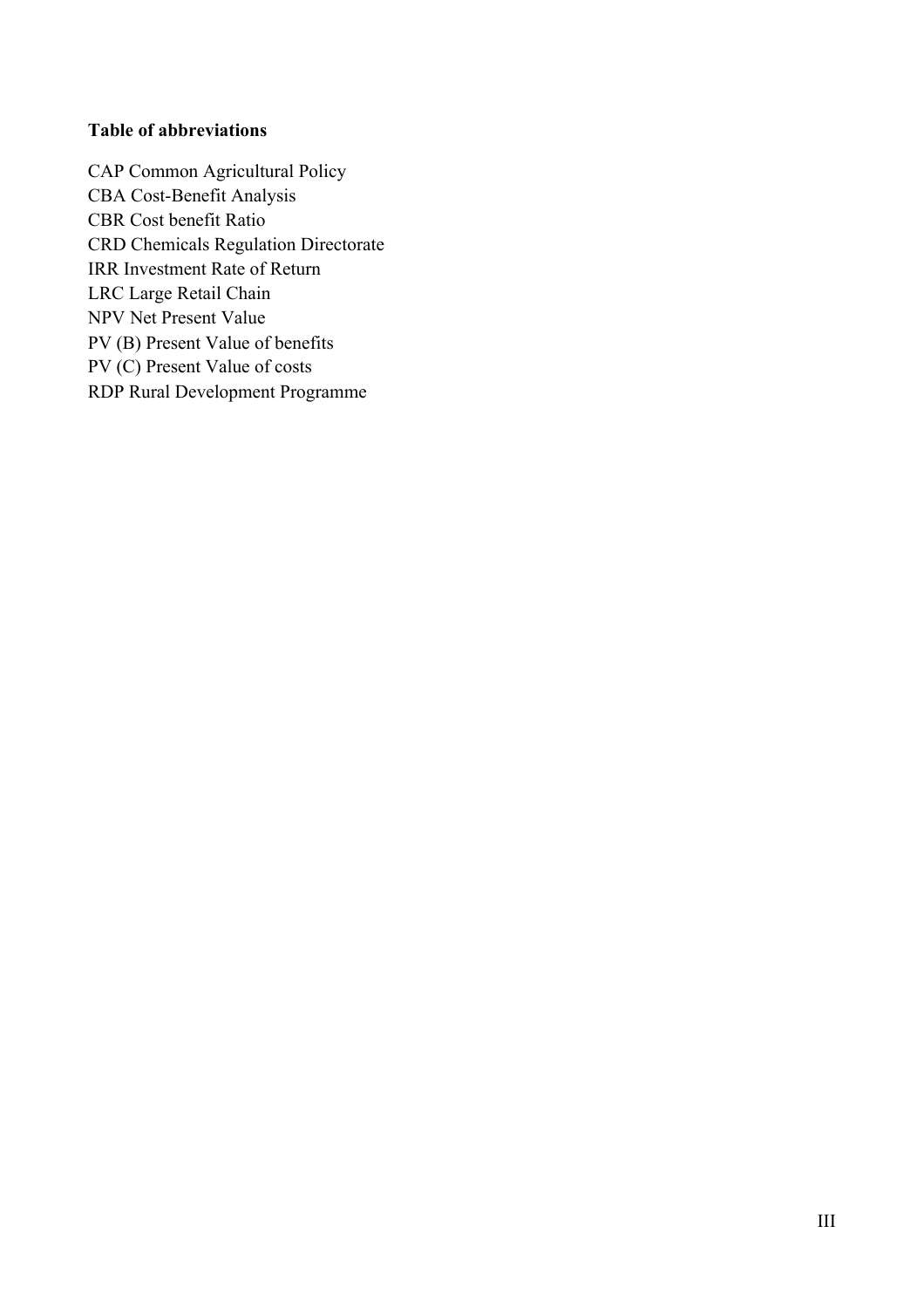# **List of Tables**

| Table 2. Descriptive statistics of the interviewed conventional wineries in Valtellina5                  |
|----------------------------------------------------------------------------------------------------------|
| Table 3. Overview of the variables used in the cost benefit analysis of the three innovative projects8   |
| Table 4. Advantages and disadvantages of the conversion from conventional to organic wine                |
| 14                                                                                                       |
| Table 5. Advantages and disadvantages of implementing a nursery for grafted vine plants 16               |
| <b>Table 6.</b> Advantages and disadvantages of adopting drones spraying in terraced vineyards17         |
| Table 7. Cost Benefit Results of the conversion to organic wine production of small-scale wineries       |
| in Valtellina<br>19                                                                                      |
| Table 8. Cost benefit Analysis Results of the sensitivity analysis using a 2% discount rate of the       |
|                                                                                                          |
| Table 9. Cost Benefit Analysis Results of the sensitivity analysis with 10% discount rate of the         |
| $\dots$ 20                                                                                               |
| Table 10. Cost Benefit Analysis Results of the implementation of a nursery for grafted vine plants       |
| $\ldots$ 21                                                                                              |
| Table 11. Cost Benefit Analysis Results of the implementation of a nursery for grafted vine plants       |
| in Valtellina for all the other varieties of grafted vine plants (except Nebbiolo variety)21             |
| Table 12. Cost Benefit analysis results of the implementation of a nursery for grafted vine plants in    |
| Valtellina for all the varieties of grafted vine plants (included Nebbiolo variety)                      |
| <b>Table 13.</b> Cost benefit analysis results of the sensitivity analysis using the average (2009-2019) |
| market selling price for Nebbiolo (1.26 euro/plant) for the implementation of a nursery in Valtellina    |
| 23                                                                                                       |
| <b>Table 14.</b> Cost Benefit Analysis results of the sensitivity analysis using the average (2009-2019) |
| market selling price of all the varieties of grafted vine plants (1.50 euro/plant) excluded Nebbiolo     |
| 23                                                                                                       |
| <b>Table 15.</b> Cost Benefit analysis results of the sensitivity analysis using the average (2009-2019) |
| market selling price of all the varieties of grafted vine plants (1.38 euro/plant) included Nebbiolo     |
| 24                                                                                                       |
| Table 16. Cost-benefit analysis results from the point of view of a farm cooperative in Valtellina       |
| which purchases a drone for. spraying and leases it (together with two specialized workers) to a         |
| 25<br>winery in Valtellina                                                                               |
| Table 17. Cost benefit analysis results from the point of view of a small-scale winery in Valtellina     |
| .26                                                                                                      |
| Table 18. CBA results of the sensitivity analysis using a leasing price of 50 euro/ha from the point     |
| of view of a farm cooperative in Valtellina which purchases a drone for spraying and leases it           |
|                                                                                                          |
| Table 19. Cost benefit analysis results of the sensitivity analysis using a leasing price of 50 euro/ha  |
| from the point of view of small-scale winery in Valtellina which rents a drone for spraying 65.3 ha      |
|                                                                                                          |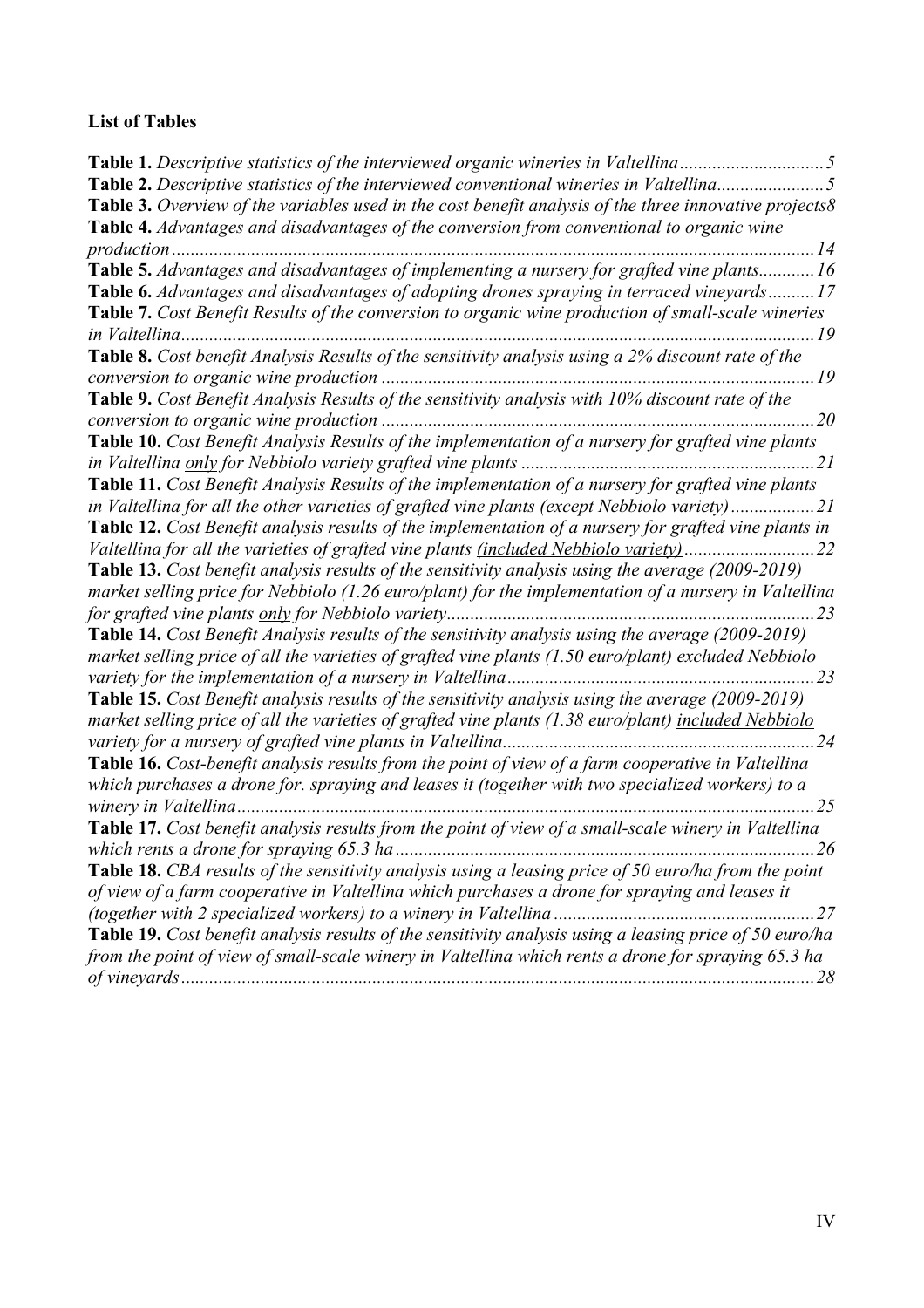# **List of contents**

| $\mathbf{1}$   |                                |                                                                                                                                                                                                                                                                                                                                                                                  |
|----------------|--------------------------------|----------------------------------------------------------------------------------------------------------------------------------------------------------------------------------------------------------------------------------------------------------------------------------------------------------------------------------------------------------------------------------|
|                | 1.1                            |                                                                                                                                                                                                                                                                                                                                                                                  |
|                | 1.2                            |                                                                                                                                                                                                                                                                                                                                                                                  |
|                | 1.3                            |                                                                                                                                                                                                                                                                                                                                                                                  |
| $\overline{2}$ |                                |                                                                                                                                                                                                                                                                                                                                                                                  |
|                | 2.1                            |                                                                                                                                                                                                                                                                                                                                                                                  |
|                | 2.2<br>2.2.1<br>2.2.2<br>2.2.3 | Insights about the organic conversion of the small- scale wineries in Valtellina: the closed<br>ended questionnaire, the winery criterial selection winery size, the descriptive statistics4<br>Insights about the nursery of grafted vine plants in Valtellina: the nursery selection<br>Insights about the data sources, the drone company criteria selection and closed ended |
|                | 2.2.4                          |                                                                                                                                                                                                                                                                                                                                                                                  |
| $\mathbf{3}$   |                                | Literature review: Advantages and disadvantages of the three innovative projects in the wine                                                                                                                                                                                                                                                                                     |
|                | 3.1                            | Advantages and disadvantages of adopting organic certification schemes in wine production                                                                                                                                                                                                                                                                                        |
|                | 3.2                            | Advantages and disadvantages of implementing a nursery for grafted vine plants14                                                                                                                                                                                                                                                                                                 |
|                | 3.3                            | Advantages and disadvantages of adopting drones spraying in vineyards16                                                                                                                                                                                                                                                                                                          |
| 4.             |                                |                                                                                                                                                                                                                                                                                                                                                                                  |
|                | 4.1                            | Results for the organic conversion of the small- scale wineries in Valtellina 18                                                                                                                                                                                                                                                                                                 |
|                | 4.2                            | Results for the implementation of nursery of grafted vine plants in Valtellina20                                                                                                                                                                                                                                                                                                 |
|                | 4.3                            | Results for the adoption of drones spraying in the terraced vineyards in Valtellina 24                                                                                                                                                                                                                                                                                           |
| 5.             |                                |                                                                                                                                                                                                                                                                                                                                                                                  |
| 6.             |                                |                                                                                                                                                                                                                                                                                                                                                                                  |
|                |                                |                                                                                                                                                                                                                                                                                                                                                                                  |
|                |                                |                                                                                                                                                                                                                                                                                                                                                                                  |
|                |                                | Appendix 1: Structured questionnaire for the small-scale wineries with closed-ended questions about                                                                                                                                                                                                                                                                              |
|                |                                | Appendix 2: Structured questionnaire for the nursery of vine plants with closed-ended questions about                                                                                                                                                                                                                                                                            |
|                |                                | Appendix 3: Structured questionnaire for the drones spraying company with closed-ended questions                                                                                                                                                                                                                                                                                 |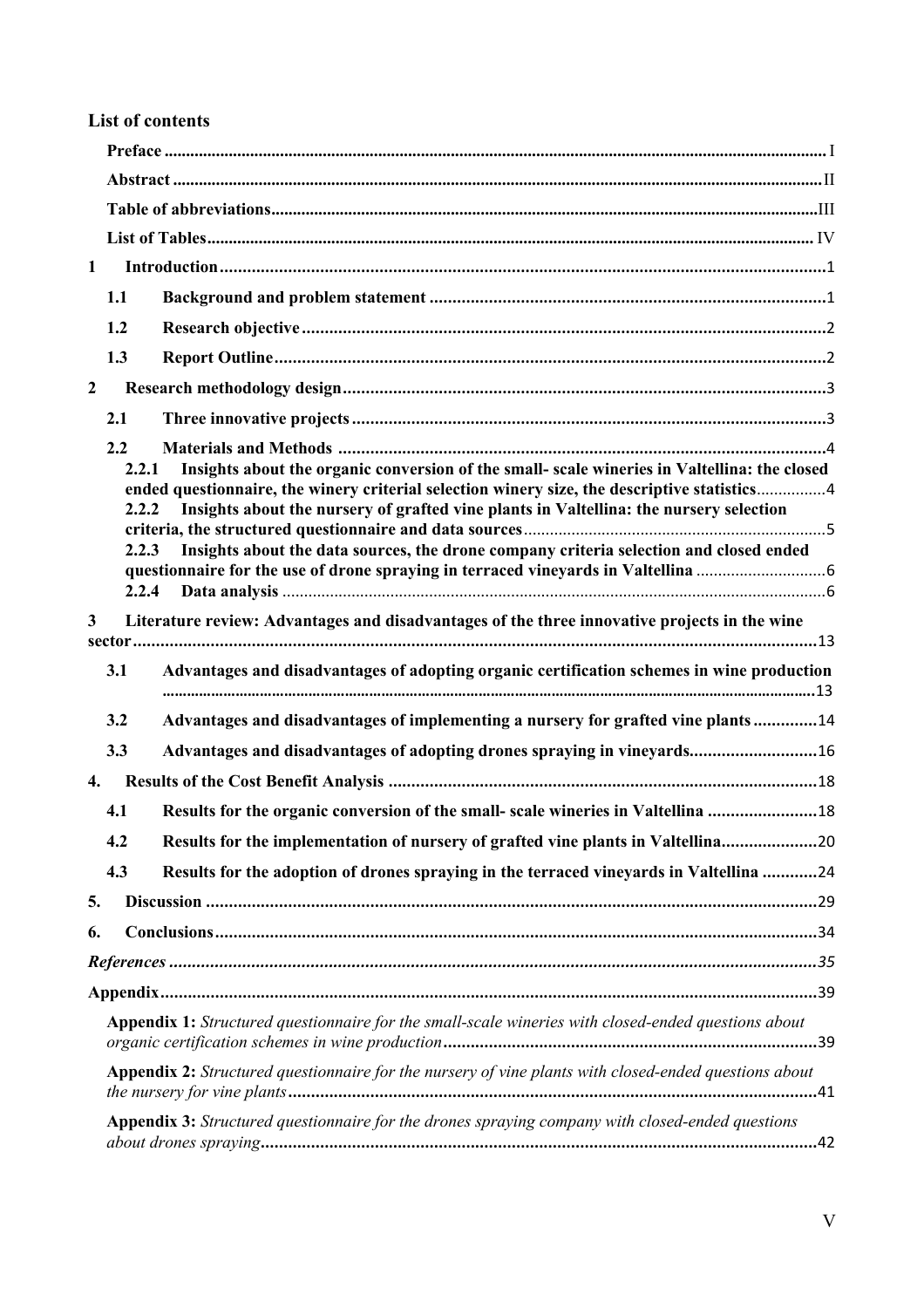#### **1 Introduction**

#### **1.1 Background and problem statement**

The Common Agricultural Policy (CAP) incentivize agricultural production in the mountain areas also for vineyards and winemaking. The Rural Development Programme (RDP) measures, specifically the measure number 4 and 11 of the Second Pillar of the CAP, are targeting the young entrepreneurs. The RDP measures are supporting the startup of farms in mountain areas (European Commission, 2013), the landscape maintenance and the generational change (Đurić, Kuzman, & Prodanović, 2019). Since young farmers and small-size farms are more inclined to change, they are more likely to adopt sustainable practices in agriculture (Rooij, 2004).

Italy is the second-largest wine producer in the world, it produced over 51 hectoliters of wine in 2016 with a turnover of £10.5 bn and a market share of 16.4 per cent (Dainelli, Francesco; Daddi, 2018). Due to its volumes, the socio-environmental impact of wine production has started to be included in the mission of the wineries and in their daily practices. Parameters to measure environmental-social impact and competitiveness are included in the company's sustainability reports (Banfi Winery, 2017). Moreover, consumers consciousness towards a more environmentally friendly production is increasing (Vermeir & Verbeke, 2006). Also, local communities, who live close to the wine production area, claim for more eco-friendly productions for the present and future generations. Northern Italy wine sector has landscape differences (e.g. hills, planes and mountains area) and this results in different vineyards' management and production costs. Therefore, environmental issues related to vineyards' management can rise across the different landscapes. In Valtellina, there are higher production costs for wine production compared to other flatter wine areas in Italy like Bolgheri (Tuscany) and Prosecco (Veneto) region. Moreover, the market price for wine grapes in Valtellina (ISMEA, 2008) is lower compared to their production costs (Garbellini, Zecca, 2008).

Valtellina wine sector as a part of mountain rural agricultural area of the Italian Alps is facing a pretty similar issue as the ones related to the whole EU agricultural system. Its wine sector produces on average 3 million wine bottles per year. Valtellina is located in the middle of the Italian Alps in Lombardy region (North of Italy), close to the Swiss border. It is characterized by 995 ha of terraced vineyards on the Rethic mountain side. Those terraced vineyards are sustained by dry stone walls. In this valley, there are 2,150 wineries and most of them are small-scale with less than thirteen employees (Consorzio Tutela Vini di Valtellina, n.d.). In Valtellina, the steepness of the mountainside does not allow complete mechanization. Therefore in the terraced vineyards, there is a high cost of labor (Torquati, Giacchè, & Venanzi, 2015) and maintenance costs (Murada, 2017) for the dry-stone walls. In this context, few big wineries can exploit the benefits of economies of scale. However, this system is not economically sustainable for the small-scale wineries and this is reflected in the increased number of abandoned vineyards in Valtellina (García, 2012) and the loss of rural landscape heritage in Valtellina (Puleo, 2012).

The overarching knowledge gap is the lack of societal awareness towards the economic impact of small-size farms in rural areas. This can be due to the lack of farmers' awareness of their knowledge capital towards sustainable innovation in agriculture (Stuiver, Leeuwis, & Van der Ploeg, 2004), or the little social recognition of the farmers in the modern society (Coolsaet, 2015). Moreover, the supply chain power distribution is concentrated on the large retail chains (LRC), leaving farmers with little or no decision making power (Assefa, Kuiper, & Meuwissen, 2011). This is one of the central issues for the future of the CAP from 2020 onwards (Azcárate & Terrile, 2015).To solve this problem a strategic and straightforward plan is needed at policy level (Erjavec, Lovec, Juvančič, Šumrada, & Rac, 2018).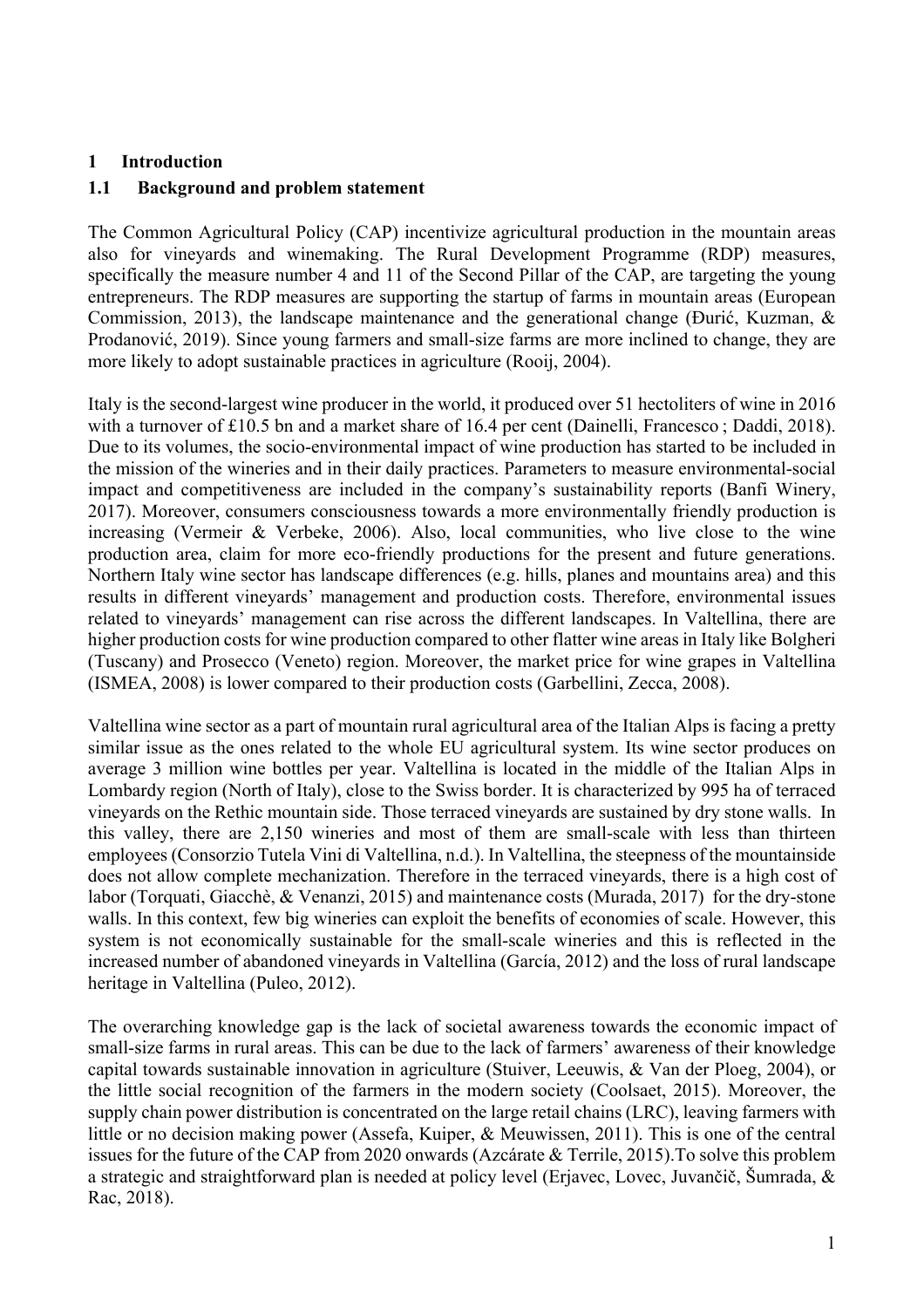There are many possible approaches to tackle this knowledge gap. One possible solution is raising awareness of the farmers' activity highlighting their economic impact in specific rural areas at the local level. The other option is sensitizing farmers towards sustainable innovation projects in those areas (López-García, Calvet-Mir, Di Masso, & Espluga, 2019). This MSc thesis focuses on the former approach by taking into account three innovative projects which could be an economic driver for mountain areas like Valtellina (Perlik & Membretti, 2018). The mountains are a physical constraint for the agricultural production, especially for the farm size and the field management practices. Mountain agriculture suffers from the above-stated issues in a more significative way, that is the reason why the CAP targets mountains areas with support-specific tools. Consequently, the factors that impact the economic sustainability of small-scale wineries in Valtellina the most were investigated.

Having insights about the economic impact of the three innovative projects, it could help small-scale wineries in Valtellina to make more objective choices when deciding to implement a project. The research objective is to determine the economic impact of three innovative projects in Valtellina wine sector especially focusing on the conversion to organic wine production in Valtellina, the implementation of a nursery for vine plants in Valtellina and the use of drones for spraying in terraced vineyards in Valtellina. Those three projects are selected because, to our knowledge, it is unclear whether they can have a positive economic impact on the Valtellina wine sector.

### **1.2 Research objective**

### **Main research question**

Can the adoption of innovative projects in Valtellina (North of Italy) wine sector be economically sustainable?

### **Sub-questions**:

- 1. What is the economic benefit of organic production schemes when implemented in the smallscale wineries in Valtellina?
- 2. What is the economic benefit for a small-scale winery implementing a nursery of grafted vine plants in Valtellina?
- 3. What is the economic benefit of drones' spraying for the small-scale wineries in Valtellina?

# **1.3 Report Outline**

After this brief introduction, the second chapter is about the research methodology design which entails a brief explanation of the three projects with the overarching theoretical framework. The third chapter is the literature review followed by research design, data collection and data analysis method. In the fourth chapter the results of three cost-benefit analysis (CBA) of the three projects are presented with the respective sensitivity analysis. It follows the discussion with limitations and the conclusion with suggestions for follow up research.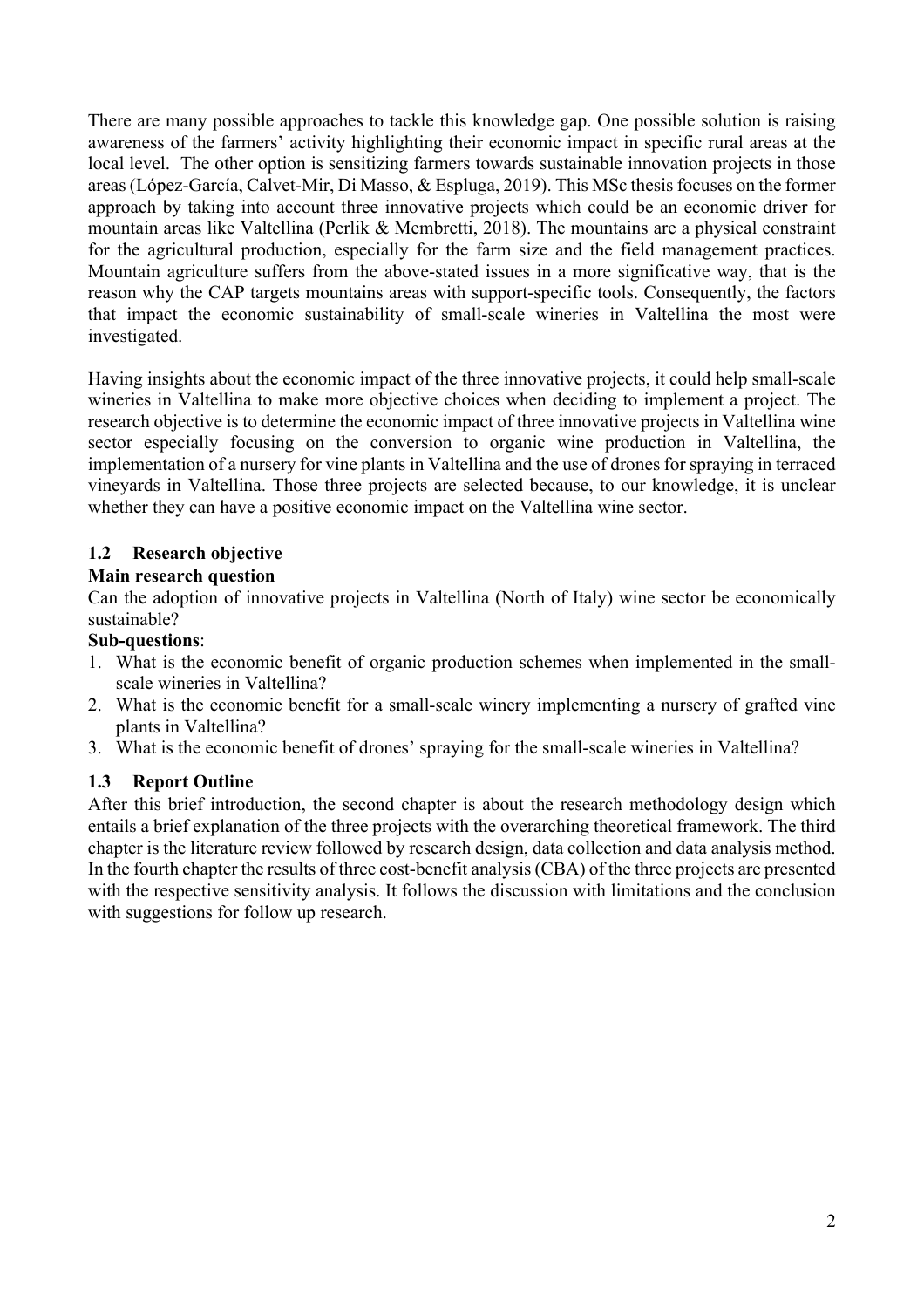## **2 Research methodology design**

## **2.1 Three innovative projects**

In this study the economic impact of three innovative projects were analyzed: the conversion to organic wine production in Valtellina, the implementation of a nursery for vine plants in Valtellina and the use of drones for spraying in terraced vineyards in Valtellina. Those projects were selected together with Fondazione Fojanini, the local research agricultural institute in Valtellina.

The first project is about the conversion to organic production of small-scale wineries in Valtellina. Currently, 12 small-scale wineries in Valtellina are converting to organic production. Those companies were selected for the data collection since they are the only ones that to our knowledge have switched or are switching from conventional to organic production in Valtellina. The fact that customers led by environmental consciousness and curiosity are more willing to pay a higher price for labelled organic wine (D'Amico, Di Vita, & Monaco, 2016), may incentivize organic wine production in Valtellina.

The second project under investigation is the implementation of a nursery for grafted vine plants to satisfy the internal demand of Valtellina's wineries. The vine plants grafting has been existing in Valtellina since 1950. Despite the increased request from the market of certified-quality vine plants, Valtellina producers could not provide their grafted vines with that certification. Therefore, the vine plants were bought from the major grafted vines' producers in Rauscedo (Friuli Venezia Giulia region, Northern East Italy). Currently, the viticulture in Valtellina is growing and the quality of grafted vine plants influences the performance of farm investments (Borsellino, Galati, & Schimmenti, 2012). By outsourcing the production of grafted vine plants, there is the risk of introducing new vine plant diseases to Valtellina like the "Flavescence Dorée" which is present in France and Italy (Martini et al., 2002). Currently, in Valtellina, there is only one vine plants' producer who was interviewed, and he produces 15,000 grafted vine plants yearly.

The third project investigates the use of drones for spraying Valtellina's terraced vineyards. Due to the nature of the landscape and the increased average age of vineyards' owners in Valtellina, the spraying activity is a critical issue for managing the vineyards.

The underlying theory adopted for the theoretical framework, the data collection and analysis is agricultural production economics (Archibald & Debertin, 1987). Agricultural production economics theory is related to the production of crops and livestock. In production economics, the economic goal for a farmer is given by the difference of the sales revenues and the production costs.

Depending on the objective of the farmer the goal can change accordingly, so profit maximization can be one of the goals (Archibald & Debertin, 1987). Environmental sensitive farmers could consider as a goal to adopt innovations in their farms to efficiently use the resource or to implement a certification production scheme.

The choices of outputs to be produced and the allocation of the farm resources are of concern from an agricultural production economics point of view (Archibald & Debertin, 1987). The decision about producing on farm grafted vine plants depends on how much economic impact have the set-up of a nursery of vine plants.

The choice of setting up a nursery is also affected by uncertainty on the market price when the vine plants is ready to be sold. The uncertainty about the price and the climate and the production yields are considered in the agricultural production economics (Archibald & Debertin, 1987). The use of drone spraying in agriculture presents uncertainties the legislation, and the useful life of the drone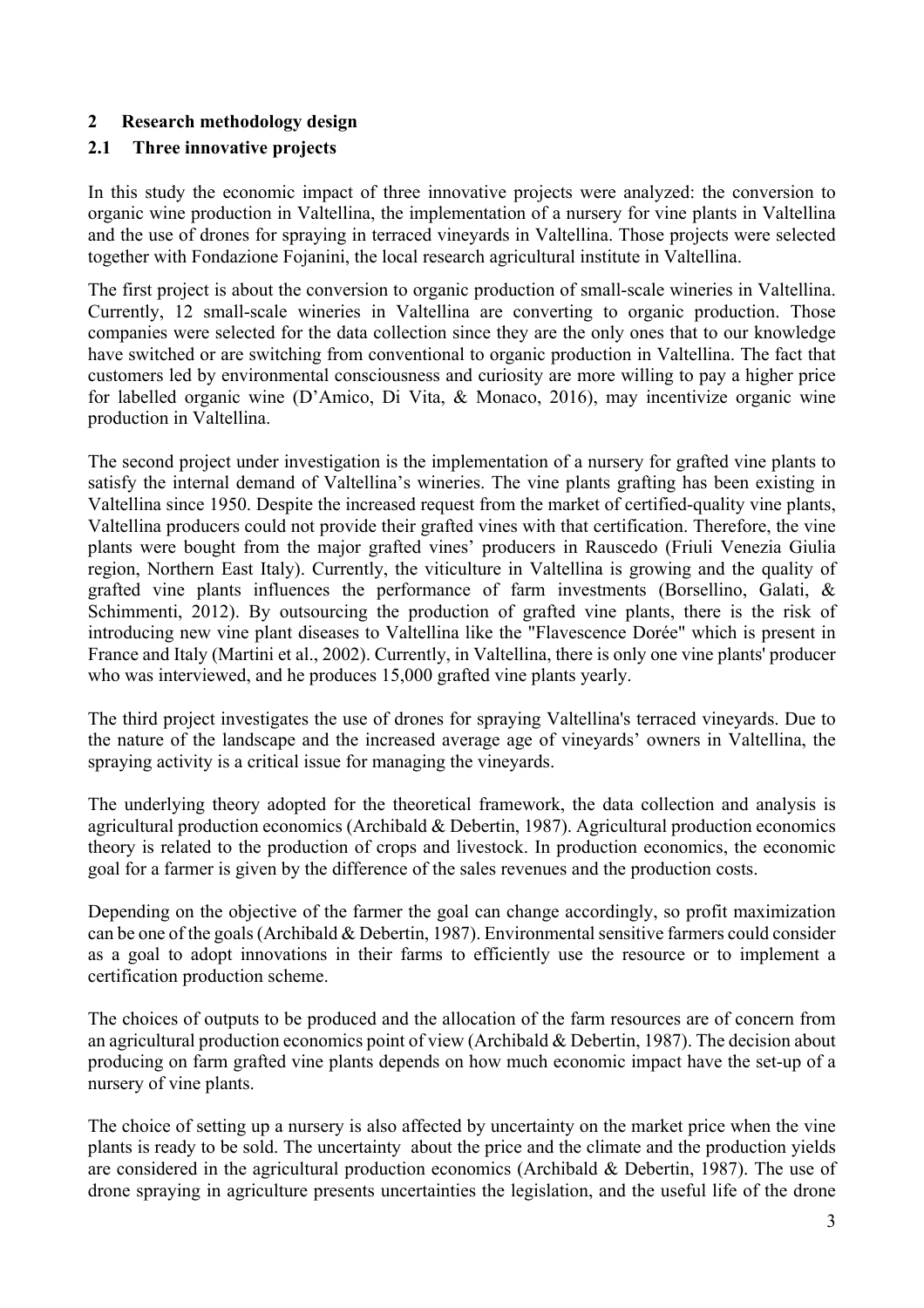itself is still uncertain. Those are crucial information for a farmer, when deciding to allocate resources for the drone purchase. The agricultural production economics applies decision tools like present value of the cost and the revenues: a project can be adopted if the present value of revenues exceed its costs. Therefore, this theory is useful when making decision for project appraisal.

## **2.2 Materials and Methods**

The first step of the data collection was the literature review. For the literature review were consulted 70 papers which were collected in the reference manager Mendeley. A literature review was performed to have more insights about the economic impact of the three innovative projects. The database used for the search are: Web of Science, Scopus, CAB Abstract, Google Scholar, WUR edepot to look for MSc thesis of fellow students and comparable studies, Wur Library Search. The key words used for the literature review are: "organic wine" AND "advantages" OR " disadvantages" OR "cost benefit analysis" OR "biodiversity"; "organic and conventional viticulture comparison"; "grafted vine plants" AND "nursery" OR "advantages" OR "disadvantages" OR "greenhouse" OR "experimental field"; "drone spraying" AND "terraced vineyards" OR "legislation" OR "field experiment".

Afterwards, three questionnaires (one for every project) were structured and summarized in excel tables, those were used during the interviews with: 16 small-scale wineries in Valtellina, 2 drones spraying companies and 1 nursery for vine-plants.

To check the correctness of the data collected through the questionnaires, mails exchanges and phone calls were done with wine experts. In order to get more detailed data, also other data sources were used such as specialized book (Bongiolatti, 2018) and archival records (Consorzio Tutela Vini di Valtellina, n.d.). Invoices of vine plants sold in Valtellina were collected over a range of the last ten years. All these data were collected in three binders (one binder for each project).

Finally, an excel file for all the three projects was created to organize the quantitative production data ready for the data analysis. The binders and the excel file are available for later access.

### **2.2.1 Insights about the organic conversion of the small- scale wineries in Valtellina: the closed ended questionnaire, the winery criterial selection winery size, the descriptive statistics**

To collect the production cost data of the conventional and organic wineries a structured closed ended questionnaire was elaborated (see Appendix 1). The questions which was submitted to the small-scale wineries, were on the production costs of labor, capital, machinery and materials. More specifically were collected data about the inputs and outputs prices and quantities for producing conventional and organic wine. The questions of the closed-ended questionnaire were the same across all the interviewed wineries. Then the questionnaire was summarized in an Excel table which was filled in during the face-to-face meeting with the small-scale wineries' managers in Valtellina.

At this stage it was important which criteria to use to classify the wineries. There are different ways to measure the winery size: hectoliters of wine produced, average yearly bottles production, average yearly sales revenues, hectares of vineyards, number of employees (Cyr, Kushner, & Ogwang, 2012). The most suitable measure of the size for our study is hectares of vineyards (Lanfranchi, Pascale, & Giannetto, 2018) and number of employees. This is due to the fact that hectoliters of wine can also be purchased, and the annual sales of wine bottle was not suitable for the interviewed wineries since one of the interviewed wineries does not bottle. There are some cases in which the size range is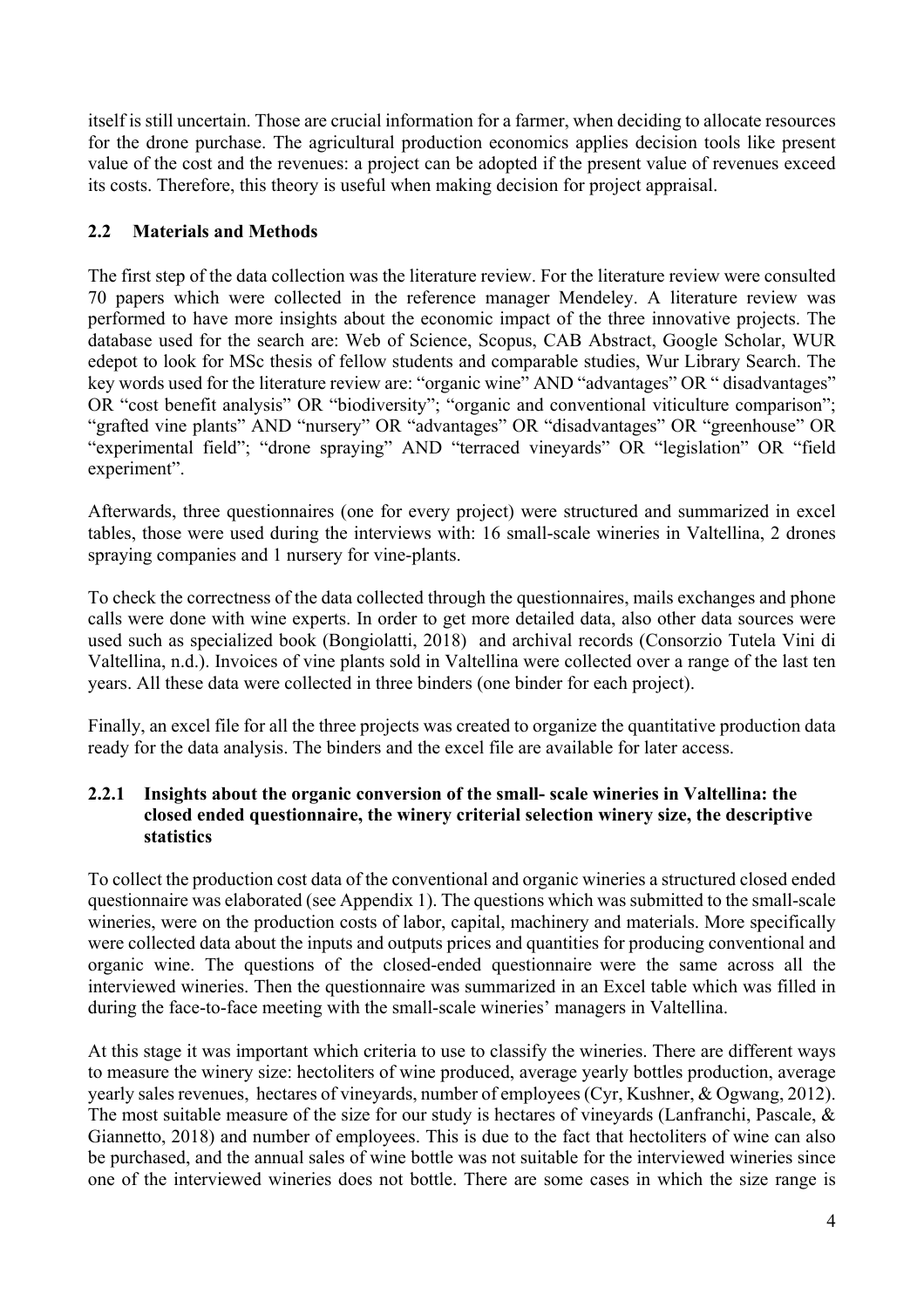arbitrarily chosen as motioned by Nelson A. Barber (Barber, Donovan, & Dodd, 2008). As Lanfranchi (Lanfranchi et al., 2018) classified the small-scale wineries as the one having less than 15 ha of land. Therefore, our classification for the small-scale wineries is being of comparable size (less than 13 employees and less than 15 ha of vineyards) and being located in the Valtellina wine area.

In order to compare the production costs of organic with conventional also four conventional wineries were interviewed. Therefore, twelve small-scale organic wineries and four conventional small-scale wineries were selected and all of them accepted to be interviewed. The wineries are small-scale since they manage an average of 4.6 ha of vineyards, they have on average 3 employees, an average age of the workforce of 50 years. The average year of foundation of these companies is 1981 and the average starting year for the conversion to organic is 2012. The descriptive statistics of the conventional and organic wineries are presented in Table 1. and Table 2 respectively.

| Average year of foundation of the winery (year)                           | 1987  |
|---------------------------------------------------------------------------|-------|
| Average beginning year of the conversion (year)                           | 2012  |
| Average age of the workforce (year)                                       | 48    |
| Average hectares of vineyards (ha)                                        | 3.5   |
| Average number of employees                                               | 3     |
| Average number of the head of the company                                 |       |
| Average annual sales (euro/ha)                                            |       |
| Average annual soil management cost (euro/year)                           | 4,084 |
| Average annual cost for the workforce for spraying treatments (euro/year) | 5,298 |
| Average yearly number of spraying treatments (euro/year)                  | 10.2  |
| Average certification costs (euro/year)                                   | 974   |

### **Table 1**. *Descriptive statistics of the interviewed organic wineries in Valtellina*

| Table 2. Descriptive statistics of the interviewed conventional wineries in Valtellina |        |  |
|----------------------------------------------------------------------------------------|--------|--|
| Average year of foundation of the winery (year)                                        | 1975   |  |
| Average age of the workforce (year)                                                    | 53     |  |
| Average hectares of vineyards (ha)                                                     | 5.7    |  |
| Average number of employees                                                            | 3      |  |
| Average number of the head of the company                                              |        |  |
| Average annual sales (euro/ha)                                                         |        |  |
| Average annual soil management cost (euro/year)                                        | 6,192  |  |
| Average annual cost for the workforce for spraying treatments (euro/year)              | 15,652 |  |
| Average yearly number of spraying treatments                                           | 9.5    |  |

### **2.2.2 Insights about the nursery of grafted vine plants in Valtellina: the nursery selection criteria, the structured questionnaire and data sources**

The nursery for vine plants was selected according to this parameter: producing grafted vine plants in Valtellina. One nursery was contacted. The nursery could freely choose to take part or not in the data collection. Only the contacted nursery for vine plants was interviewed since it was not possible to find a nursery of comparable (to the interviewed nursery) size in Valtellina. The interviewed nursery resulted to have a production of 15,000 grafted vine plants. The size of the nursery is classified depending on the number of grafted vine plants produced yearly. Depending on the nursery size the production costs can vary. It is expected that a small nursery with an average of 15,000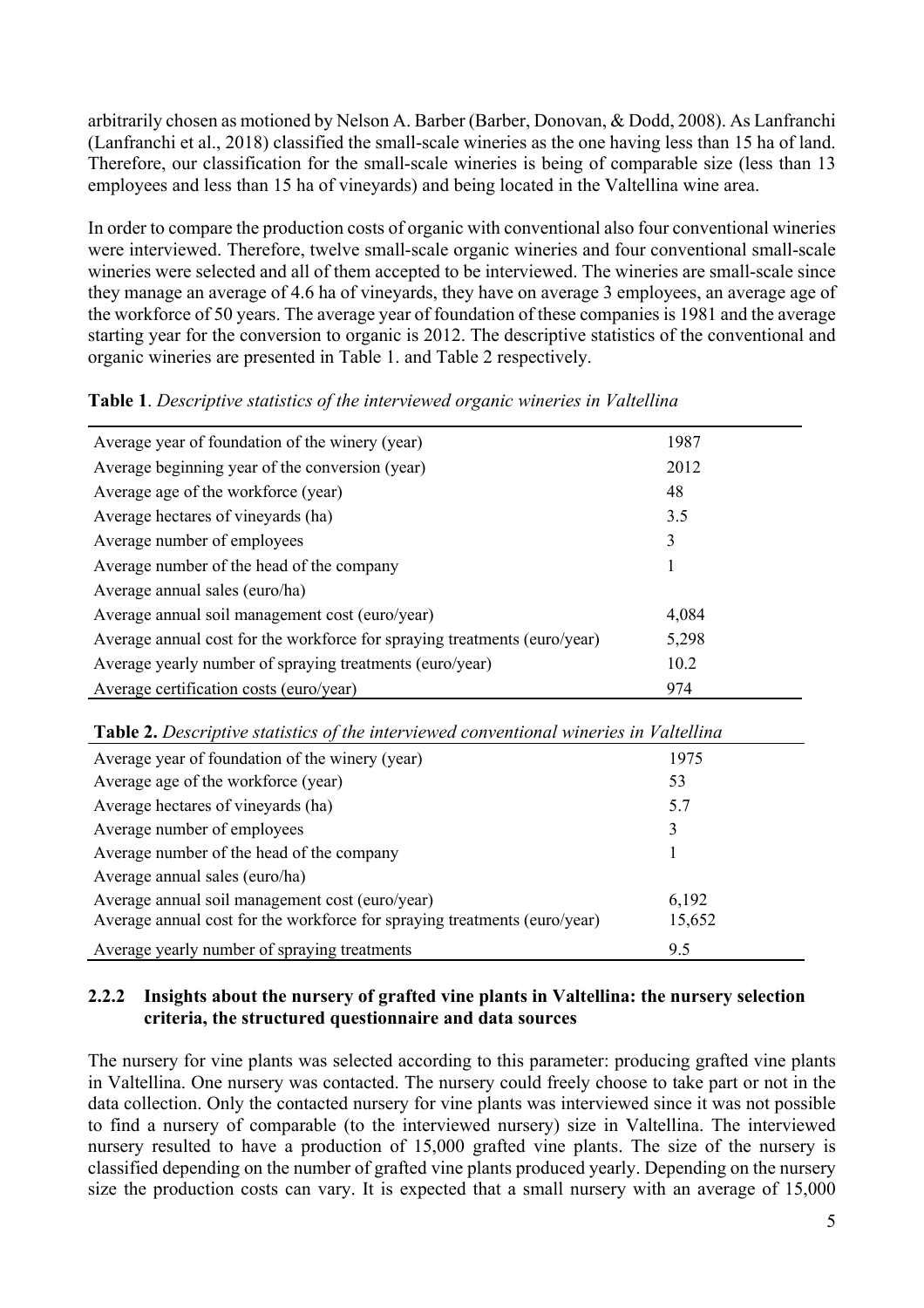grafted vine produced per year has higher production costs than a nursery of 150,000 grafted vine plants. Therefore, it wouldn't have been meaningful to collect production costs from bigger size nurseries outside Valtellina.

A structured closed-ended questionnaire was elaborated (see Appendix 2) and it was summarized in an Excel table which included a list of voices related to the production costs and revenues. The excel table was presented to the manager of the nursery of grafted vine plants in Valtellina during a faceto-face meeting.

The experts of the Fojanini Foundation (the local research institute for Agriculture in Valtellina) and the farm cooperatives in Valtellina were contacted to get information about the total demand for grafted vine plants in Valtellina in the last 10 years. Secondary data were retrieved from the databases of the nurseries of vine plants in the North of Italy (which sell the grafted vine plants in Valtellina). Invoices of prices and quantities of grafted vine plants purchased (from nurseries outside region) were collected from farm cooperatives in Valtellina.

### **2.2.3 Insights about the data sources, the drone company criteria selection and closed ended questionnaire for the use of drone spraying in terraced vineyards in Valtellina**

The experts from Fojanini Foundation were contacted to get information about the field experiment of the flight of drone for spraying held in terraced vineyards in Valtellina in 2017. The drone spraying company was selected according to those characteristics: having experimented drones spraying in terraced vineyards. Two drones spraying companies were contacted and to one it was requested to fill in the questionnaire via mail. That drone company was available for that and so we used the data collected to run the CBA. With the other drone company, we had only phone calls since we wanted to have confirmations on the data collected through the questionnaire.

The structured close ended questionnaire (see Appendix 3) was summarized in an Excel table which included a list of voices related to the purchase maintenance insurance costs and technical details of the drone for spraying. The company that experimented the drone spraying in the vineyards in Valtellina was contacted. The drone spraying company selected and interviewed is the only one in Italy, as far as it is known, that experimented drones spraying in terraced vineyards. The excel table was filled in by the manager of the drones spraying company, we received his reply by mail.

# **2.2.4 Data analysis**

In this section, a general presentation of the data analysis procedure and the formulas used for the three innovative projects are presented. The data analysis method which is chosen for the three projects is the cost benefit analysis. As defined by the guide for the cost benefit analysis of the EC (European Commission, 2014) , the cost-benefit analysis (CBA) is an analytical tool that helps to make decision about an investment by assessing its costs and benefits. Applying this definition to our research, the CBA was used to evaluate the economic effect of investing in each of the three projects. A common structure was used for the excel data collection tables. The revenues and the cost are presented in the following sections: the cost of labor, machineries, material and analysis, capital. The program that was used to run the cost-benefit analysis (CBA) for the three projects is Excel. Moreover, the depreciation of machineries, building, equipment is disregarded since it doesn't correspond to actual inflows or outflows. This is valid except for the case of the drone purchase from a farm cooperative since the investment cost in the drone purchase entails an opportunity cost. The environmental costs of an investment (European Commission, 2014) are expected to be included in a CBA but this was over the scope of this research. Therefore, the environmental effects were identified in qualitative terms and presented in the discussion section.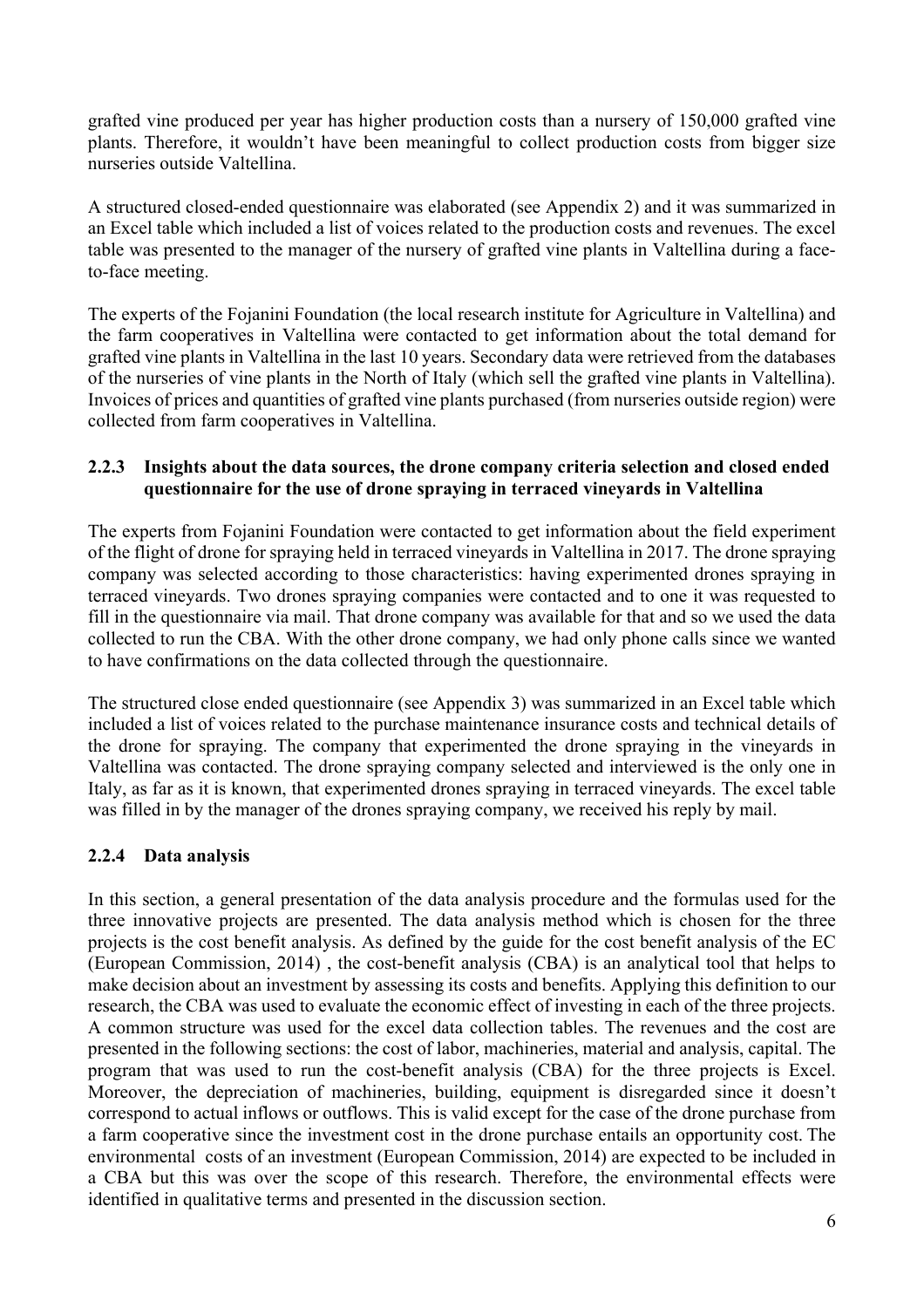The formula for analysis were the same for the three projects and the following:

$$
NPV = PV(B) - PV(C)
$$

PV(B)= Sum of the present Value of Benefits PV(C)= Sum of the present Value of Costs

$$
PV(B) = \sum_{t=0}^{n} \frac{B_t}{(1+r)^t}
$$

$$
PV(C) = \sum_{t=0}^{n} \frac{C_t}{(1+r)^t}
$$

 $t =$  discount period  $C_t$  = Undiscounted Costs  $B_t$  = Undiscounted Benefit  $r =$  discount rate

The discount rate for all the three innovative projects that was used for the projects is 5% since it is a standard value for projects in agricultural sector.

To determine the return of the investment over time. The cost benefit ratio (CBR) was calculated for each year and for sum of the years with the following formula:

$$
CBR = \frac{PV(B)}{PV(C)}
$$

The last ratio was be calculated for the CBA is the Internal Rate of Return (IRR), which is the discount rate that makes the NPV=0 The formula for the IRR is the following:

$$
\sum_{t=0}^{n} \frac{B_t}{(1 + IRR)^t} - \sum_{t=0}^{n} \frac{C_t}{(1 + IRR)^t} = 0
$$

The general rule followed for the sensitivity analysis in each of the three projects is based on the identification of the variables which impact most the project's economic performance. One variable at a time was varied and the effect of that change on the NPV was calculated.

The decision rules are the following:

If the NPV $>0$ , the project is economically sustainable and the higher the NPV is, the better it is.

If CBR  $> 1$  and the NPV $> 1$  the project is economically viable. If there is a comparison between multiple projects the one having the highest CBR is the preferred one.

If the IRR is lower than the prefixed return rate set by the investor, then the project is not economically interesting since it doesn't give a good return for the investor. The comparability of the project is possible by looking at the NPV, the CBR and IRR together. The project having the highest NPV, the CBR greater than 1, and the IRR greater than the prefixed return rate established by the investor, will be the most economically sustainable.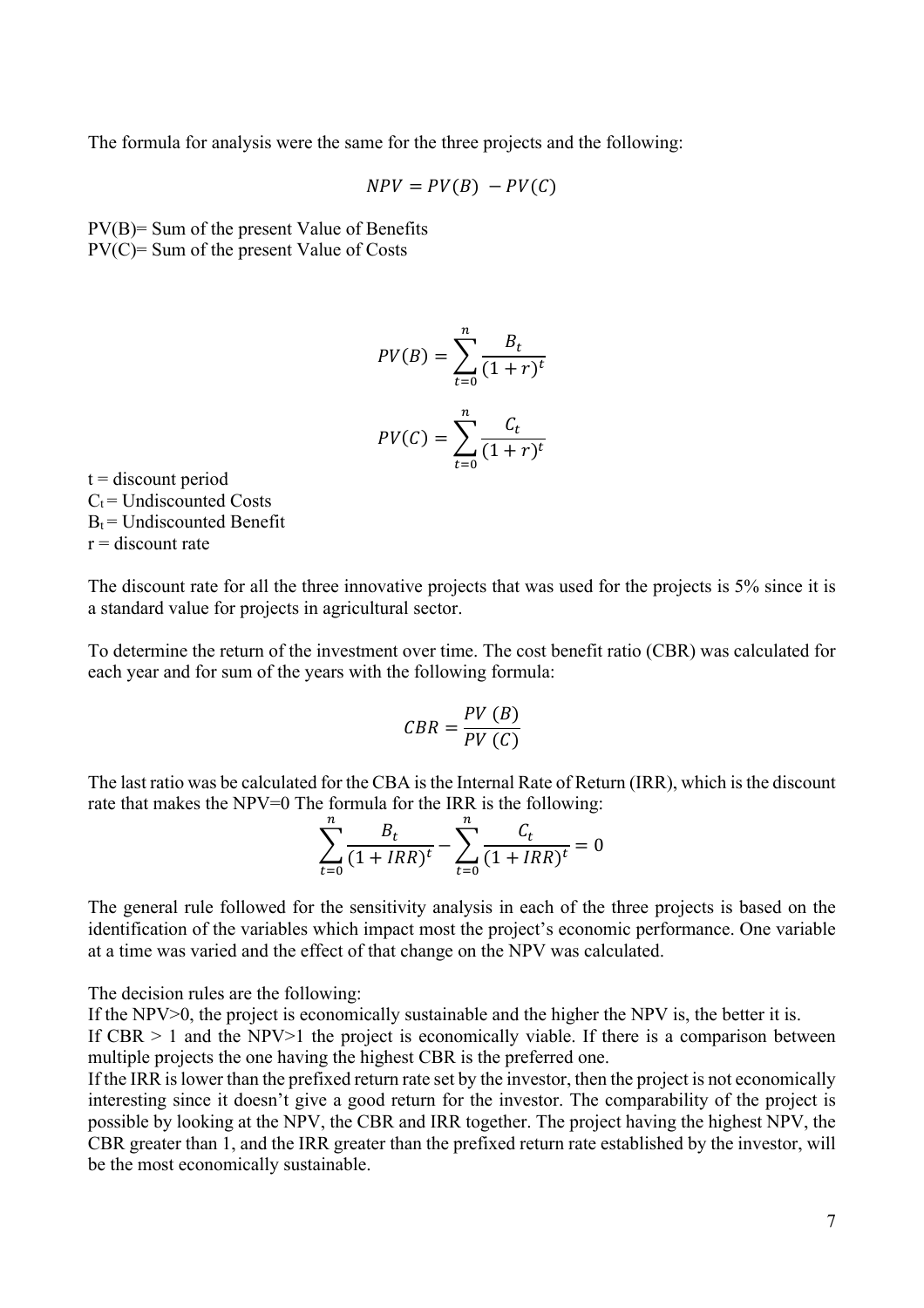| Innovative<br>project                                                                            | Variables used in the<br><b>CBA</b>                                                                                         | Data Source                                                                                                                                                                                                           | Data collection<br>methods                                                                                   |
|--------------------------------------------------------------------------------------------------|-----------------------------------------------------------------------------------------------------------------------------|-----------------------------------------------------------------------------------------------------------------------------------------------------------------------------------------------------------------------|--------------------------------------------------------------------------------------------------------------|
| <i>The</i><br>organic<br>conversion<br>$\sigma f$<br>small-scale<br>wineries<br>in<br>Valtellina | - Cost of Labor<br>(euro/year)                                                                                              | n. 16 interviewed small-scale<br>wineries in Valtellina                                                                                                                                                               | Closed ended<br>questions one<br>wineries visit and<br>specialized book<br>(Bongiolatti, 2018) at<br>page 74 |
|                                                                                                  | - Cost of machineries<br>(euro/year)                                                                                        | n. 16 interviewed small-scale<br>wineries<br>in Valtellina                                                                                                                                                            | Closed ended<br>questions and<br>wineries visit                                                              |
|                                                                                                  | - Cost of capital<br>(euro/year)                                                                                            | n. 16 interviewed small-scale<br>wineries in Valtellina                                                                                                                                                               | Closed ended<br>questions and winery<br>visit                                                                |
|                                                                                                  | - Cost of materials and<br>analysis (euro/year)                                                                             | Fojanini Foundation Local<br>(Valtellina) Research Institute for<br>Agriculture<br>n. 16 interviewed small-scale<br>wineries in Valtellina                                                                            | Closed ended<br>questions and<br>wineries visit                                                              |
|                                                                                                  | - Sales revenues from<br>wine bottles and wine<br>grapes (euro/year)                                                        | n. 16 interviewed small-scale<br>wineries in Valtellina                                                                                                                                                               | Closed ended<br>questions and<br>wineries visit                                                              |
| Innovative<br>project                                                                            | Variables used in the<br>CBA                                                                                                | Data Source                                                                                                                                                                                                           | Data collection<br>Methods                                                                                   |
| <i>The</i><br>implementation<br>of a nursery<br>for vine plants                                  | - Cost of Labour<br>(euro/year)                                                                                             | n.1 interviewed local (Valtellina)<br>nursery for grafted vine plants                                                                                                                                                 | Closed ended<br>questions and winery<br>visit                                                                |
|                                                                                                  | - Cost of machineries<br>(euro/year)                                                                                        | n.1 interviewed local (Valtellina)<br>nursery of grafted vine plants                                                                                                                                                  | Closed ended<br>questions and winery<br>visit                                                                |
|                                                                                                  | Cost of Capital<br>(euro/year)                                                                                              | n.1 interviewed local (Valtellina)<br>nursery of grafted vine plants                                                                                                                                                  | Closed ended<br>questions and winery<br>visit                                                                |
|                                                                                                  | - Cost of materials<br>(euro/year)                                                                                          | n.1 interviewed local (Valtellina)<br>nursery of grafted vine plants                                                                                                                                                  | Closed ended<br>questions and winery<br>visit                                                                |
|                                                                                                  | - Revenues from the<br>selling of $1st$ and $2nd$<br>choice rootstock<br>(euro/year)                                        | n.1 interviewed local (Valtellina)<br>nursery of grafted vine plants                                                                                                                                                  | Closed ended<br>questions and winery<br>visit                                                                |
|                                                                                                  | - Annual total demand<br>and average selling price<br>for Nebbiolo and all the<br>other varieties of grafted<br>vine plants | Fojanini Foundation (<br>Valtellina local research<br>institute for Agriculture);<br>Nurseries of grafted vine<br>٠<br>plants: "Giuliani Bruno<br>s.n.c", "Rauscedo", "Vivai<br>cooperativi Padergnone",<br>"Tutzer", | Email exchanges and<br>phone calls and Agri-<br>cooperatives' visits<br>in Valtellina                        |

| Table 3. Overview of the variables used in the cost benefit analysis of the three innovative projects |  |  |
|-------------------------------------------------------------------------------------------------------|--|--|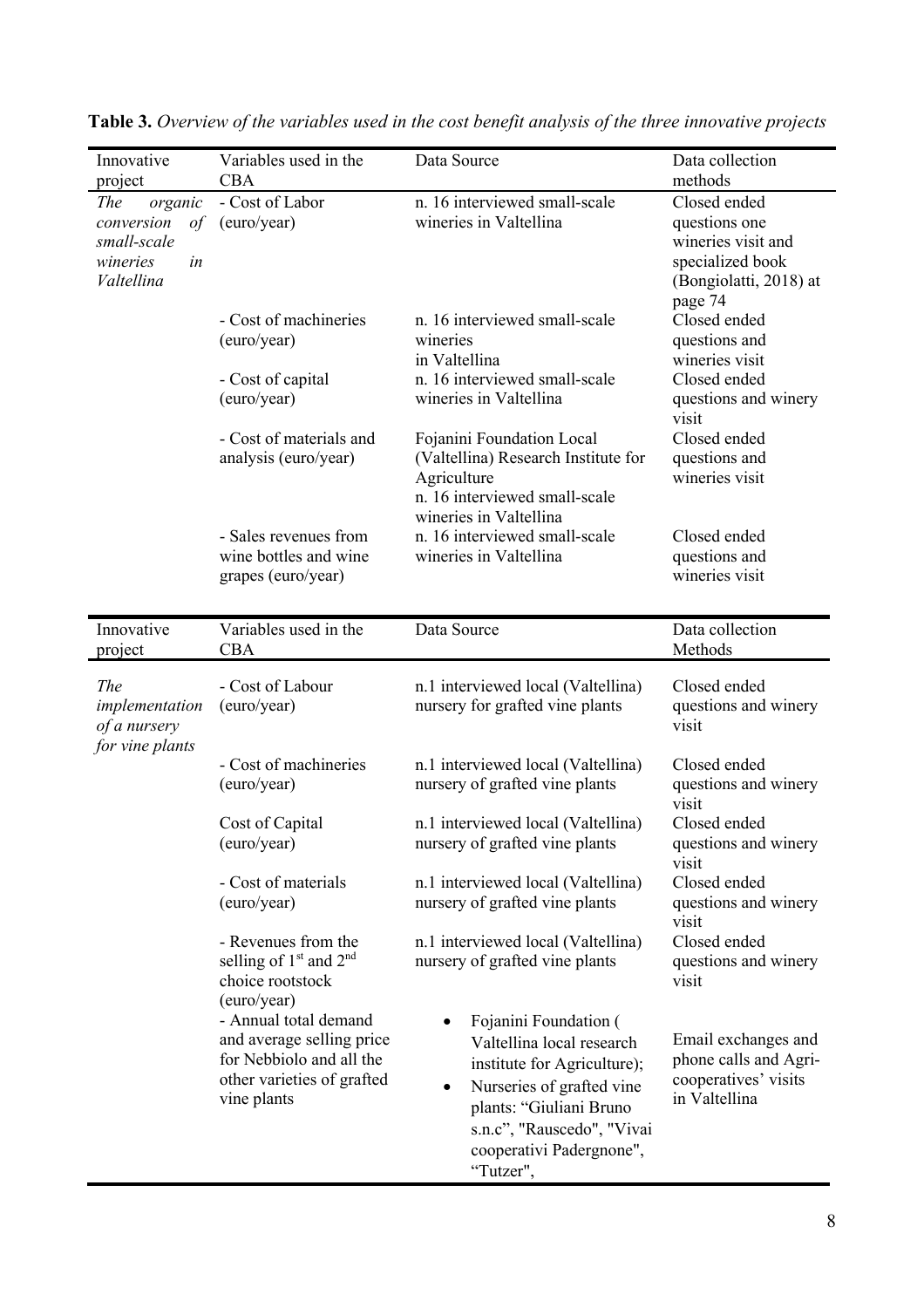|                       | "Vivai Sommadossi",<br>"Vivai Giumelli";                                                |                           |
|-----------------------|-----------------------------------------------------------------------------------------|---------------------------|
|                       | Local Farm cooperative of<br>$\bullet$<br>Albosaggia-Caiolo-Faedo<br>Berbenno-Montagna; |                           |
| - Investment duration | n.1 interviewed local (Valtellina)<br>nursery of grafted vine plants                    | Closed ended<br>questions |

| Innovative<br>project                             | Variables used in the<br>CBA                                                                                               | Data Source                                                                              | Data collection<br>methods                       |
|---------------------------------------------------|----------------------------------------------------------------------------------------------------------------------------|------------------------------------------------------------------------------------------|--------------------------------------------------|
| The drone<br>spraying of<br>terraced<br>vineyards | - Marginal costs for the<br>workforce for drone<br>spraying (euro/hour)                                                    | Aerialclick drone company                                                                | n. 2 phone calls                                 |
|                                                   | - Number of hours for the<br>drone flight planification                                                                    | Aermatica 3D drone company                                                               | Closed ended<br>questions                        |
|                                                   | - Number of workforces<br>need for planification and<br>drone flight                                                       | Aermatica 3D and Aerialclick<br>drone companies                                          | Closed ended<br>questions and n.2<br>phone calls |
|                                                   | - Velocity of the drone<br>spraying (ha/hour)                                                                              | Aermatica 3D drone company and<br>Fojanini Foundation                                    | Closed ended<br>questions and email<br>exchange  |
|                                                   | Total hectares to be<br>treated with drones (ha)                                                                           | n. 16 interviewed small-scale<br>wineries in Valtellina                                  | Closed ended<br>questions                        |
|                                                   | - Average number of<br>spraying treatments per<br>year                                                                     | n. 16 interviewed small-scale<br>wineries in Valtellina                                  | Closed ended<br>questions                        |
|                                                   | - Number of people for<br>phytosanitary treatment<br>with drone                                                            | Aermatica 3D and Aerialclick<br>drone companies                                          | Closed ended<br>questions and n.2<br>phone calls |
|                                                   | - Number of people for<br>programming                                                                                      | Aermatica 3D and Aerialclick<br>drone companies                                          | Closed ended<br>questions and n.2<br>phone calls |
|                                                   | - Number of times of<br>programming in a year                                                                              | Aermatica 3D drone company                                                               | Closed ended<br>questions                        |
|                                                   | - Cost for the Labour<br>(euro/year)                                                                                       | Aermatica 3D and Aerialclick<br>drone companies                                          | Closed ended<br>questions and n.2<br>phone calls |
|                                                   | - Cost for the drone and<br>traditional spraying<br>machineries and materials                                              | Aermatica 3D drone company<br>n. 16 interviewed small-scale<br>wineries in Valtellina    | Closed ended<br>questions                        |
|                                                   | - Average lease price for<br>agricultural machineries<br>(euro/day)                                                        | Farm cooperative Albosaggia-<br>Montagna (Valtellina)                                    | On site visit                                    |
|                                                   | - Average lease price for<br>drones (euro/ha)                                                                              | Aerialclick drone company                                                                | n.2 phone calls                                  |
|                                                   | - Savings for the cost of<br>the phytosanitary licence<br>using a drone compared<br>to traditional spraying<br>(euro/year) | Aermatica 3D drone company and<br>n.16 interviewed small-scale<br>wineries in Valtellina | Closed ended<br>questions                        |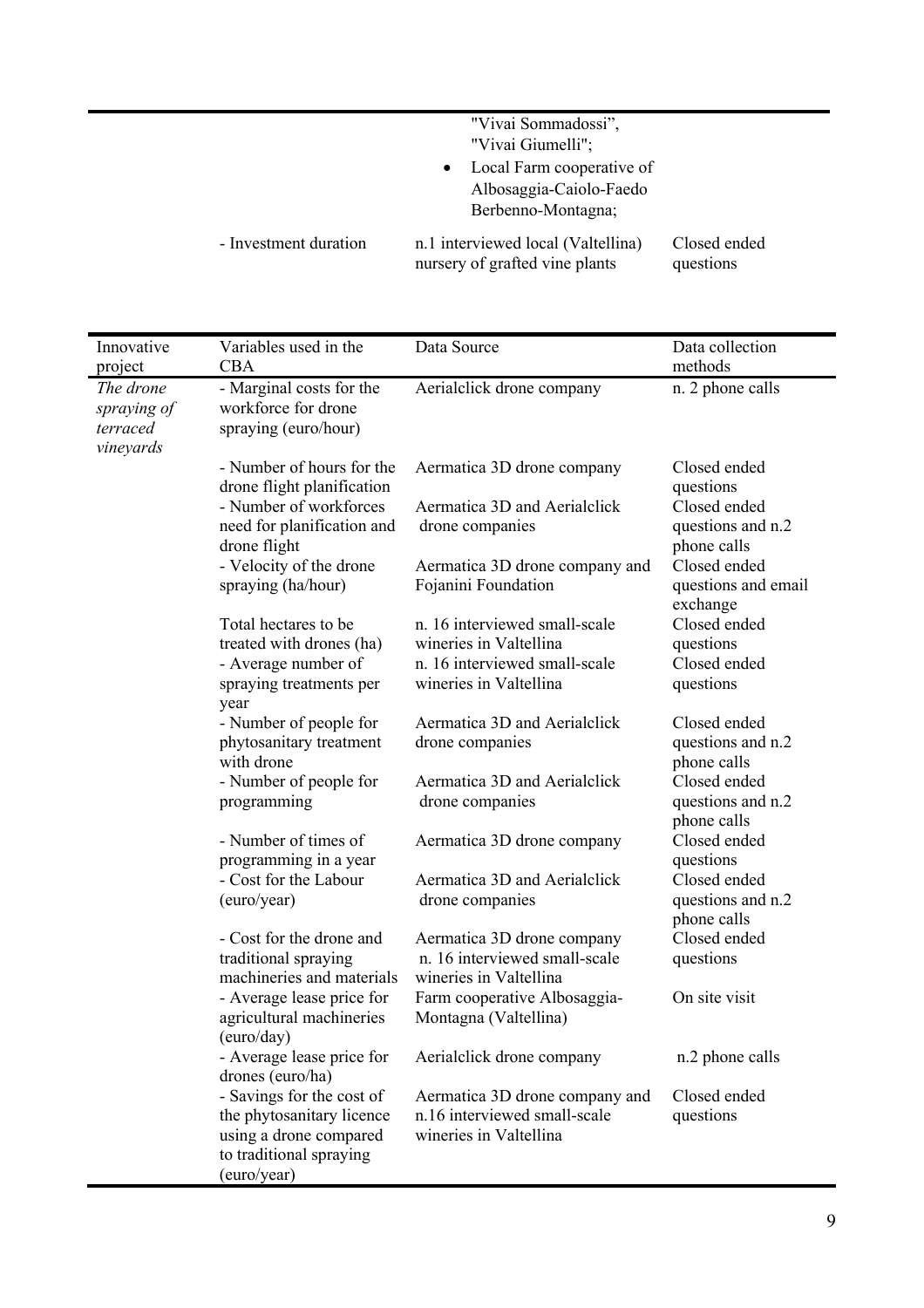| - Savings in the costs of<br>gasoil using a drone<br>compared to traditional<br>spraying (euro/year)                                   | Aermatica 3D drone company and<br>n.16 interviewed small-case<br>wineries in Valtellina  | Closed ended<br>questions                   |
|----------------------------------------------------------------------------------------------------------------------------------------|------------------------------------------------------------------------------------------|---------------------------------------------|
| - Savings in the purchase<br>cost of traditional<br>spraying machineries<br>compared to a drone<br>purchase                            | Aermatica 3D drone company and<br>n.16 interviewed small-scale<br>wineries in Valtellina | Closed ended<br>questions                   |
| - Savings in the yearly<br>maintenance costs for<br>traditional spaying<br>machineries compared to<br>drone maintenance<br>(euro/year) | Aermatica 3D drone company and<br>n.16 interviewed small-scale<br>wineries in Valtellina | Closed ended<br>questions                   |
| - Savings in the insurance<br>costs for traditional<br>machineries spraying<br>compare to drone's<br>insurance (euro/year)             | Aermatica 3D drone company and<br>n.16 interviewed small-scale<br>wineries in Valtellina | Closed ended<br>questions                   |
| - Savings in insurance<br>costs for the use of<br>machineries for spraying<br>compared to drone (civil<br>responsibility) (euro/year)  | Aermatica 3D drone company and<br>n.16 interviewed small-scale<br>wineries in Valtellina | Closed ended<br>questions                   |
| - Useful life of a drone<br>(years)                                                                                                    | Aermatica 3D & Aerialclick drone<br>company                                              | Closed ended<br>questions and phone<br>call |

Note. CBA=Cost Benefit Analysis

### **2.2.4.1 Data analysis for the organic conversion of the small- scale wineries in Valtellina**

The data for the comparison of organic and conventional production were categorized with alphanumeric codes in the following way to structure the data analysis and assure the privacy of the interviewed wineries:

- Unit 1 which includes the organic small-scale wineries in Valtellina which bottle their wine: W1, W2, W3, W4, W5, W6, W7, W8, W9, W10, W11, W12
- Unit 2 consisting of conventional small-scale wineries in Valtellina which bottle their wine: W13, W14, W15
- Unit 3 consisting of one conventional small-scale winery in Valtellina which doesn't bottle its wine: W16

The benefits include the revenues from the selling of wine bottles and wine grapes and the organic subsidy (if applicable). The costs include the production cost related to workforce, machineries, and material and analysis, capital both for organic and conventional production. Using the classification of the small-scale wineries (mentioned in the data collection Table 1 and Table 2) an average of the total revenues and total costs of all the organic and conventional wineries was made for the cost benefit analysis.

The net cash flow which is given by the total inflows (total revenues) and total outflows (see Table 3. for the variables involved) was calculated for every small-scale winery.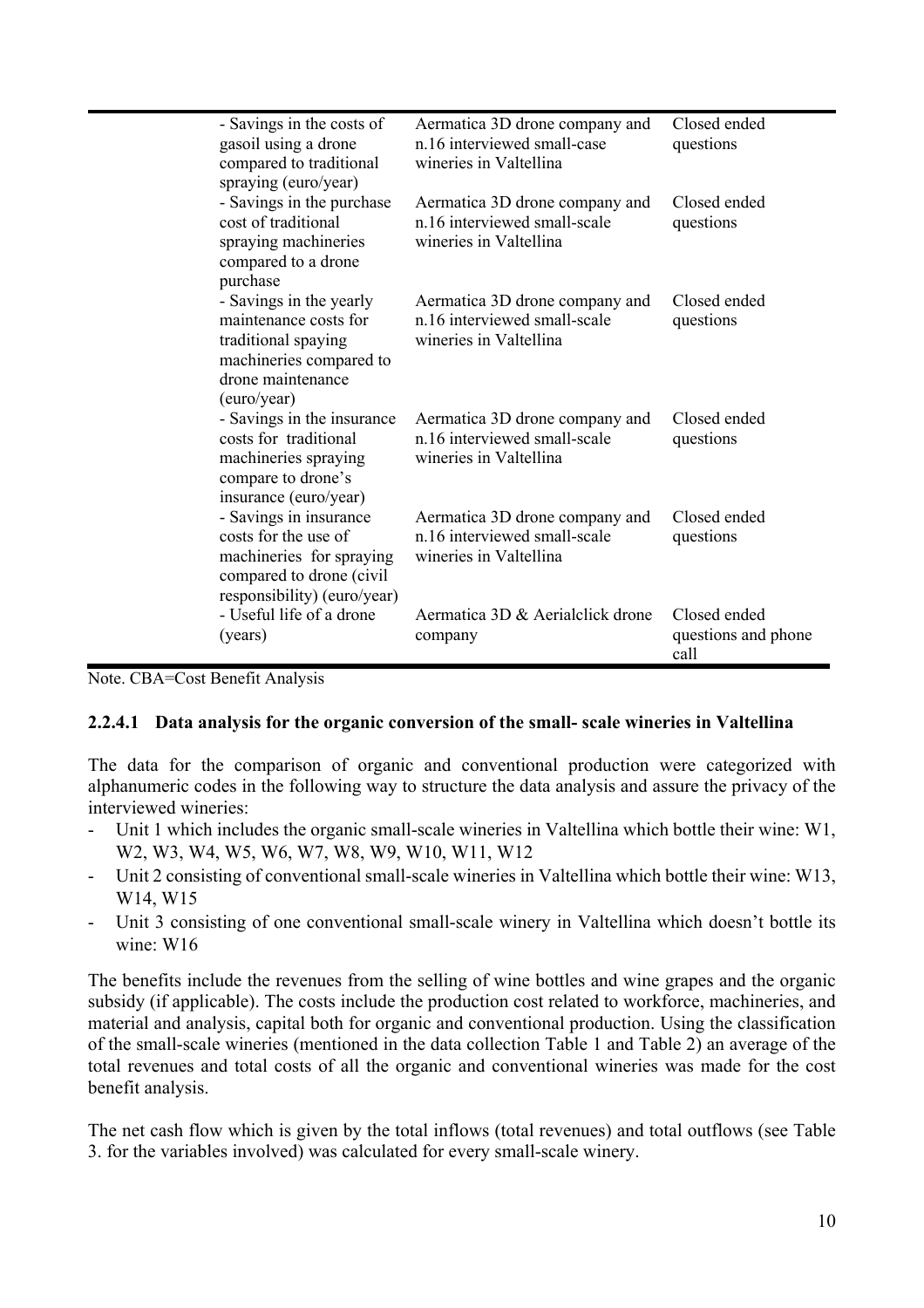The time period selected for this case is 5 years. The first 3 years lasts the transition period from the conventional to the organic in which the winery is implementing the organic certification scheme, but still earning as conventional production. Only from the 4<sup>th</sup> year onwards the winery has revenues as organic. For the organic conversion the time span of 5 years is essential to evaluate the economic return. Of course, the first three years of the conversion are the one having the CBR lower than one therefore having a negative difference between the annual PV(B) and PV(C). The investment costs for the organic is the certification costs for a winery in Valtellina is 924 euro/year on average.

The discounted cash flow (DCF) of the benefits and costs of producing organic and conventional wine was used with a 5% discount rate. From the CBA were determined the Net Present Value (NPV), the CBR and the IRR for the adoption of the organic wine production.

The IRR normalized was calculated, by varying the discount rate until the NPV went to zero, through a financial formula (TIR.COST) present in Excel. The variables included in the matrix for the calculations of the IRR were the initial investment and the normalized net cash flow over five years. The initial investment for the conversion to organic production was the yearly average cost of the organic certification.

Two sensitivity analysis were performed on the interest rate in particular with a 2% and 10% interest rate. The 2% interest rate was chosen since the return over the first 5 years of organic conversion are expected to be lower compared to a longer time span like ten years. While the 10% discount rate was chosen since it reflects the increased risk in organic production for yield losses and change in soil management practices over 5 years.

# **2.2.4.2 Data analysis for the implementation of a nursery of grafted vine plants in Valtellina**

The benefits included the revenues derived from the sale of grafted vine plants and the savings in annual transport costs as if the grafted wine plants which are currently outsourced, were produced in Valtellina. The total revenues resulted from the sale of the grafted vine plants. The costs included the cost of labor, machineries, equipment, capital to produce the grafted vine plants.

The discounted cash flow (DCF) of the benefits and costs of implementing a nursery for vine plants was calculated with a 5% discount rate. The time period of 10 years is arbitrarily chosen since the production of grafted vine plants is not time dependent: a production cycle of grafted vine plants lasts one year.

The distinction between varieties is made since the Nebbiolo variety is the traditional variety planted in the vineyards Valtellina. The CBA allowed to calculate the Net Present Value (NPV) of the implementation of the nursery for vine plants differentiated by the varieties: Nebbiolo, other varieties (excluded Nebbiolo), all the varieties (included Nebbiolo).

Three IRR were calculated following the division of the varieties of grafted vine plants (only Nebbiolo, all the other varieties except Nebbiolo, all the varieties) were calculated. This was done by substitution of the 5% interest rate until the NPV gets to zero using a financial formula provided by Excel. The IRR for only Nebbiolo grafted vine plants was calculated as the matrix of the negative average annual investment costs over 10 years only for Nebbiolo grafted vine plants and the net cash flow only for Nebbiolo grafted vine plants. The average annual investment costs included all the costs sustained for producing only Nebbiolo grafted vine plants.

The IRR for all the other varieties except Nebbiolo grafted vine plants was calculated as the matrix of the negative average annual investment costs over 10 years only for all the other varieties of grafted vine plants (except Nebbiolo) and the net cash flow for all the other varieties of grafted vine plants.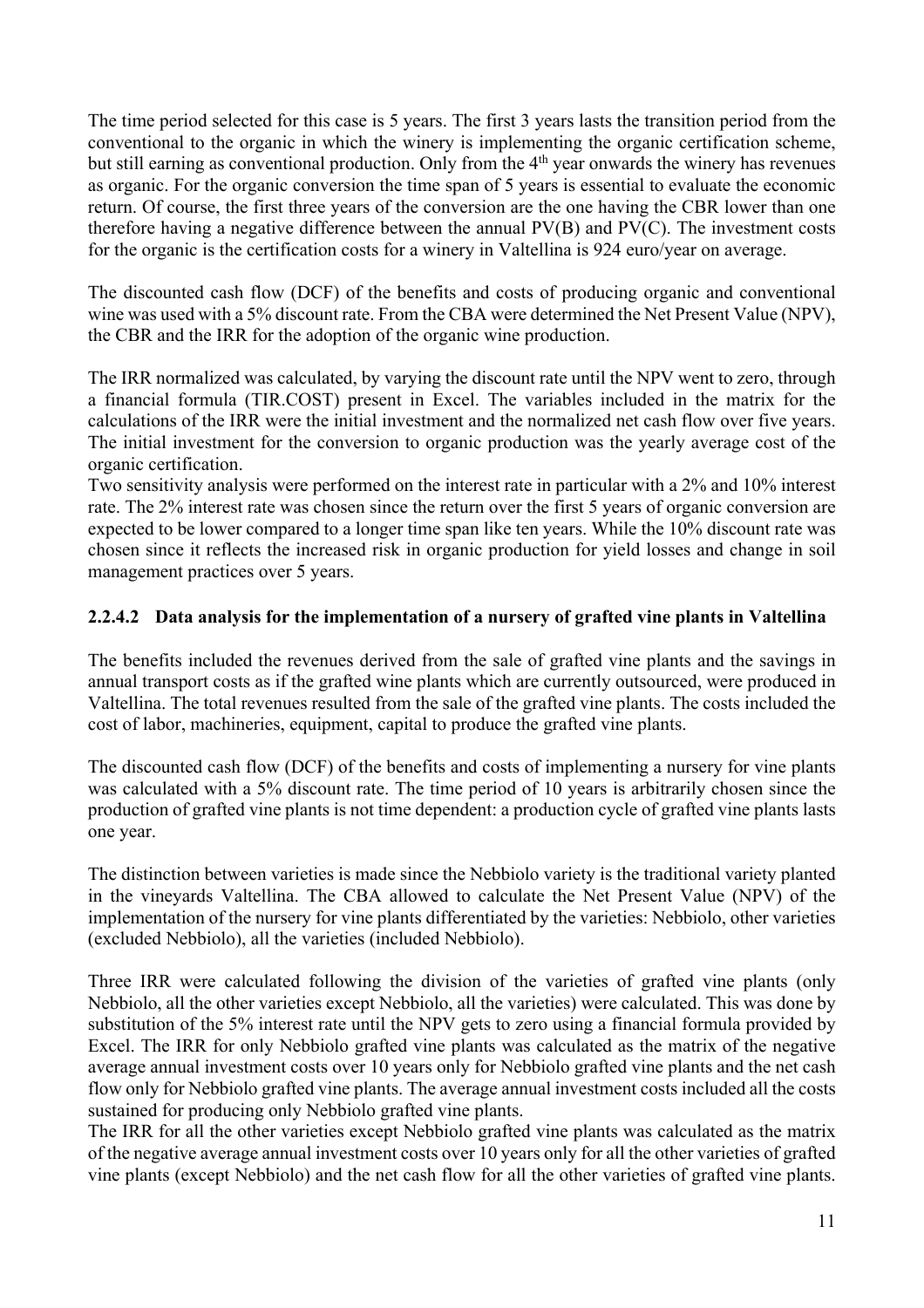The average annual investment costs included all the costs sustained for producing all the other varieties of grafted vine plants except Nebbiolo.

The IRR for all the varieties included Nebbiolo grafted vine plants was calculated as the matrix of the negative average annual investment costs over 10 years only for all the other varieties of grafted vine plants and the net cash flow for all the varieties of grafted vine plants. The average annual investment costs included all the costs sustained for producing all the varieties of grafted vine plants included Nebbiolo.

The sensitivity analysis was calculated on the (last 10 years market) average selling price of Nebbiolo (1.26 euro/ plant) and all the other varieties except Nebbiolo grafted vine plants (1.50 euro/plant) and the average of all the varieties of grafted vine plants which is 1.38 euro/plant.

# **2.2.4.3 Data analysis for the drone spraying in terraced vineyards in Valtellina**

The adoption of drones spraying in terraced vineyards was done through two CBA. One CBA was from the point of view a farm cooperative that leases one drone for spraying vineyards to a single winery (together with 2 specialized workers). The other CBA is from the point of view of a single winery which rents, from the farm cooperative, the drone for spraying 65.3 ha of vineyards. The 65.3 ha is the sum of the hectares of vineyards of the interviewed wineries.

The discounted cash flow is calculated with a 5% discount rate over a range of 15 year.

The IRR was calculated as a matrix of the total initial investment and the net cash flow over 15 years. The total initial investment is the sum of the annual costs for the workforce for phytosanitary treatments with the drone, the purchase of the drone, the yearly maintenance and insurance costs for one drone, the insurance for civil responsibility of the drone use and the annual cost for the license for drone spraying. The IRR from the point of a small-scale winery in Valtellina which rents a drone for spraying 65.3 ha of vineyards is calculated with the financial formula of excel using the total initial investment and the net cash flow over 15 years. The total initial investment is calculated as the sum of the annual cost for the annual cost for the workforce for phytosanitary treatments, the average annual cost of phytosanitary products and the annual cost for the drone lease.

As last step of the CBA two sensitivity analysis were made. One sensitivity analysis was done from the point of view of the farm cooperative which buys and leases for 50 euro/ha the drone for spraying to a winery in Valtellina. The other sensitivity analysis was done from the point of view of the winery which rents the drones for 50 euro/ha to spray 65.3 ha of vineyards.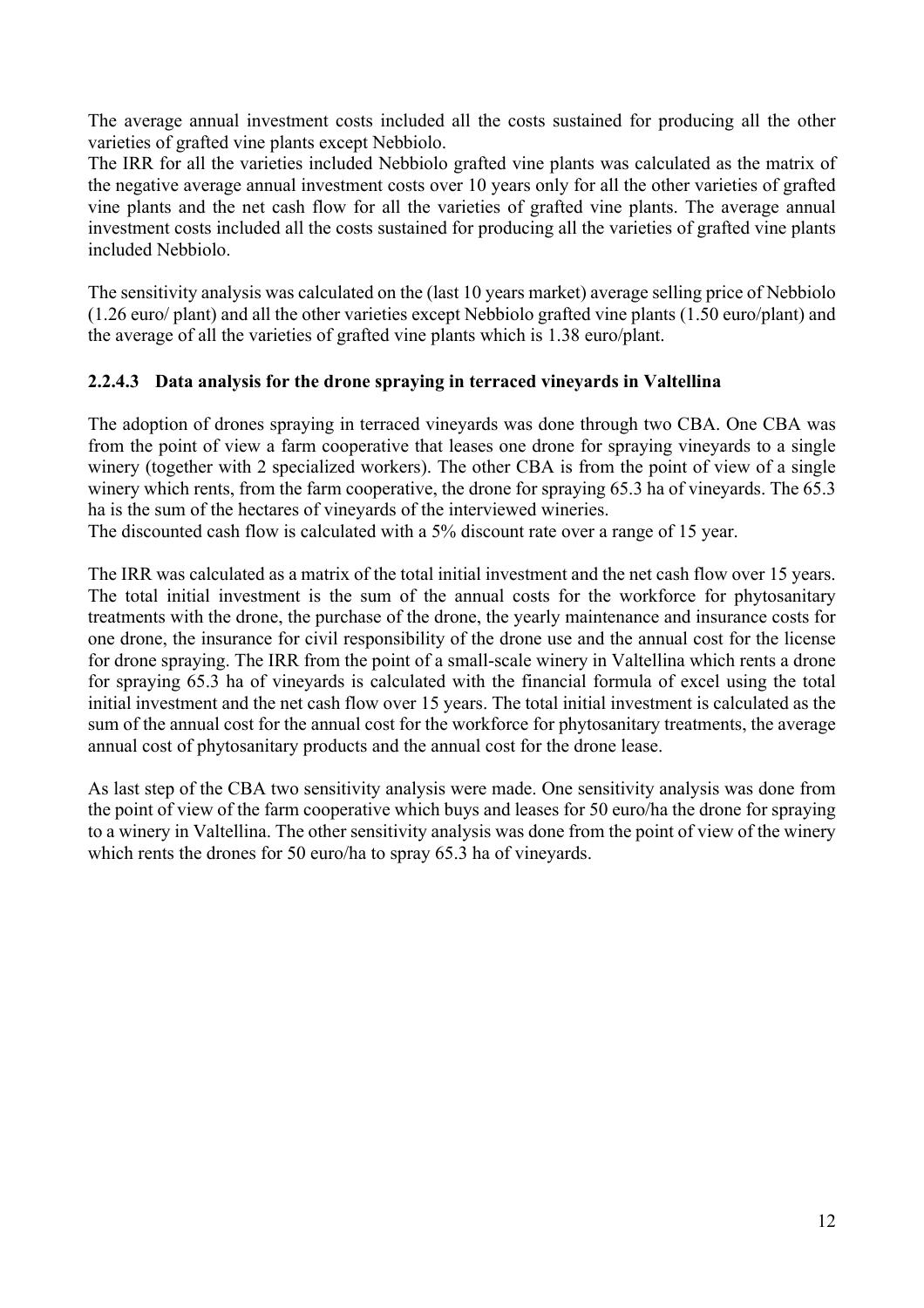### **3 Literature review: Advantages and disadvantages of the three innovative projects in the wine sector**

In order to answers to the research question about the economic sustainability of three innovative projects in the wine sector in Valtellina a literature review was done. The advantage and disadvantage of producing organic wines production, implementing a nursery for grafted vine plants and adopting drones spraying in terraced vineyards were investigated. The main advantages and disadvantages were monetized and included in the CBA of the three projects. The literature review could partly answer the specific research questions that is why the following step was the CBA. In the following three sections are discussed the advantages and disadvantages of the three innovative projects in the wine sector.

### **3.1 Advantages and disadvantages of adopting organic certification schemes in wine production**

The organic certification of agricultural products is a tool that could contribute to reduce environmental impact and increase farmers' and consumers' well-being. However, the decision to invest in certification should be based on economic and market fundamentals (Michiel & Yuca, 2014). According to Novaes Zilber et al., the organic production can be applied successfully when there are specific conditions as low labor costs and great availability of land that was not previously intensively cultivated with conventional systems. Indeed, many authors are pointing out that the organic production is more labor intensive than conventional production (Novaes Zilber, Friel, & Felipe Machado do Nascimento, 2010), (Dainelli, Francesco ; Daddi, 2018), (Wheeler & Crisp, 2011). A potential incentive to switch to organic production is that at consumer level there is higher willingness to pay for organic labelled products (Novaes Zilber et al., 2010)**.** Despite the higher initial investments costs related to the transition period from conventional to organic (Dainelli, Francesco ; Daddi, 2018), the financial performance of wine companies which choose green strategy are promising in terms growth, solvency, profitability.

One disadvantage of the organic wine production is the one of reduced yields compared to the conventional production (Dabbert & Oberhofer, 1990), (Wheeler & Crisp, 2011). While other authors suggest that the biodiversity and soil management practices are important for the balanced growth and productivity of organic wine grapes (Provost & Pedneault, 2016). Merot & Wery (2017) mention that the conversion process from conventional to organic entails an increase in the complexity of the vineyard structure and management (Merot & Wery, 2017). However, the lower yields in organic production are compensated by the quality increase of the grapevines according to the German national law (Dabbert & Oberhofer, 1990). While other studies about organic viticulture presented some higher-quality production, although this is far from being conclusive for the available data (Wheeler & Crisp, 2011). Instead, it was found that organic management practices may result in higher soil fauna feeding activity (Reinecke, Albertus, Reinecke, & Larink, 2008).

In conclusion, for the economic analysis it is taken into account the higher costs for the workforce due the increased amount of labor for the soil management and wine grapes selection and the reduced wine grapes' yields. The economic benefit of organic wine production is that the wine grapes price (euro/kg) and the bottle price are expected to be higher compared to conventional production.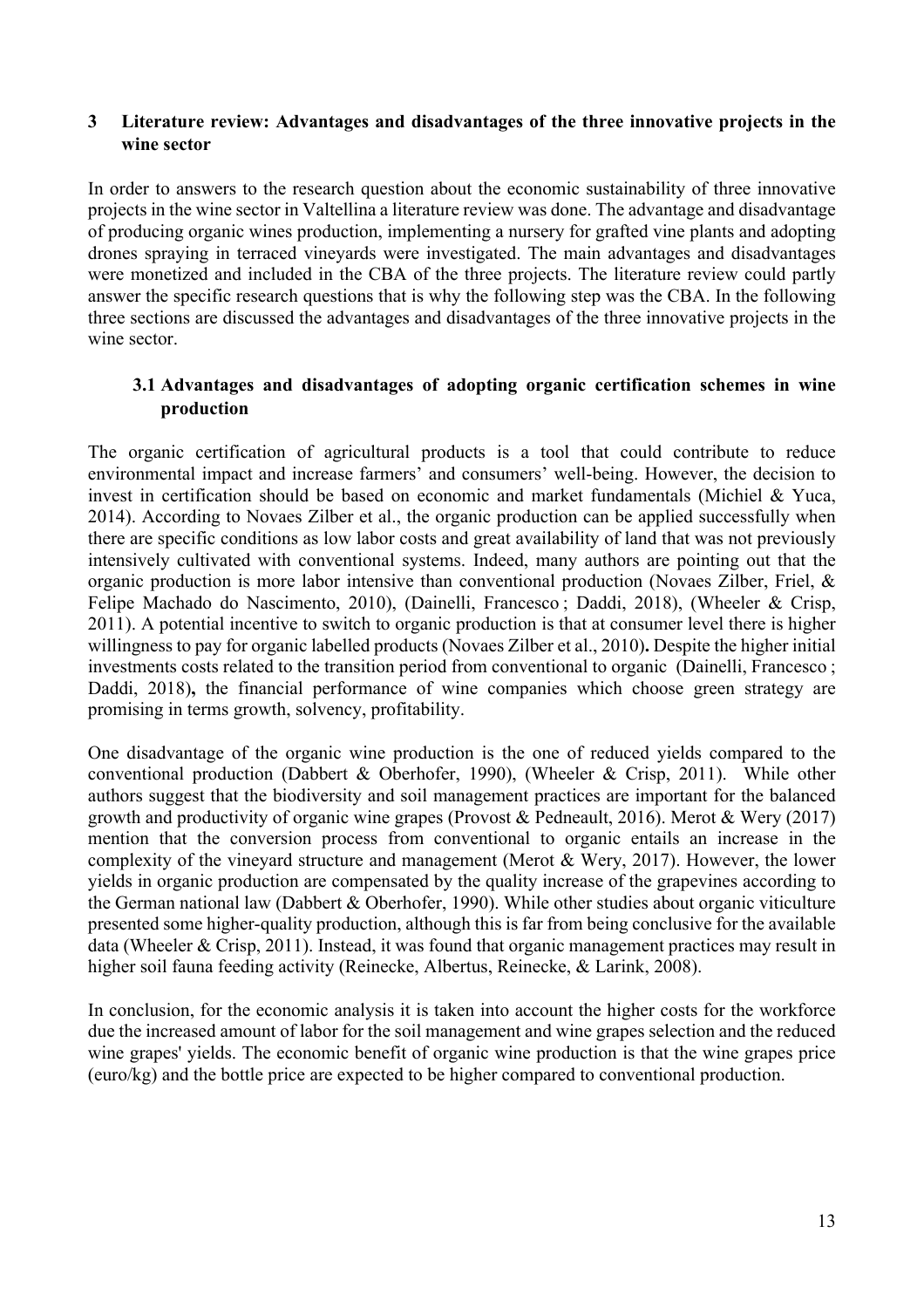| nouucuon                            |                                                                                                                                                                                                                                                                                                                                                                     |                                                                                                                                                                                         |
|-------------------------------------|---------------------------------------------------------------------------------------------------------------------------------------------------------------------------------------------------------------------------------------------------------------------------------------------------------------------------------------------------------------------|-----------------------------------------------------------------------------------------------------------------------------------------------------------------------------------------|
| wine<br>References<br>organic<br>on | Advantages of adopting organic                                                                                                                                                                                                                                                                                                                                      | Disadvantages of adopting organic                                                                                                                                                       |
| production                          | wine production                                                                                                                                                                                                                                                                                                                                                     | wine production                                                                                                                                                                         |
| (Novaes Zilber et al., 2010)        | Possible source of competitive<br>advantage from a resource-based<br>view<br>Reduced dependence on chemical<br>and reduced soil depletion<br>Increased consumption of organic<br>products<br>Higher willingness to pay for<br>organic products from consumers                                                                                                       | Labor<br>intensive<br>organic<br>the<br>growing of grapes<br>Three-year transition period<br>Certifications costs and<br>time-<br>consuming auditing process<br>Higher production costs |
| (Dainelli, Francesco; Daddi, 2018)  | Higher prices for organic wines<br>Higher market visibility<br>Strategy for quality diversification<br>Growing market appreciation for<br>organic wines<br>Increased added value paid off by<br>the customer<br>Costs savings on herbicide and<br>fertilizers<br>Higher profitability<br>Higher solvency<br>Higher growth<br>Higher environmental<br>sustainability | Higher start-up costs<br>Higher cost of labor<br>Lower volume of wine produced                                                                                                          |
| (Provost & Pedneault, 2016)         |                                                                                                                                                                                                                                                                                                                                                                     | Copper accumulation in the soil                                                                                                                                                         |
| (Dabbert & Oberhofer, 1990)         | Higher quality standards for the<br>organic according to the German<br>wine law                                                                                                                                                                                                                                                                                     | Lower yields                                                                                                                                                                            |
| (Merot & Wery, 2017)                |                                                                                                                                                                                                                                                                                                                                                                     | Increased labor requirements<br>Increased complexity of vineyard<br>structure and management                                                                                            |
| (Wheeler $& Crisp, 2011$ )          |                                                                                                                                                                                                                                                                                                                                                                     | Lower yields<br>Higher labor costs                                                                                                                                                      |
| (Reinecke et al., 2008)             | Organic<br>management practices<br>have a favorable influence on the<br>soil biological activity                                                                                                                                                                                                                                                                    |                                                                                                                                                                                         |

**Table 4.** *Advantages and disadvantages of the conversion from conventional to organic wine production*

# **3.2 Advantages and disadvantages of implementing a nursery for grafted vine plants**

The nursery of vine plants is a topic not deeply investigated in the literature, especially when it comes to the decision of outsourcing the production of vine plants. What is known from the literature is that the implementation of a nursery for vine plants can present opportunities and threads.

The major advantages of a local production of vine plants is that it can be based on customers' orders and it is less influenced by market trend forecasts. The Italian viticulture is characterized by native varieties of vine plants (Boselli, Tempesta, & Fiorilo, 2014). Those native varieties are more suitable for specific micro-climate since their genetic characters have adapted to the specific pedoclimatic conditions. Grafted vine plants certified organic can be a market opportunity for the nurseries. Indeed, in Valtellina the organic wine producers have to ask for a special permission to plant small-vine plants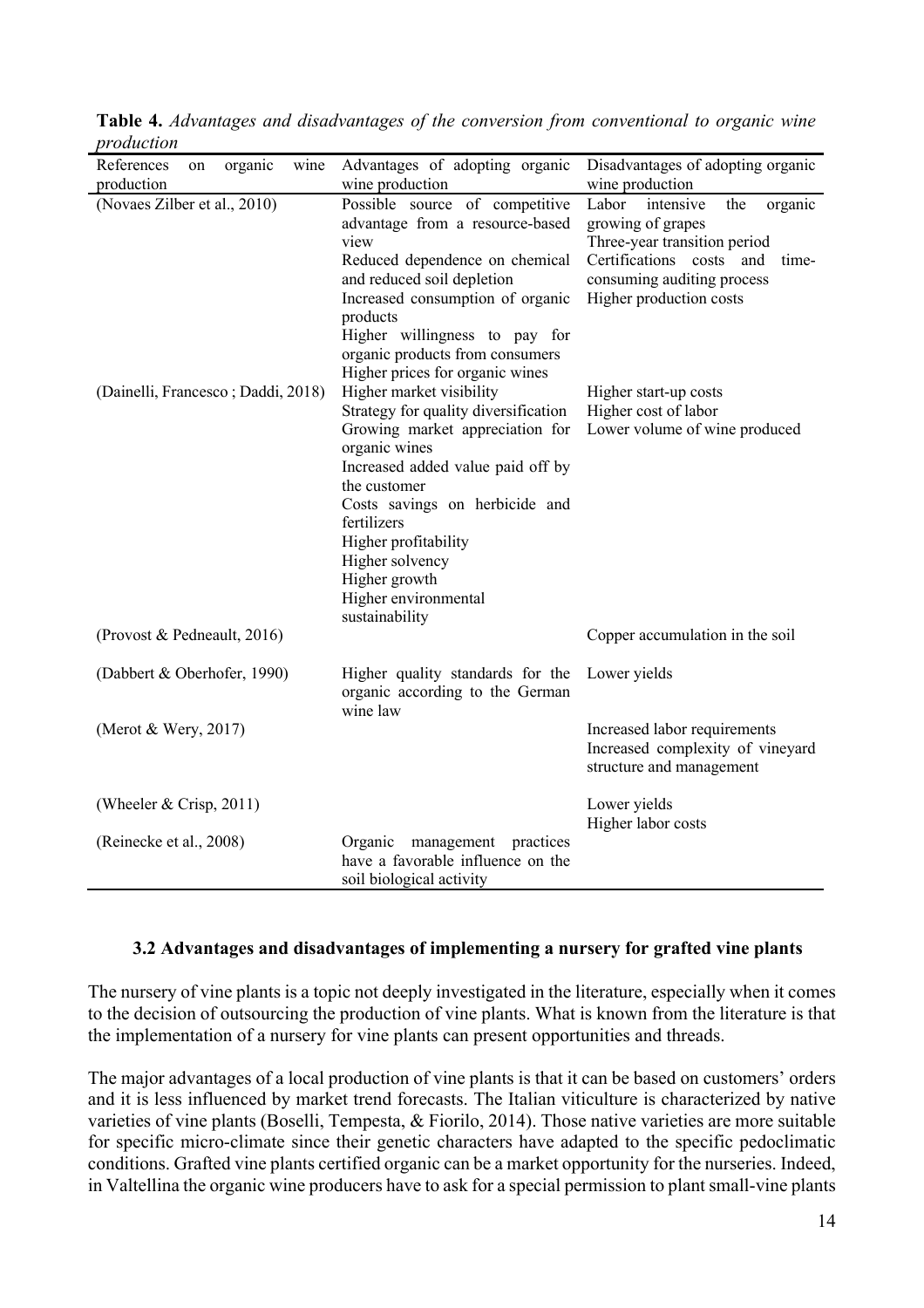which are not produced according to the organic production scheme. In this sense, there is research going on about the use of eco-friendlier substrates to grow plants in nurseries also according to the organic production principle of reduced use of chemical, fertilizers and pesticides (Pascual et al., 2018).

Even if the wine industry requires high quality planting materials, the market for vine plants wants the price of grafted vine plants to be low (Waite, Whitelaw-Weckert, & Torley, 2015)**.** In order to have high quality materials in a nursery, high investments costs (Zamanidis, Paschalidis, Maltabar, & Vasiliadis, 2013) and professionalized workforce are needed. A standardized guide on the Good Manufacturing Practices (GMP) for nurseries of vine plants is currently missing at EU level. This could be crucial from a safety perspective since at nursery level there is higher risk of grapevine trunk disease (GTD) contamination (Pintos, Redondo, Costas, Aguìn, & Mansilla, 2018) (Gramaje & Di Marco, 2015).

To conclude it is fundamental to invest in good quality grafted vine plants from the winery point of view since this will affect the life span of the vineyards itself and the quality of wine grapes. The economic benefit for a local nursery of vine plants is that the grafted vine plants get accustomed, already at the rooting stage, to the local microclimate conditions. Therefore, the young vine plant will adapt quicker when planted in the vineyards with a reduced risk of dry out. Of course, the investments for the implementation of the nursery in terms of machineries, equipment and infrastructure can be costly. However, this will be paid off by having control of the whole production cycle from the vine plant to the wine bottle.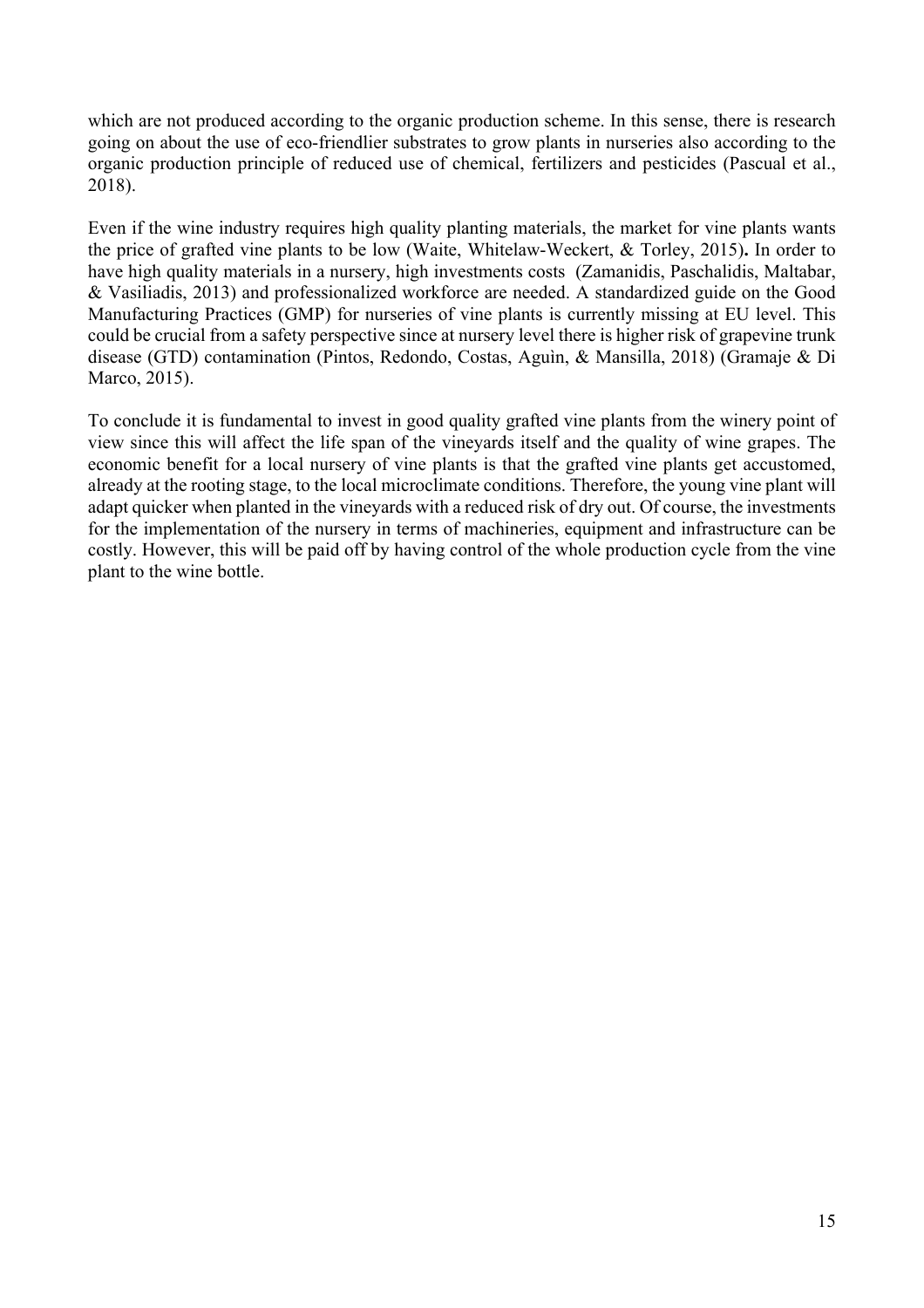|                                  | <u>2010 overwellings of and alone allings of imprementing a naroei from Section entrepression</u><br>References on nursery for grafted Advantages of a nursery for grafted Disadvantages of a nursery for |                                                                   |
|----------------------------------|-----------------------------------------------------------------------------------------------------------------------------------------------------------------------------------------------------------|-------------------------------------------------------------------|
| plants                           | vine plants mentioned in the                                                                                                                                                                              | grafted vine plants mentioned                                     |
|                                  | literature                                                                                                                                                                                                | in the literature                                                 |
| (Boselli et al., 2014)           | Varieties<br>planted<br>be<br>can<br>on                                                                                                                                                                   | on wine grapes<br>Forecasts                                       |
|                                  | customers demand not on forecast                                                                                                                                                                          | variety demand trends are not                                     |
|                                  | Italian viticulture stands on native                                                                                                                                                                      | present on official channels.                                     |
|                                  | varieties                                                                                                                                                                                                 | The official databases<br>are                                     |
|                                  |                                                                                                                                                                                                           | outdated                                                          |
| (Pisciotta, Fazio, Barbagallo, & | Accurate plant material selection                                                                                                                                                                         |                                                                   |
| Di Lorenzo, 2016)                | Accurate vine plants replacement                                                                                                                                                                          |                                                                   |
|                                  | close to vineyard establishment                                                                                                                                                                           |                                                                   |
| (Pintos et al., $2018$ )         |                                                                                                                                                                                                           | Grapevines trunk diseases                                         |
|                                  |                                                                                                                                                                                                           | (GTD) are a significant threat                                    |
|                                  |                                                                                                                                                                                                           | for nursery plants                                                |
| (Lewis, Kubota, Tronstad, & Son, |                                                                                                                                                                                                           | The implementation of a                                           |
| 2014)                            |                                                                                                                                                                                                           | nursery can have substantial                                      |
|                                  |                                                                                                                                                                                                           | capital investment in a risky                                     |
|                                  |                                                                                                                                                                                                           | endeavor                                                          |
| (Pascual et al., 2018)           | The use of organic substrate for                                                                                                                                                                          |                                                                   |
|                                  | transplant production in organic                                                                                                                                                                          |                                                                   |
|                                  | nurseries can be beneficial for the                                                                                                                                                                       |                                                                   |
|                                  | plant and can comply with the                                                                                                                                                                             |                                                                   |
|                                  | reduced use of chemicals and                                                                                                                                                                              |                                                                   |
|                                  | fertilizers required by organic                                                                                                                                                                           |                                                                   |
|                                  | production                                                                                                                                                                                                |                                                                   |
| (Waite et al., 2015)             | The wine industry demands a higher<br>quality for the planting material                                                                                                                                   | The wine industry requires low<br>price for the planting material |
| (Gramaje & Di Marco, 2015)       | The propagation practices have an                                                                                                                                                                         | infection by GTD<br>The                                           |
|                                  | impact on the quality of the                                                                                                                                                                              | pathogens occurs during the                                       |
|                                  | propagation material                                                                                                                                                                                      | grafting processes in nurseries                                   |
| (Zamanidis et al., 2013)         | The production of cuttings in heated                                                                                                                                                                      |                                                                   |
|                                  | greenhouses allows early production                                                                                                                                                                       |                                                                   |
|                                  | of grafted cuttings, reduces the need                                                                                                                                                                     |                                                                   |
|                                  | for land and water, and increases the                                                                                                                                                                     |                                                                   |
|                                  | output of cuttings up to 80%                                                                                                                                                                              |                                                                   |
|                                  |                                                                                                                                                                                                           |                                                                   |

**Table 5.** *Advantages and disadvantages of implementing a nursery for grafted vine plants*

### **3.3 Advantages and disadvantages of adopting drones spraying in vineyards**

The literature review about drones spraying is mainly related to field experiments. Drones spraying in agriculture presents some advantages and disadvantage from a technical and a regulation point of view.

The main benefits in the use of drones for spraying is that they can cover difficult to reach areas and they can be remotely controlled (Hawkes, Farm, & Mar, 2017).

A disadvantage for the use of drones spraying is given by the restrictions in the regulation, which are country dependent. In the EU the use of aerial spraying is banned with some derogations for drones spraying of pesticides in difficult to reach areas, according to the Directive 2009/128/EC (Spackman, 2016) . While, in the USA, a remotely controlled helicopter for spraying pesticides has been approved by the Federal Aviation Administration (Gillespie, 2015). The pesticides to be used for drones spraying need to be approved by the drone manufacturer and by the Chemicals Regulation Directorate (CRD) and this can be a limitation since a few pesticides have been approved (Spackman, 2016).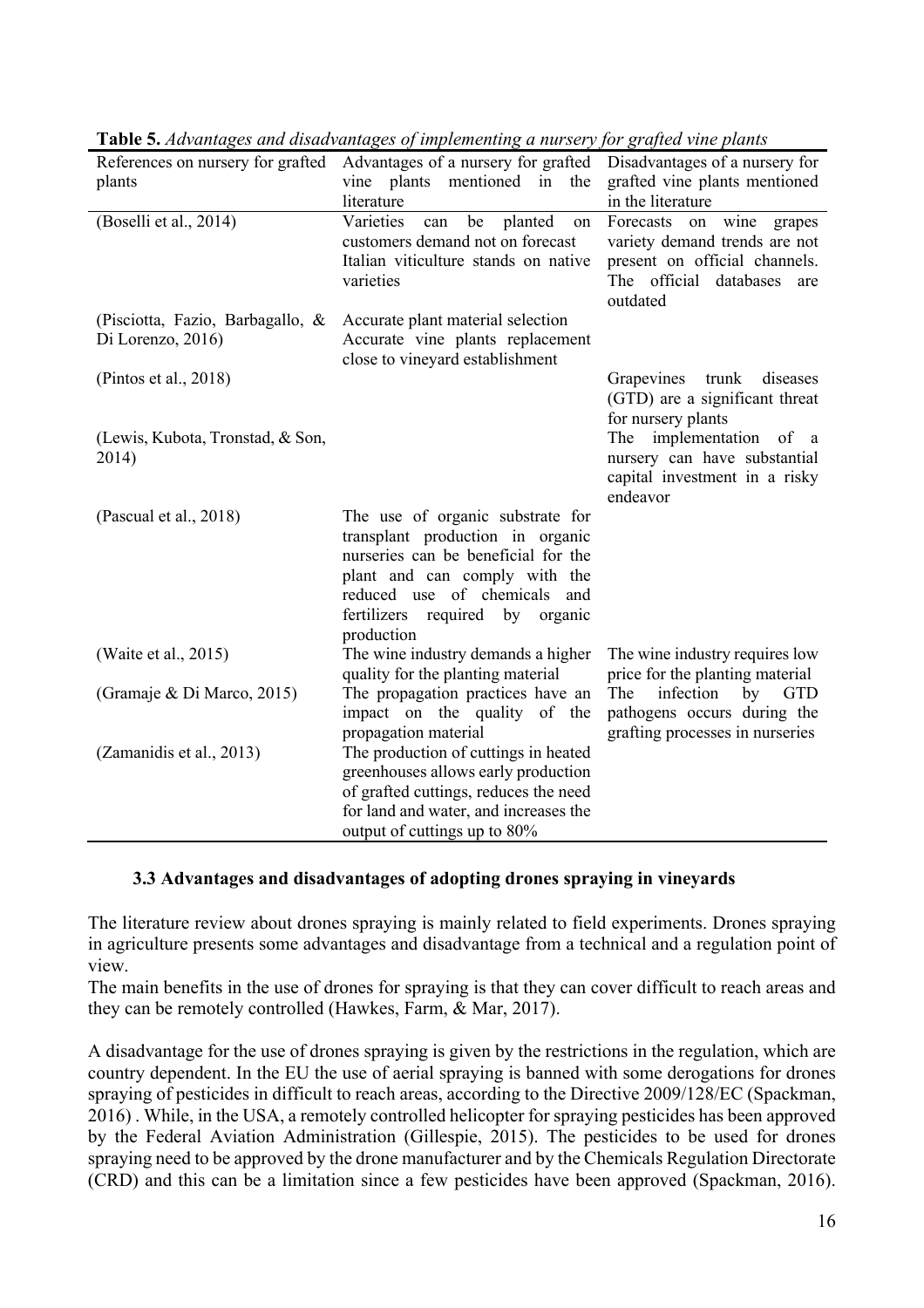Some technical issues related to the drones spraying are still to be solved, as concluded in the field simulation of drones spraying in steep terraced vineyards in Italy (Sarri et al., 2019). The drones spraying is bonded by safety issues: the optical sensors of the drones can be covered accidently by the spraying droplets and this could lead to accidental collision of the drone. This is caused by the misleaded height calculation by the drone's control system (Hawkes et al., 2017). Drones can be perceived as a danger for wildlife birds, it happened that drones were attacked by wild birds, like owls that is why drone could be a risk also for the wildlife (Gillespie, 2015) . Another technical issue is that the flight needs to be programmed according to the external weather conditions since the spraying performance of the drones can be affected (Kashkarov, Diordiiev, Sabo, & Novikov, 2018)**.**  On one hand, the actual technological limitations nowadays are expressed (Sarri et al., 2019) in the use of drones for spraying vineyards.

On the other hand there is increasing attention towards the Internet of Food & Farm 2020 (Hecker, 2019) which explores the potential of IoT-technologies for the European food and farming industry. Concluding, the economic benefit of drones spraying from the literature is given by the fact that drones can be used in difficult to reach areas by saving time, avoiding manual spraying. It needs to be considered that the drones spraying in the literature is not yet studied from an economic point of view but more from a technical one.

| References on drones spraying | Advantages of drones spraying<br>mentioned in the literature                                                                                              | Disadvantage of drones spraying<br>mentioned in the literature                                                                                   |
|-------------------------------|-----------------------------------------------------------------------------------------------------------------------------------------------------------|--------------------------------------------------------------------------------------------------------------------------------------------------|
| (Hawkes et al., 2017)         | Drone spraying can be three times<br>faster than traditional spraying                                                                                     | Ever-evolving regulation on the<br>use of drones                                                                                                 |
|                               | Drones can even cover the farm<br>border and uneven geometries                                                                                            | Altitude sensing in a crop system<br>be challenging<br>from a<br>can<br>technical point of view                                                  |
|                               | Drones can be programmed to do<br>the spraying without human<br>intervention                                                                              | The malfunction of the drone's<br>sensors can lead to drone collision                                                                            |
| (Gillespie, 2015)             | Aviation<br>The<br>Federal<br>Administration (FAA) approved<br>the use of a remotely controlled<br>helicopter for the spraying of<br>pesticide in the USA | Drones are source of flying-<br>wildlife disturbance                                                                                             |
| (Sarri et al., 2019)          | Drones can be used for the<br>spraying in granular forms for the<br>biological control                                                                    | The spraying performance needs<br>to be improved                                                                                                 |
| (Kashkarov et al., 2018)      | Semi-autonomous drones can be<br>used for the vineyards' spraying                                                                                         | Weather forecasts should be taken<br>into account since they influence<br>the effectiveness of the spraying                                      |
| (Spackman, 2016)              | Aerial spraying is not allowed in<br>EU but regulation on pesticide<br>spraying has some derogations                                                      | Use of the drones for spraying on<br>remote or on difficult to access<br>sites is allowed<br>A few pesticides are approved for<br>drone spraying |

**Table 6.** *Advantages and disadvantages of adopting drones spraying in terraced vineyards*

From the literature review about organic wine production, nursery for vine plants and drones spraying we conclude that organic wine production seems more promising from an economic point of view. For the nursery of vine plant, the economic estimates for the investment are projects specific, so no further generalization is possible. The drones spraying is not yet investigated in every aspect (economic, legislative) this because it is still an innovative niche market.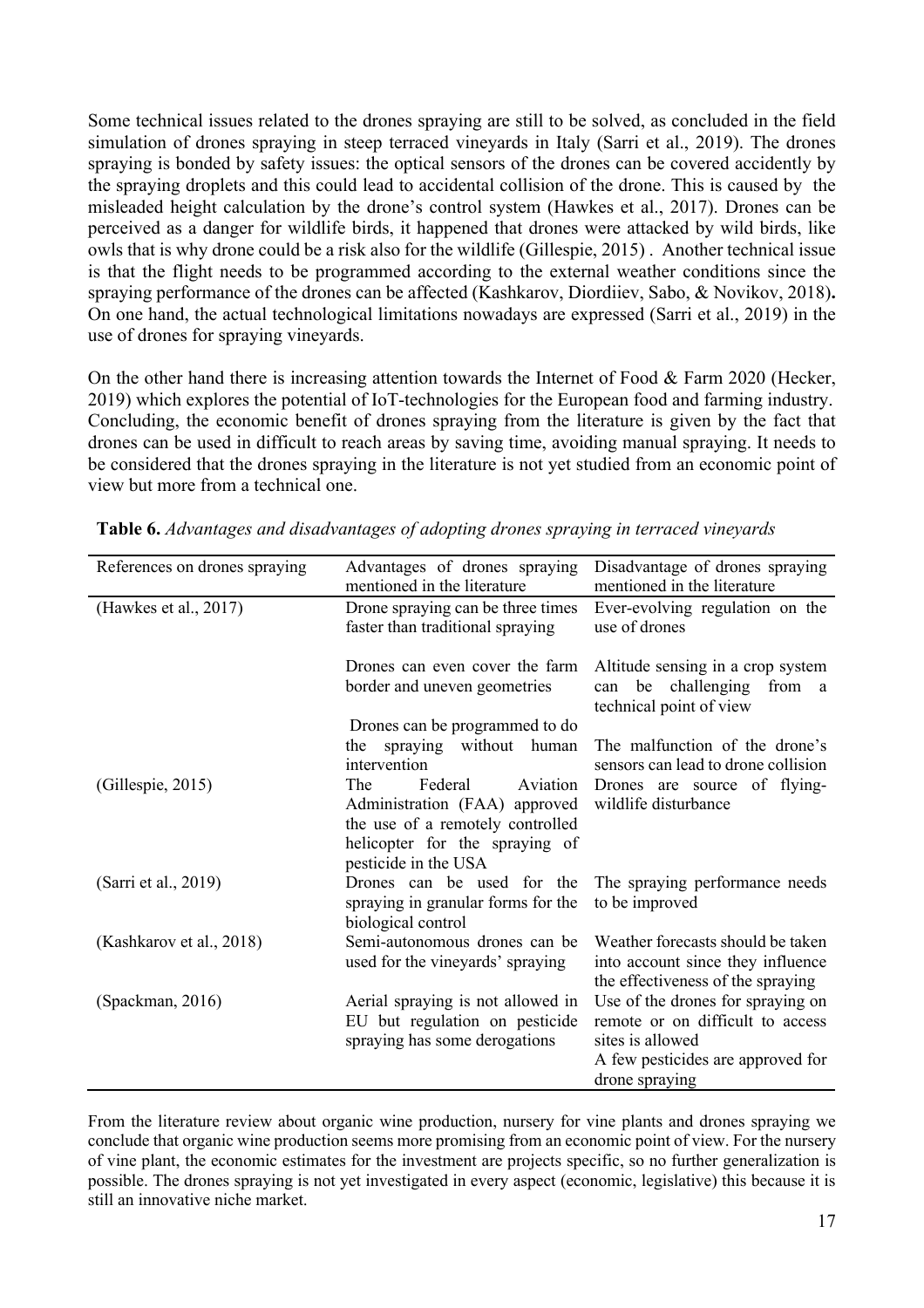#### **4. Results of the Cost Benefit Analysis**

### **4.1 Results for the organic conversion of the small- scale wineries in Valtellina**

The results of the Cost Benefit Analysis for the organic conversion of small-scale wineries in Valtellina are presented in Table 7. Looking at the NPV by ha of vineyards it can be noticed that it is quite high which means that the transition from conventional to organic production can generate in 5 years a wealth of 421,215 euro/ha. This positive results depends on the sum of the revenues (euro/ha). The sum of the revenues is given by the actual average bottle price of the interviewed conventional and organic wineries which is respectively 13 euro/bottle and 20 euro/bottle multiplied by the average yearly bottle production and divided by the ha of vineyards of each winery. The average yearly production costs, including labor, machineries and materials, for the interviewed conventional and organic wineries respectively is 89,760 euro/ha and 400,220 euro/ha. The difference in costs between organic and conventional is given by the higher costs for the soil management in organic wine production, the certification cost for organic which are in place form the first year of the conversion, and the increased number of spraying treatments ( on average 11 spraying treatments/year) in organic wine production compared to conventional wine production (on average 9 spraying treatments).

The "Year 0" represent an average (see Table 2. For the descriptive statistics of the interviewed conventional wineries) small-scale winery which produces conventional wine and bottles its wine has a net cash flow of 125,955 euro and a CBR greater than 1. This is economically better than the scenario for a winery (W16) in Valtellina which does conventional wine production without bottling its wine with a net cash flow of – 3,214 euro therefore this option in Valtellina is not economically viable. Indeed, when a winery in Valtellina produces conventional wine and bottles its wine then the CBR by ha of vineyards is 2.40. This means that the conventional wine production with bottling in Valtellina is an economic viable option. The total CBR given by the sum of the PV (B) divided the sum of the PV(C) is equal to 1.22 and this means that the conversion to organic wine production is an economic viable option over 5 years.

Looking at the first three years of the conversion to organic, the CBR by the ha of vineyards decreases by almost 5 times compared to the "Year 0" this is due to the fact that the cost for the workforce for soil management are higher since no herbicide can be used in the organic production. The average annual workforce costs for soil management in the conventional production are 4,084 euro (see Table 2.) while for organic is 6,192 euro (see Table 1.). Also the costs for the workforce treatments is higher due to the fact that the annual number of treatments increases it goes from an average of 9.5 in the conventional (see Table 1.) and it reaches 10.2 in the organic production (see Table 1.), plus there are the annual certification costs for the organic which are on average 974 euro (see Table 1.).

In the fourth and fifth year the CBR by hectares of vineyards is 2.24 and this is due to the annual sales revenues for organic wine by hectares of vineyards which are 896,858 euro/ha that includes the annual average organic subsidy which is 1,610 euro compared to the annual sales revenues from conventional production which is 215,715 euro/ha. The IRR over the 5 years is equal to 26% which is higher than the 5% (the prefixed return rate). So, this suggest that it is an economic rewarding investment for a small-scale winery.

The calculations presented in. Table 7. are considered as the base scenario the one which will be compared with the results of the sensitivity analysis in Table 8. Table 9.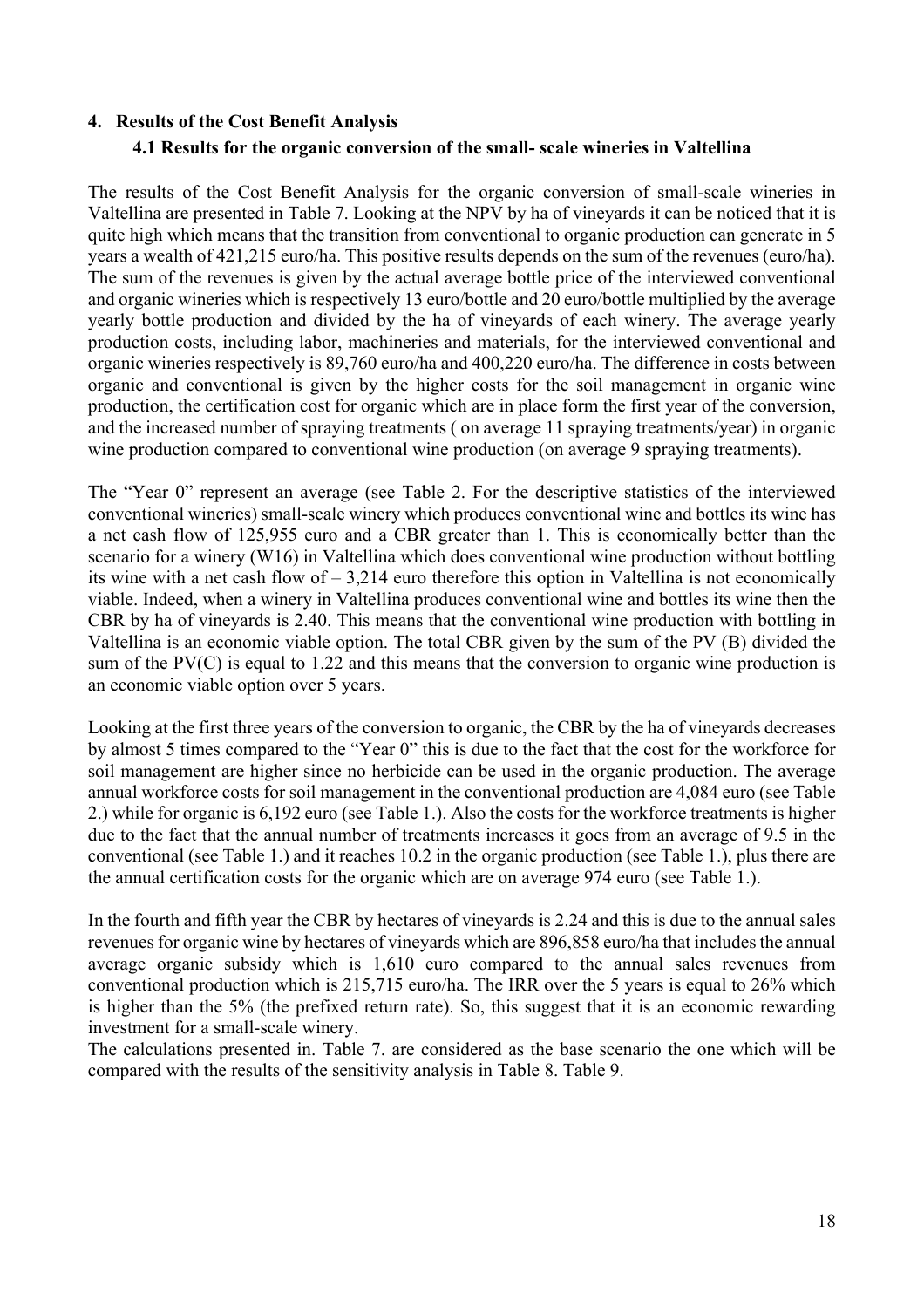| r uttettiin  |                   |                |                  |                    |                    |                         |                  |                 |            |
|--------------|-------------------|----------------|------------------|--------------------|--------------------|-------------------------|------------------|-----------------|------------|
| Year         | Total<br>revenues | Total<br>costs | Net cash<br>flow | PV(B)<br>(euro/ha) | PV(C)<br>(euro/ha) | <b>NPV</b><br>(euro/ha) | Yearly<br>CBR by | Total<br>CBR by | <b>IRR</b> |
|              | (euro/ha)         | (euro/ha)      | (euro/ha)        |                    |                    |                         | ha of            | ha of           |            |
|              |                   |                |                  |                    |                    |                         | vineyards        | vineyards       |            |
| $\mathbf{0}$ | 215,715           | 89,760         | 125,955          | 215,715            | 89,760             | 421,215                 | 2.40             | 1.22            | 26%        |
|              | 215,715           | 400,220        | $-184,505$       | 205,443            | 381,162            |                         | 0.54             |                 |            |
| 2            | 215,715           | 400,220        | $-184,505$       | 195,660            | 363,012            |                         | 0.54             |                 |            |
| 3            | 215,715           | 400,220        | $-184,505$       | 186,343            | 345,725            |                         | 0.54             |                 |            |
| 4            | 896,858           | 400,220        | 496,637          | 737,847            | 329,262            |                         | 2.24             |                 |            |
|              | 896,858           | 400,220        | 496,637          | 702,712            | 313,583            |                         | 2.24             |                 |            |

**Table 7.** *Cost Benefit Results of the conversion to organic wine production of small-scale wineries in Valtellina*

The results from the sensitivity analysis with a 2% discount rate in Table 8. show that a decrease in the interest rate from 5% to 2% will lead to a negative change in the NPV of -81,285 euro over 5 years this means that having a 2% discount rate will lead to a higher NPV.

The CBR by ha of vineyard is slightly lower than the one of the 5% discount rate, but still greater than 1. The total CBR given by the sum of the PV (B) divided the sum of the PV(C) is equal to 1.22 and this means that the conversion to organic wine production is an economic viable option over 5 years.

The IRR is equal to the IRR of the base scenario of 5% discount rate this means that the discount rate does not affect the IRR and in a case of 2% interest rate it is still convenient for a winery to invest in organic production if the investor has a prefixed rate of return lower than 26%.

**Table 8.** *Cost benefit Analysis Results of the sensitivity analysis using a 2% discount rate of the conversion to organic wine production*

| Year             | Total<br>revenues<br>(euro/ha) | Total<br>costs<br>(euro/ha) | Net cash<br>flow<br>(euro/ha) | PV(B)<br>(euro/ha) | PV(C)<br>(euro/ha) | <b>NPV</b><br>(euro/ha) | Yearly<br>CBR by<br>ha of<br>vineyards | Total<br>CBR by<br>ha of<br>vineyards | <b>IRR</b> |
|------------------|--------------------------------|-----------------------------|-------------------------------|--------------------|--------------------|-------------------------|----------------------------------------|---------------------------------------|------------|
| $\boldsymbol{0}$ | 215,715                        | 89,760                      | 125,955                       | 215,715            | 89,760             | 502,500                 | 2.40                                   | 1.25                                  | 26%        |
|                  | 215,715                        | 400,221                     | $-184,505$                    | 211,485            | 392,373            |                         | 0.54                                   |                                       |            |
| 2                | 215,715                        | 400,221                     | $-184,505$                    | 207,339            | 384,679            |                         | 0.54                                   |                                       |            |
| 3                | 215,715                        | 400,221                     | $-184,505$                    | 203,273            | 377,136            |                         | 0.54                                   |                                       |            |
| 4                | 896,858                        | 400,221                     | 496,637                       | 828,558            | 369,742            |                         | 2.24                                   |                                       |            |
| 5                | 896,858                        | 400,221                     | 496,637                       | 812,312            | 362,492            |                         | 2.24                                   |                                       |            |

Note. PV(B)= Present Value of Benefits. PV(C)=Present Value of Costs. CBR=Cost Benefit Ratio. IRR=Investment Rate of Return. NPV=Net Present Value.

For the sensitivity analysis with 10% discount rate in Table 9. we can notice that the change from 5% to 10% discount result in a positive change of the NPV equals to 106,514 euro this means that the increased risk for the cost of capital leads to an increase in the wealth generated.

The CBR by ha of vineyard is still the same as the ones of the 5% discount rate. The total CBR given by the sum of the PV (B) divided the sum of the PV(C) is equal to 1.25 and this means that the conversion to organic wine production is an economic viable option over 5 years.

The IRR stay constant compared to the base scenario of 5% discount rate this means that the discount rate doesn't affect the IRR and in a case of 10% interest rate it is convenient for a winery to invest in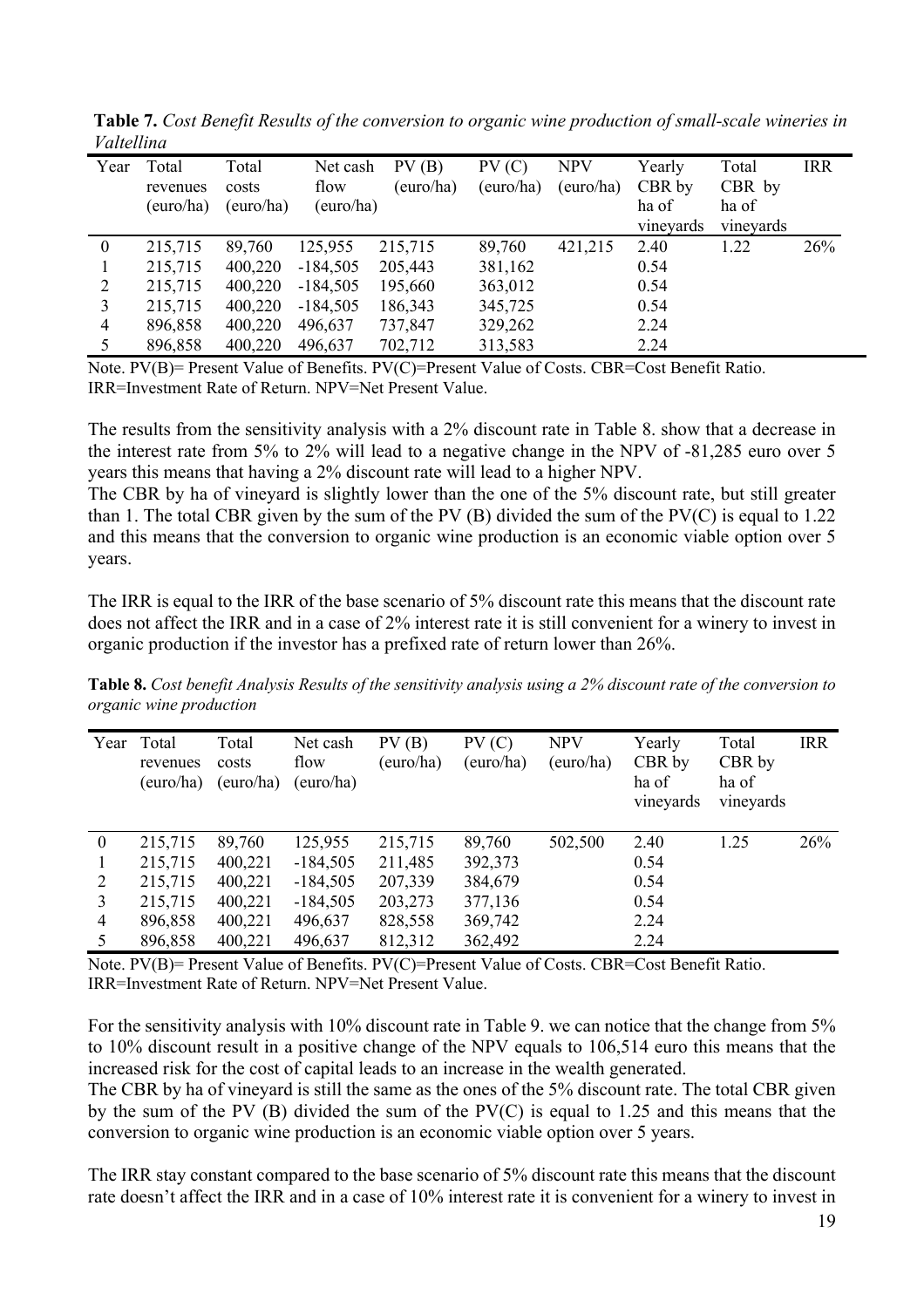organic wine production if the investor has set its expected return rate at a value lower than 26%. The total CBR given by the sum of the PV (B) divided the sum of the PV(C) is equal to 1.19 and this means that the conversion to organic wine production is an economic viable option over 5 years.

**Table 9.** *Cost Benefit Analysis Results of the sensitivity analysis with 10% discount rate of the conversion to organic wine production*

| Year           | Total<br>revenues<br>(euro/ha) | Total<br>costs<br>(euro/ha) | Net cash<br>flow<br>(euro/ha) | PV(B)<br>(euro/ha) | PV(C)<br>(euro/ha) | <b>NPV</b><br>(euro/ha) | Yearly<br>CBR by<br>ha of<br>vineyards | Total<br>CBR by<br>ha of<br>vineyards | <b>IRR</b> |
|----------------|--------------------------------|-----------------------------|-------------------------------|--------------------|--------------------|-------------------------|----------------------------------------|---------------------------------------|------------|
| $\theta$       | 215,715                        | 89,760                      | 125,955                       | 215,715            | 89,760             | 314,701                 | 2.40                                   | 1.19                                  | 26%        |
|                | 215,715                        | 400,220                     | $-184,505$                    | 196,105            | 363,837            |                         | 0.53                                   |                                       |            |
| 2              | 215,715                        | 400,220                     | $-184,505$                    | 178,277            | 330,760            |                         | 0.53                                   |                                       |            |
| 3              | 215,715                        | 400,220                     | $-184,505$                    | 162,070            | 300,691            |                         | 0.53                                   |                                       |            |
| $\overline{4}$ | 896,858                        | 400,220                     | 496,637                       | 612,566            | 273,356            |                         | 2.24                                   |                                       |            |
|                | 896,858                        | 400,220                     | 496,637                       | 556,878            | 248,505            |                         | 2.24                                   |                                       |            |

Note. PV(B)= Present Value of Benefits. PV(C)=Present Value of Costs. CBR=Cost Benefit Ratio. IRR=Investment Rate of Return. NPV=Net Present Value.

Concluding, despite the initial investment the organic production for small-scale wineries in Valtellina is an economic viable option since the total CBR given by the sum of the PV ( B) divided the sum of the PV( C) is greater than 1 and this means that the conversion to organic wine production is an economic viable option over 5 years.

#### **4.2 Results for the implementation of nursery of grafted vine plants in Valtellina**

The local production of grafted vines was investigated to assess whether this could be a differentiated source of income for an average interviewed small-scale winery in Valtellina. The NPV for producing only Nebbiolo grafted vine plants over 10 years is 285,262 euro. This value is given by the difference between the sum of the PV (B) and the sum of PV (C) over 10 years. The yearly PV(B) is calculated as the discounted yearly revenues. The revenues is simulated over an actual average quantity demanded for Nebbiolo grafted vine plants outsourced yearly from grafted vine plants nurseries outside region. The previous quantity is multiplied by the selling price for Nebbiolo grafted vine plants (1.98 euro/plant) (suggested by the interviewed nursery in Valtellina). The yearly PV (C) is given by the marginal cost for producing a grafted vine plant of 1.62 euro/plant (calculated through data provided by the interviewed nursery in Valtellina), multiplied by the average annual demand for Nebbiolo grafted vine plants outsourced outside Valtellina. Therefore, it can be an economic viable investment for an average small-scale winery in Valtellina to produce in a nursery, grafted vine plants of Nebbiolo variety. The NPV over 10 years for all the other varieties (except Nebbiolo) is 10 times less the NPV of Nebbiolo grafted vine plants. On average, the outsourced demand for other varieties (except Nebbiolo) of grafted vine plants is 7,789 annually compared to the outsourced demand for Nebbiolo variety which is 100,786 plants annually. The NPV for producing all the varieties of grafted vine plants in Valtellina over 10 years is 307,148 euro.

The annual CBR and the total CBR over 6 years is 1.23 for all the varieties which means that the implementation of a nursery is an economic viable project independently from the varieties. However, we need to consider that to get to this result it has been used an equal (across the last 10 years) average marginal production cost which is 1.62 euro/plant and an equal (over the last 10 years) average selling price for the grafted vine plants of 1.98 euro/plant.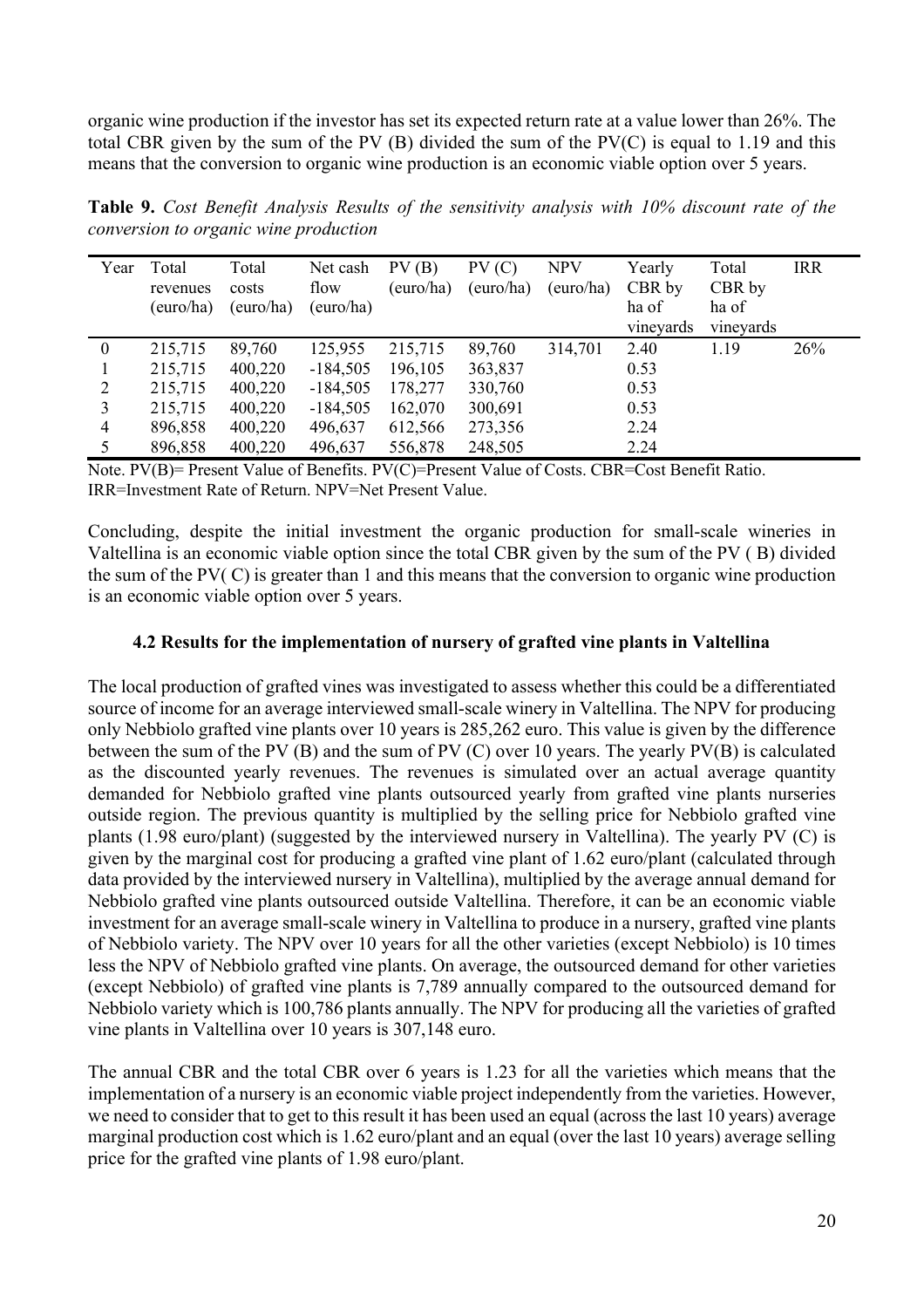The IRR for all the varieties of grafted vine plants is 15%, which is higher than the prefixed return of 5%, so this means that investing in a nursery for only Nebbiolo grafted vine plants can be economically for a small-scale winery in Valtellina if the investors prefixed return rate is lower than 15%. The calculations presented in Table 10. Table 11 Table 12. are considered as the base scenario that can be compared with the results of the sensitivity analysis in Table 13. Table 14. and Table 15.

| Year | Total<br>revenues<br>(euro) | Total<br>costs<br>(euro) | PV(B)<br>(euro) | PV(C)<br>(euro) | <b>NPV</b><br>(euro) | <b>CBR</b> | Total<br><b>CBR</b> | Annual<br>total<br>demand<br>outsourced<br>(plants) | <b>IRR</b> |
|------|-----------------------------|--------------------------|-----------------|-----------------|----------------------|------------|---------------------|-----------------------------------------------------|------------|
| 2009 | 147,205                     | 120,166                  | 147,205         | 120,166         | 285,262              | 1.23       | 1.23                | 74,403                                              | 15%        |
| 2010 | 161,771                     | 132,056                  | 154,068         | 125,768         |                      | 1.23       |                     | 81,765                                              |            |
| 2011 | 166,053                     | 135,551                  | 150,615         | 122,949         |                      | 1.23       |                     | 83,929                                              |            |
| 2012 | 169,657                     | 138,494                  | 146,556         | 119,636         |                      | 1.23       |                     | 85,751                                              |            |
| 2013 | 162,458                     | 132,617                  | 133,654         | 109,104         |                      | 1.23       |                     | 82,112                                              |            |
| 2014 | 168,815                     | 137,806                  | 132,271         | 107,974         |                      | 1.23       |                     | 85,325                                              |            |
| 2015 | 180,335                     | 147,211                  | 134,569         | 109,851         |                      | 1.23       |                     | 91,148                                              |            |
| 2016 | 201,082                     | 164,146                  | 142,905         | 116,656         |                      | 1.23       |                     | 101,634                                             |            |
| 2017 | 211,912                     | 172,987                  | 143,430         | 117,084         |                      | 1.23       |                     | 107,108                                             |            |
| 2018 | 227,127                     | 185,407                  | 146,408         | 119,515         |                      | 1.23       |                     | 114,798                                             |            |
| 2019 | 197,623                     | 161,323                  | 121,323         | 99,038          |                      | 1.23       |                     | 99,886                                              |            |

**Table 10.** *Cost Benefit Analysis Results of the implementation of a nursery for grafted vine plants in Valtellina only for Nebbiolo variety grafted vine plants*

Note. PV(B)= Present Value of Benefits. PV(C)=Present Value of Costs. CBR=Cost Benefit Ratio. IRR=Investment Rate of Return. NPV=Net Present Value.

**Table 11.** *Cost Benefit Analysis Results of the implementation of a nursery for grafted vine plants in Valtellina for all the other varieties of grafted vine plants (except Nebbiolo variety)*

| Year | Total<br>revenues<br>(euro) | Total<br>Costs<br>(euro) | PV(B)<br>(euro) | PV(C)<br>(euro) | <b>NPV</b><br>(euro) | <b>CBR</b> | <b>CBR</b> | Total Annual<br>total<br>demand<br>outsourced<br>(plants) | <b>IRR</b> |
|------|-----------------------------|--------------------------|-----------------|-----------------|----------------------|------------|------------|-----------------------------------------------------------|------------|
| 2009 | 12,880                      | 10,514                   | 12,880          | 10,514          | 21,885               | 1.23       | 1.23       | 6,510                                                     | 15%        |
| 2010 | 10,598                      | 8,651                    | 10,094          | 8,239           |                      | 1.23       |            | 5,357                                                     |            |
| 2011 | 10,743                      | 8,769                    | 9,744           | 7,954           |                      | 1.23       |            | 5,430                                                     |            |
|      | 2012 9,797                  | 7,997                    | 8,463           | 6,908           |                      | 1.23       |            | 4952                                                      |            |
|      | 2013 13,928                 | 11,370                   | 11,459          | 9,354           |                      | 1.23       |            | 7,040                                                     |            |
|      | 2014 11,218                 | 9,157                    | 8,789           | 7,175           |                      | 1.23       |            | 5,670                                                     |            |
|      | 2015 12,573                 | 10,263                   | 9,382           | 7,659           |                      | 1.23       |            | 6,355                                                     |            |
|      | 2016 23,427                 | 19,124                   | 16,649          | 13,591          |                      | 1.23       |            | 11,841                                                    |            |
|      | 2017 16,006                 | 13,065                   | 10,833          | 8,843           |                      | 1.23       |            | 8,090                                                     |            |
| 2018 | 20,820                      | 16,996                   | 13,421          | 10,955          |                      | 1.23       |            | 10,524                                                    |            |
|      | 2019 12,103                 | 9,880                    | 7,430           | 6,065           |                      | 1.23       |            | 6,118                                                     |            |

Note. PV(B)= Present Value of Benefits. PV(C)=Present Value of Costs. CBR=Cost Benefit Ratio. IRR=Investment Rate of Return. NPV=Net Present Value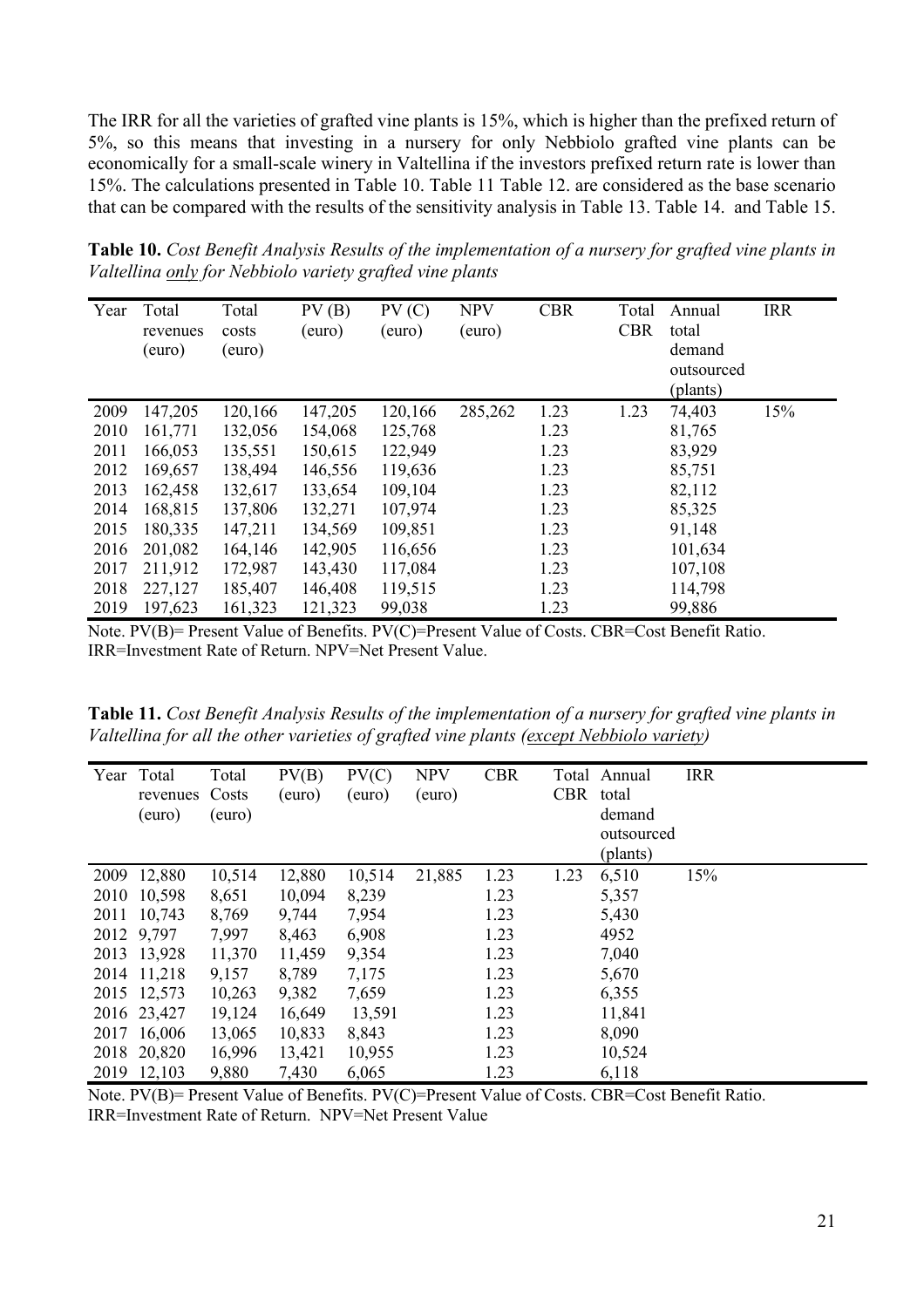| Year | Total<br>revenues<br>(euro) | Total<br>costs<br>(euro) | PV(B)<br>(euro) | PV(C)<br>(euro) | <b>NPV</b><br>(euro) | <b>CBR</b> | Total<br><b>CBR</b> | Annual total<br>demand<br>outsourced<br>(plants) | <b>IRR</b> |
|------|-----------------------------|--------------------------|-----------------|-----------------|----------------------|------------|---------------------|--------------------------------------------------|------------|
| 2009 | 160,085                     | 130,680                  | 160.085         | 130,680         | 307,148              | 1.23       | 1.23                | 80,913                                           | 15%        |
| 2010 | 172,370                     | 140,708                  | 164,162         | 134,008         |                      | 1.23       |                     | 87,122                                           |            |
| 2011 | 176,796                     | 144,321                  | 160,359         | 130,904         |                      | 1.23       |                     | 89,359                                           |            |
| 2012 | 179,455                     | 146,492                  | 155,020         | 126,545         |                      | 1.23       |                     | 90,703                                           |            |
| 2013 | 176,386                     | 143,987                  | 145,113         | 118,458         |                      | 1.23       |                     | 89,152                                           |            |
| 2014 | 180,033                     | 146,963                  | 141,060         | 115,150         |                      | 1.23       |                     | 90,995                                           |            |
| 2015 | 192,909                     | 157,474                  | 143,951         | 117,510         |                      | 1.23       |                     | 97,503                                           |            |
| 2016 | 224,509                     | 183,270                  | 159,554         | 130,247         |                      | 1.23       |                     | 113,475                                          |            |
| 2017 | 227,918                     | 186,053                  | 154,264         | 125,928         |                      | 1.23       |                     | 115,198                                          |            |
| 2018 | 247,947                     | 202,403                  | 159,829         | 130,471         |                      | 1.23       |                     | 125,322                                          |            |
| 2019 | 209,727                     | 171,203                  | 128,754         | 105,104         |                      | 1.23       |                     | 106,004                                          |            |

**Table 12.** *Cost Benefit analysis results of the implementation of a nursery for grafted vine plants in Valtellina for all the varieties of grafted vine plants (included Nebbiolo variety)*

The sensitivity analysis, using the average (over the last 10 years) market selling prices for Nebbiolo (1.26 euro/plant) and all other varieties of grafted vine plants (1.50 euro/plant), resulted in a negative NPV for all the varieties of grafted vine plants. This could be foreseen since the marginal production cost (1.62 euro/plant) for producing a grafted vine plant from the interviewed nursery in Valtellina is higher than the average last ten years market selling price (1.38 euro/ plant) for grafted vine plants from nurseries outside region. This means that in order to produce profitably the grafted vine plants in Valtellina the marginal cost should be lower than the average market selling price of grafted vine plants, this could be achieved maybe with higher degree of mechanization of the grafting process.

The interviewed nursery in Valtellina said it sells, to local wineries, its 1<sup>st</sup> quality grafted vine plants at 2 euro/ plant and the 2nd quality grafted vine plants are sold 1.70 euro/plant (10% VAT included). This means that wineries in Valtellina can pay a higher price for the local grafted vine plants compared to the Italian market price for grafted vine plants.

In the last 10 years, the market selling price for Nebbiolo grafted vine plants was around 0.90 euro/plant, but this was quantity purchased dependent. The price mechanism for grafted vine plants is complex several factors affects it: the demand for grafted vine plants, the supply of grafted vine plant varieties, the annual market trends for the different varieties, and the quantity dependent sales.

The annual CBR and the total CBR over 10 years for all the varieties ranges from 0.78 and 0.93 but it always lower than 1. The IRR for only Nebbiolo grafted vine plants is the same as the one of the base scenario while the IRR of all the other varieties of grafted vine plants is -5% since the demand for those varieties is small and the production costs are the same of the Nebbiolo variety.

The IRR of all the varieties is 14% this means that investing in a nursery of all the varieties of grafted vine plants can be interesting for a winery in Valtellina if the prefixed return for the investor s lower than 14%. But the preferred option will be the Only Nebbiolo Nursery since it has a higher IRR. The results are shown in Table 13. Table 14. Table 15. respectively for Nebbiolo variety, all the other varieties (except Nebbiolo) and the varieties of grafted vine plants (included Nebbiolo).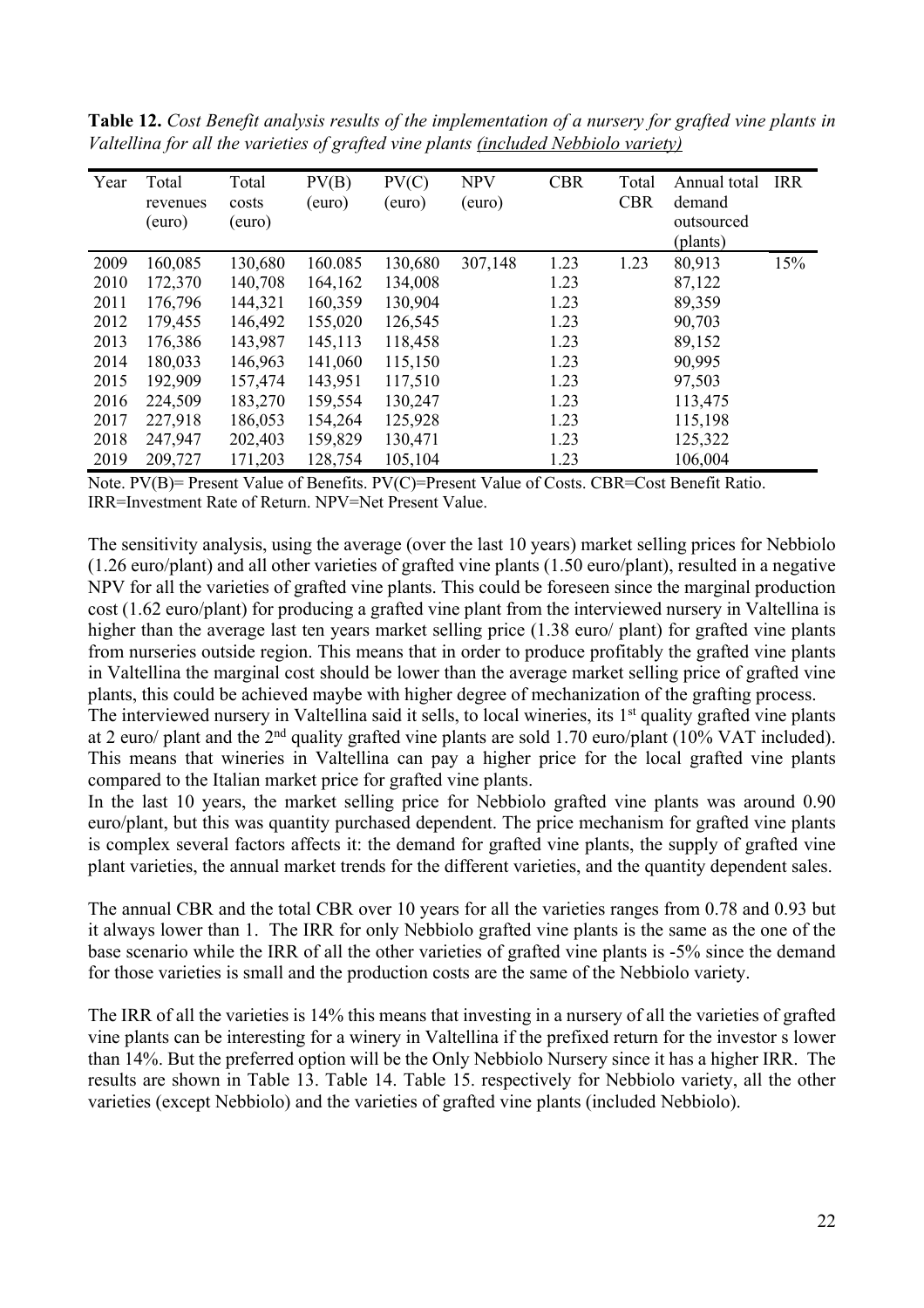**Table 13.** *Cost benefit analysis results of the sensitivity analysis using the average (2009-2019) market selling price for Nebbiolo (1.26 euro/plant) for the implementation of a nursery in Valtellina for grafted vine plants only for Nebbiolo variety*

| Year | Total<br>Revenues<br>(euro) | Total costs<br>(euro) | PV(B)<br>(euro) | PV(C)<br>(euro) | $NPV$ (euro) | <b>CBR</b> | Total<br><b>CBR</b> | Annual<br>total<br>demand | <b>IRR</b> |
|------|-----------------------------|-----------------------|-----------------|-----------------|--------------|------------|---------------------|---------------------------|------------|
| 2009 | 93,793                      | 120,166               | 93,793          | 120,166         | $-278,230$   | 0.78       | 0.78                | 74,403                    | 15%        |
| 2010 | 103,074                     | 132,056               | 98,166          | 125,768         |              | 0.78       |                     | 81,765                    |            |
| 2011 | 105.802                     | 135,551               | 95,965          | 122,949         |              | 0.78       |                     | 83,929                    |            |
| 2012 | 108,099                     | 138,494               | 93,380          | 119,636         |              | 0.78       |                     | 85,751                    |            |
| 2013 | 103,511                     | 132,617               | 85,159          | 109,104         |              | 0.78       |                     | 82,112                    |            |
| 2014 | 107,562                     | 137,806               | 84,277          | 107,974         |              | 0.78       |                     | 85,325                    |            |
| 2015 | 114,902                     | 147,211               | 85,742          | 109,851         |              | 0.78       |                     | 91,148                    |            |
| 2016 | 128,121                     | 164,146               | 91,053          | 116,656         |              | 0.78       |                     | 101.634                   |            |
| 2017 | 135,022                     | 172,987               | 91,388          | 117,084         |              | 0.78       |                     | 107.108                   |            |
| 2018 | 144.716                     | 185,407               | 93,285          | 119,515         |              | 0.78       |                     | 114,798                   |            |
| 2019 | 125.918                     | 16.132                | 77,302          | 99,038          |              | 0.78       |                     | 99,886                    |            |

**Table 14.** *Cost Benefit Analysis results of the sensitivity analysis using the average (2009-2019) market selling price of all the varieties of grafted vine plants (1.50 euro/plant) excluded Nebbiolo variety for the implementation of a nursery in Valtellina*

| Year | Total<br>revenues<br>(euro) | Total<br>costs<br>(euro) | PV(B)<br>(euro) | PV(C)<br>(euro) | <b>NPV</b><br>(euro) | <b>CBR</b> | Total<br><b>CBR</b> | Annual<br>total<br>demand | IRR    |
|------|-----------------------------|--------------------------|-----------------|-----------------|----------------------|------------|---------------------|---------------------------|--------|
| 2009 | 9,746                       | 10,514                   | 9,746           | 10,514          | $-7,101$             | 0.93       | 0.93                | 6,510                     | $-5\%$ |
|      |                             |                          |                 |                 |                      |            |                     |                           |        |
| 2010 | 8,020                       | 8,651                    | 7,638           | 8,239           |                      | 0.93       |                     | 5,357                     |        |
| 2011 | 8,129                       | 8,769                    | 7,373           | 7,954           |                      | 0.93       |                     | 5,430                     |        |
| 2012 | 7,413                       | 7,997                    | 6,404           | 6,908           |                      | 0.93       |                     | 4,952                     |        |
| 2013 | 10,540                      | 11,370                   | 8,671           | 9,354           |                      | 0.93       |                     | 7,040                     |        |
| 2014 | 8,488                       | 9,157                    | 6,651           | 7,175           |                      | 0.93       |                     | 5,670                     |        |
| 2015 | 9,514                       | 10,263                   | 7,099           | 7,659           |                      | 0.93       |                     | 6,355                     |        |
| 2016 | 17,727                      | 19,124                   | 12,598          | 13,591          |                      | 0.93       |                     | 11,841                    |        |
| 2017 | 12,112                      | 13,065                   | 8,197           | 8,843           |                      | 0.93       |                     | 8,090                     |        |
| 2018 | 15,755                      | 16,996                   | 10,156          | 10,955          |                      | 0.93       |                     | 10,524                    |        |
| 2019 | 9,158                       | 9,880                    | 5,622           | 6,065           |                      | 0.93       |                     | 6,118                     |        |

Note. PV(B)= Present Value of Benefits. PV(C)=Present Value of Costs. CBR=Cost Benefit Ratio. IRR=Investment Rate of Return. NPV=Net Present Value.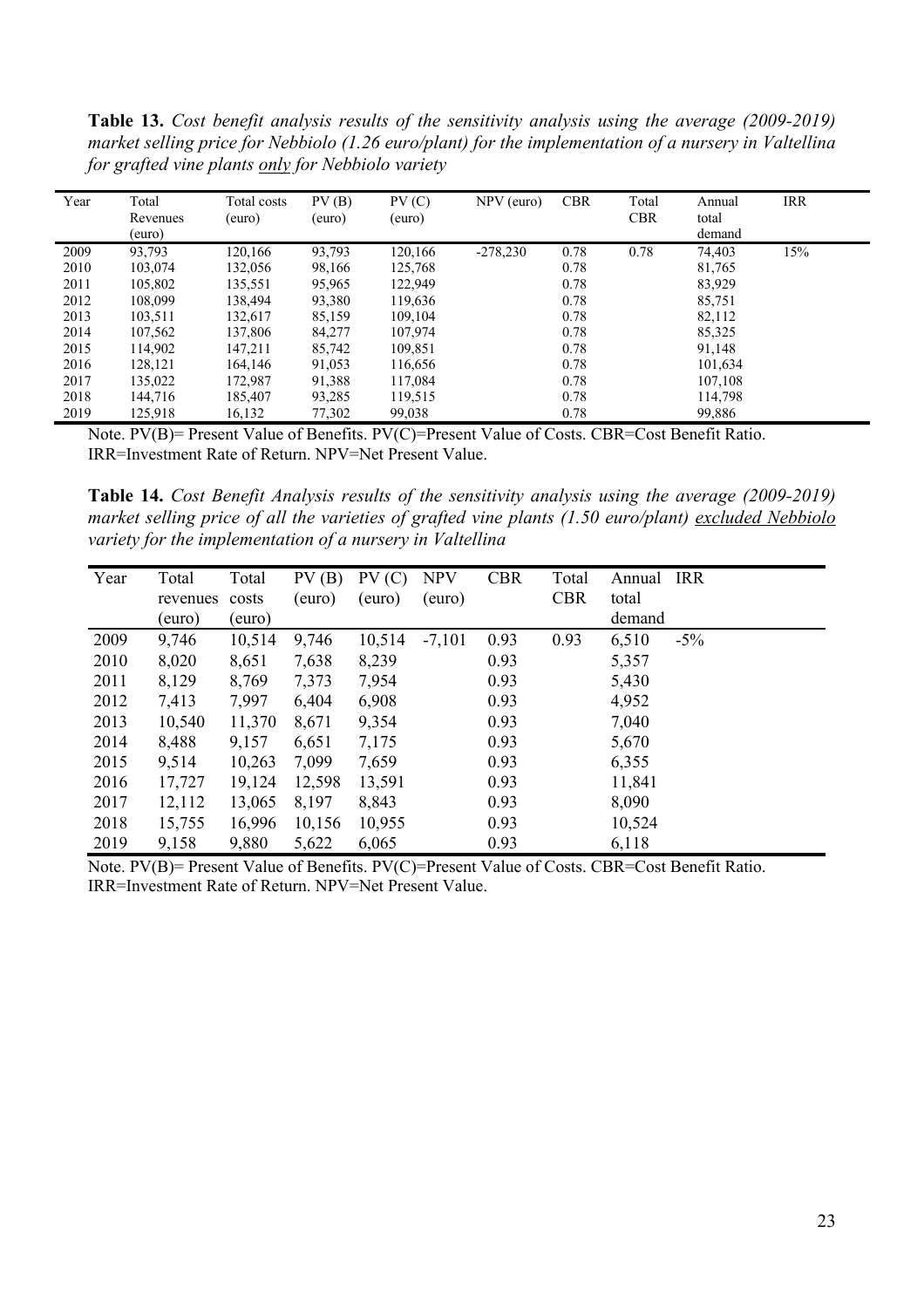|      | variety for a nursery of grafted vine plants in Valtellina |                          |                 |                 |                      |            |                     |                           |            |  |  |  |  |
|------|------------------------------------------------------------|--------------------------|-----------------|-----------------|----------------------|------------|---------------------|---------------------------|------------|--|--|--|--|
| Year | Total<br>revenues<br>(euro)                                | Total<br>costs<br>(euro) | PV(B)<br>(euro) | PV(C)<br>(euro) | <b>NPV</b><br>(euro) | <b>CBR</b> | Total<br><b>CBR</b> | Annual<br>total<br>demand | <b>IRR</b> |  |  |  |  |
| 2009 | 103,540                                                    | 130,680                  | 103,540         | 130,680         | $-285,331$           | 0.79       | 0.79                | 80,913                    | 14%        |  |  |  |  |
| 2010 | 111,094                                                    | 140,708                  | 105,804         | 134,008         |                      | 0.79       |                     | 87,122                    |            |  |  |  |  |
| 2011 | 113,932                                                    | 144,321                  | 103,339         | 130,904         |                      | 0.79       |                     | 89,359                    |            |  |  |  |  |
| 2012 | 115,513                                                    | 146,492                  | 99,784          | 126,545         |                      | 0.79       |                     | 90,703                    |            |  |  |  |  |
| 2013 | 114,051                                                    | 143,987                  | 93,830          | 118,458         |                      | 0.79       |                     | 89,152                    |            |  |  |  |  |
| 2014 | 116,051                                                    | 146,963                  | 90,929          | 115,150         |                      | 0.79       |                     | 90,995                    |            |  |  |  |  |
| 2015 | 124,417                                                    | 157,474                  | 92,842          | 117,510         |                      | 0.79       |                     | 97,503                    |            |  |  |  |  |
| 2016 | 145,849                                                    | 183,270                  | 103,652         | 130,247         |                      | 0.79       |                     | 113,475                   |            |  |  |  |  |
| 2017 | 147,134                                                    | 186,053                  | 99,586          | 125,928         |                      | 0.79       |                     | 115,198                   |            |  |  |  |  |

**Table 15.** *Cost Benefit analysis results of the sensitivity analysis using the average (2009-2019) market selling price of all the varieties of grafted vine plants (1.38 euro/plant) included Nebbiolo*

2018 160,471 202,403 103,441 130,471 0.79 125,322 2019 135,077 171,203 82,925 105,104 0.79 106,004

#### **4.3 Results for the adoption of drones spraying in the terraced vineyards in Valtellina**

The results of the CBA from the point of view of a farm cooperative in Valtellina which purchases a drone for spraying and leases it (together with two specialized workers) to a winery in Valtellina are presented in Table 16. The NPV calculated over 15 years is negative and it amounts to -131,168 euro.

The total CBR is below one since it is lower than 0.60 so from an economic point of view the drone purchasing from the farm cooperative is not a viable option. The IRR is 45% which means that is a valuable investment for a farm cooperative to invest in a drone for spraying if the investor rate of return is lower than 45%. The calculations presented in Table 16. And Table 17. are considered as the base scenario that can be compared with the results of the sensitivity analysis in Table 18. And Table 19.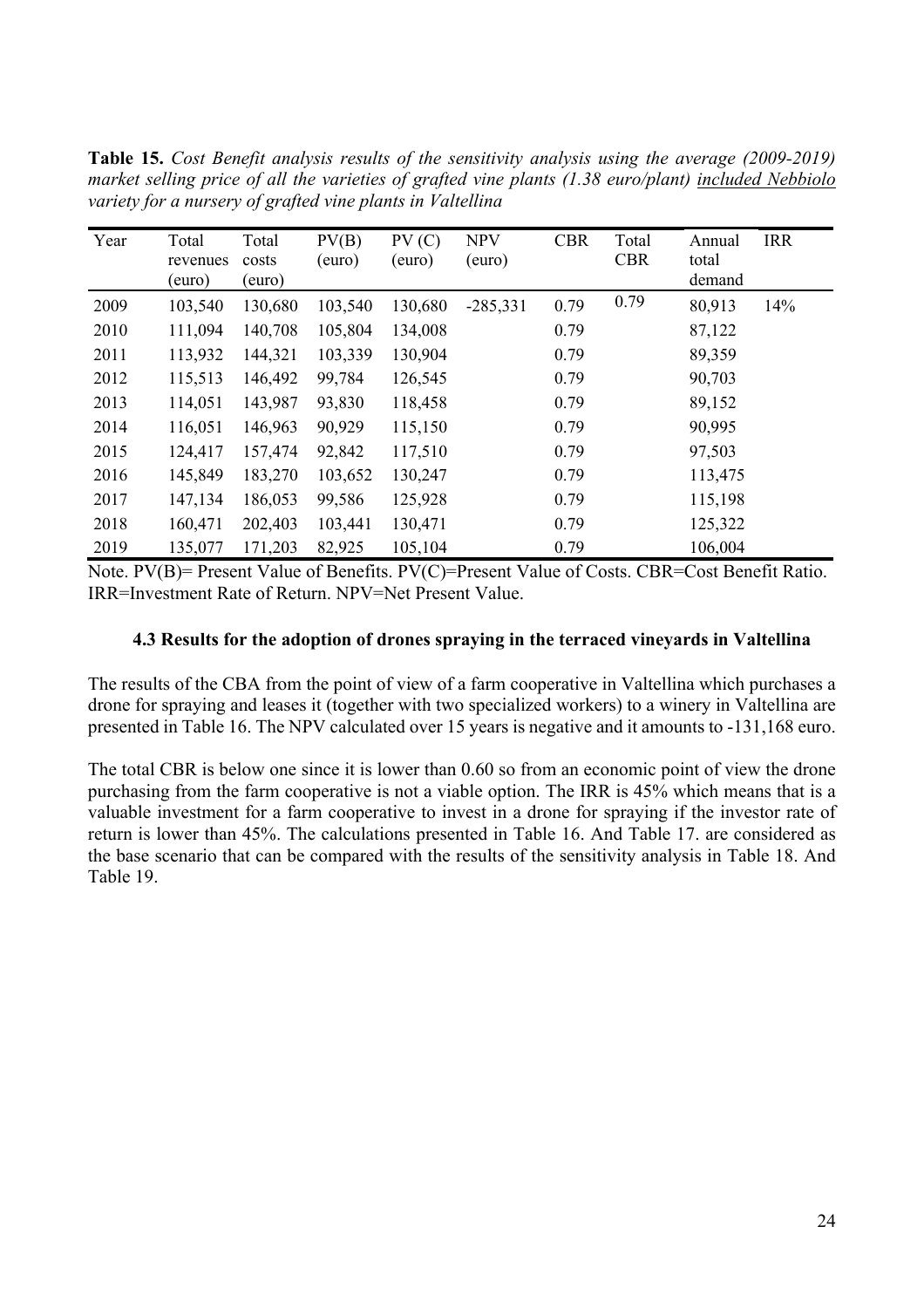**Table 16.** *Cost-benefit analysis results from the point of view of a farm cooperative in Valtellina which purchases a drone for. spraying and leases it (together with two specialized workers) to a winery in Valtellina*

| Year           | Total    | Total  | PV(B)  | PV(C)  | <b>NPV</b> | <b>CBR</b> | Total      | <b>IRR</b> |
|----------------|----------|--------|--------|--------|------------|------------|------------|------------|
|                | revenues | costs  | (euro) | (euro) | (euro)     |            | <b>CBR</b> |            |
|                | (euro)   | (euro) |        |        |            |            |            |            |
| $\theta$       | 17,982   | 38,097 | 17,982 | 38,097 | $-131,168$ | 0.47       | 0.60       | 45%        |
|                | 17,982   | 36,772 | 17,126 | 35,020 |            | 0.49       |            |            |
| $\overline{2}$ | 17,982   | 35,444 | 16,311 | 32,149 |            | 0.51       |            |            |
| 3              | 17,982   | 34,117 | 15,534 | 29,472 |            | 0.53       |            |            |
| 4              | 17,982   | 32,791 | 14,794 | 26,977 |            | 0.55       |            |            |
| 5              | 17,982   | 31,464 | 14,090 | 24,653 |            | 0.57       |            |            |
| 6              | 17,982   | 30,137 | 13,419 | 22,489 |            | 0.60       |            |            |
|                | 17,982   | 28,811 | 12,780 | 20,475 |            | 0.62       |            |            |
| 8              | 17,982   | 27,484 | 12,171 | 18,602 |            | 0.65       |            |            |
| 9              | 17,982   | 26,157 | 11,591 | 16,861 |            | 0.69       |            |            |
| 10             | 17,982   | 24,831 | 11,039 | 15,244 |            | 0.72       |            |            |
| 11             | 17,982   | 23,504 | 10,514 | 13,742 |            | 0.77       |            |            |
| 12             | 17,982   | 22,177 | 10,013 | 12,349 |            | 0.81       |            |            |
| 13             | 17,982   | 20,851 | 9,536  | 11,057 |            | 0.86       |            |            |
| 14             | 17,982   | 19,524 | 9,082  | 9,861  |            | 0.92       |            |            |
| 15             | 17,982   | 18,197 | 8,650  | 8,753  |            | 0.99       |            |            |

In Table 17. are presented the results of the CBA for a small-scale winery in Valtellina which rents a drone for spraying 65.3 ha of terraced vineyards. The NPV is a negative and it amounts to -140,325 euro.

The CBR is smaller than 1 it is equal to 0.31. Therefore, renting a drone for spraying with a rent price of 40 euro/day (excluded the workforce) is not an economic viable option in 10 years for a small-scale winery in Valtellina.

A consideration which needs to be done is that by outsourcing the spraying the cost for external workforce is 30 euro/hour instead of 12 euro/hours, it would be more convenient for the small-scale winery.

The IRR is 69% which could suggest that rent a drone for spraying vineyards in Valtellina could be economically viable if the prefixed return for the investor is lower than 69%, but it is uncertain how much should be the investor return for this project.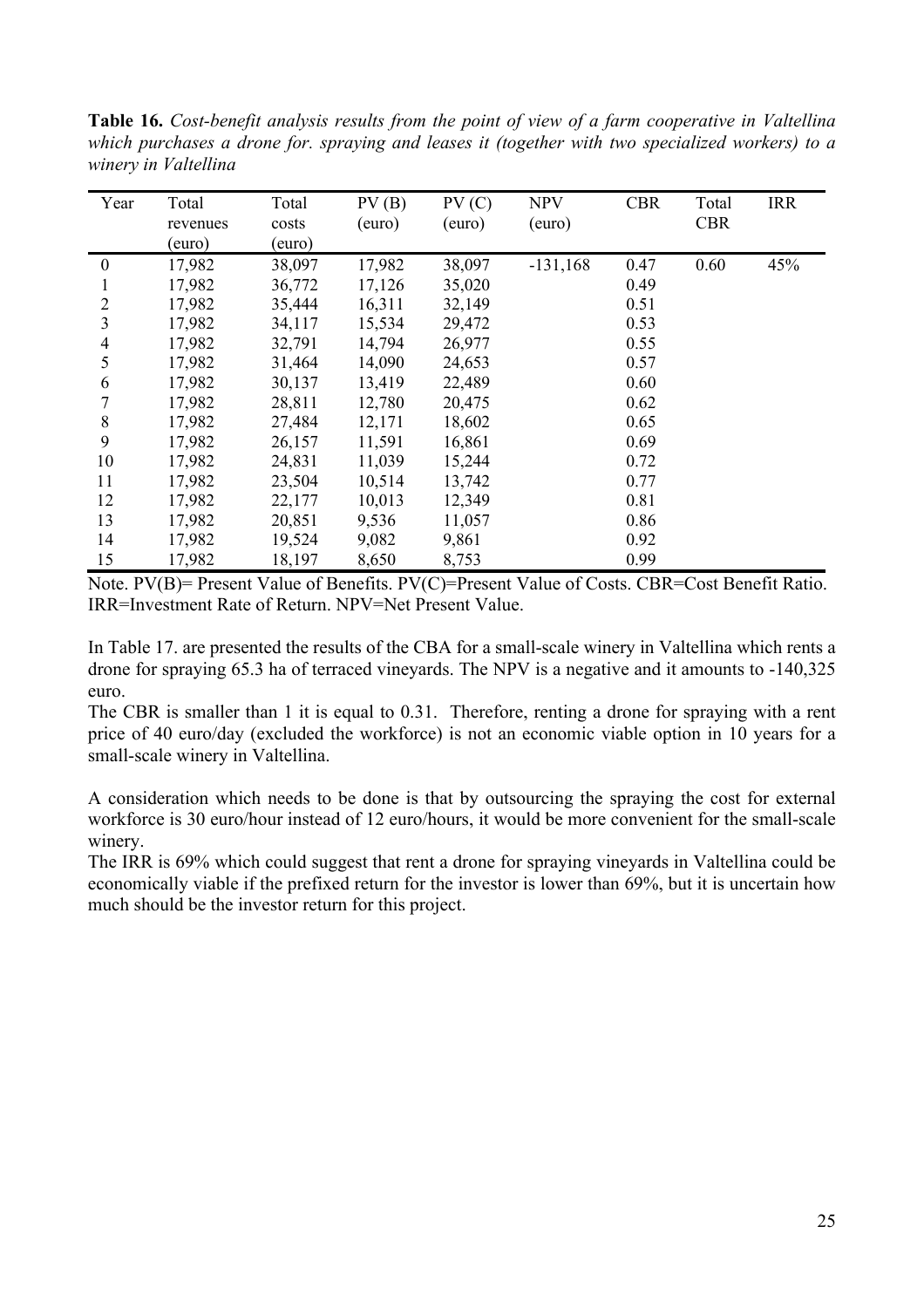| Year     | Total<br>revenues<br>(euro) | Total<br>costs<br>(euro) | PV<br>(B)<br>(euro) | PV(C)<br>(euro) | <b>NPV</b><br>(euro) | <b>CBR</b> | Total<br><b>CBR</b> | <b>IRR</b> | Net cash<br>flow<br>(euro) |
|----------|-----------------------------|--------------------------|---------------------|-----------------|----------------------|------------|---------------------|------------|----------------------------|
| $\theta$ | 5,651                       | 17,983                   | 5,652               | 17,983          | $-140,325$           | 0.31       | 0.31                | 69%        | $-12,331$                  |
|          | 5,651                       | 17,983                   | 5,382               | 17,126          |                      | 0.31       |                     |            | $-12,331$                  |
| 2        | 5,651                       | 17,983                   | 5,126               | 16,311          |                      | 0.31       |                     |            | $-12,331$                  |
| 3        | 5,651                       | 17,983                   | 4,882               | 15,534          |                      | 0.31       |                     |            | $-12,331$                  |
| 4        | 5,651                       | 17,983                   | 4,649               | 14,794          |                      | 0.31       |                     |            | $-12,331$                  |
| 5        | 5,651                       | 17,983                   | 4,428               | 14,090          |                      | 0.31       |                     |            | $-12,331$                  |
| 6        | 5,651                       | 17,983                   | 4,217               | 13,419          |                      | 0.31       |                     |            | $-12,331$                  |
| 7        | 5,651                       | 17,983                   | 4,016               | 12,780          |                      | 0.31       |                     |            | $-12,331$                  |
| 8        | 5,651                       | 17,983                   | 3,825               | 12,171          |                      | 0.31       |                     |            | $-12,331$                  |
| 9        | 5,651                       | 17,983                   | 3,643               | 11,591          |                      | 0.31       |                     |            | $-12,331$                  |
| 10       | 5,651                       | 17,983                   | 3,469               | 11,039          |                      | 0.31       |                     |            | $-12,331$                  |
| 11       | 5,651                       | 17,983                   | 3,304               | 10,514          |                      | 0.31       |                     |            | $-12,331$                  |
| 12       | 5,651                       | 17,983                   | 3,147               | 10,013          |                      | 0.31       |                     |            | $-12,331$                  |
| 13       | 5,651                       | 17,983                   | 2,997               | 9,536           |                      | 0.31       |                     |            | $-12,331$                  |
| 14       | 5,651                       | 17,983                   | 2,854               | 9,082           |                      | 0.31       |                     |            | $-12,331$                  |
| 15       | 5,651                       | 17,983                   | 2,718               | 8,650           |                      | 0.31       |                     |            | $-12,331$                  |

**Table 17.** *Cost benefit analysis results from the point of view of a small-scale winery in Valtellina which rents a drone for spraying 65.3 ha*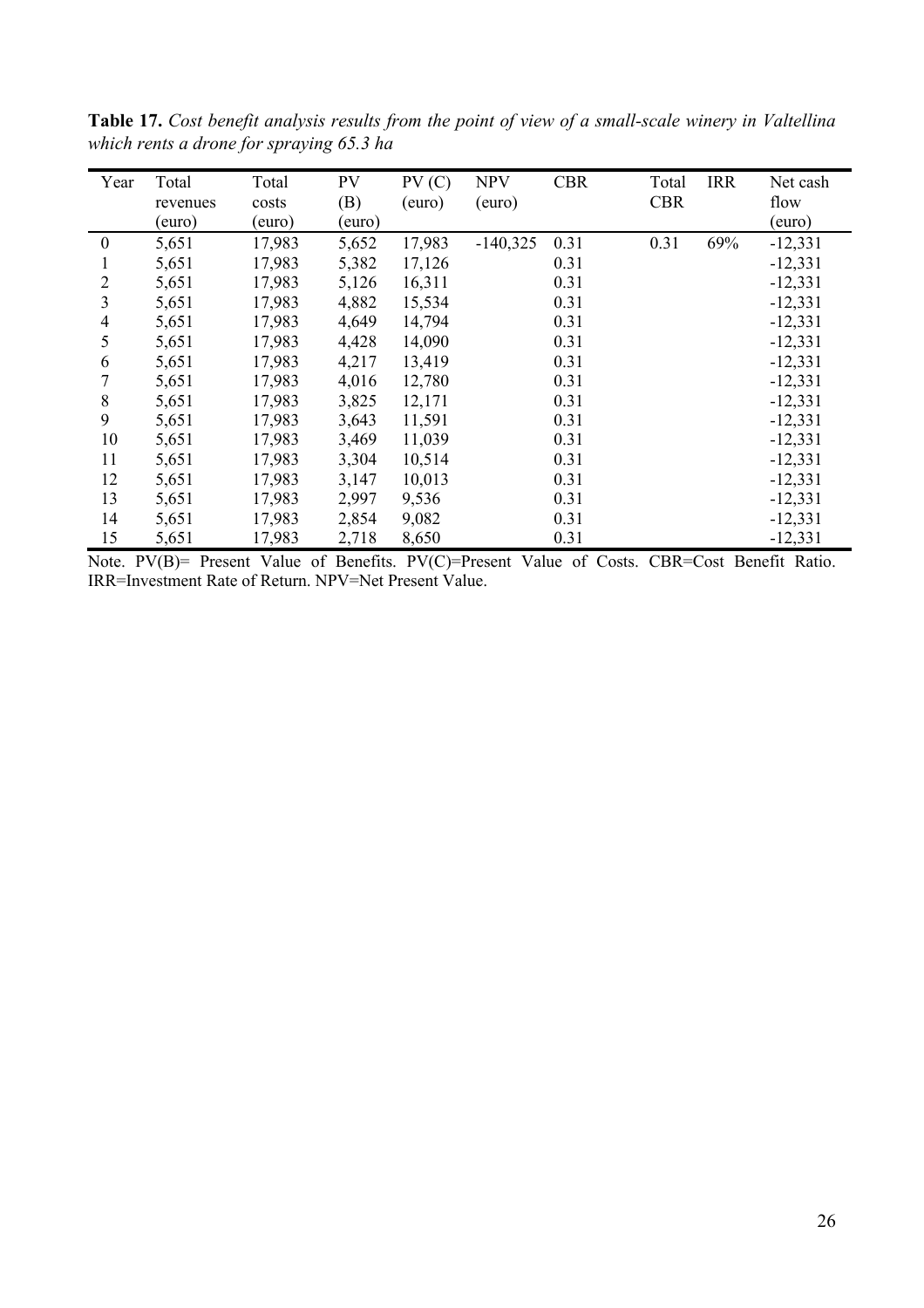Table 18. shows the sensitivity analysis using a lease price (suggested by the drone company Aerialclick) of 50 euro/ha from the point of view of the farm cooperative resulted in a positive NPV of 241,162 euro over 15 years. The IRR is 47% and the CBR is always greater than 1. Therefore, investing in a drone spraying for a farm cooperative which leases the drone for 50 euro/ha it is economically viable.

**Table 18.** *CBA results of the sensitivity analysis using a leasing price of 50 euro/ha from the point of view of a farm cooperative in Valtellina which purchases a drone for spraying and leases it (together with 2 specialized workers) to a winery in Valtellina*

| Year             | Total<br>revenues<br>(euro) | Total<br>costs<br>(euro) | PV(B)<br>(euro) | PV(C)<br>(euro) | <b>NPV</b><br>(euro) | <b>CBR</b> | Total<br><b>CBR</b> | <b>IRR</b> | Net<br>cash<br>flow |
|------------------|-----------------------------|--------------------------|-----------------|-----------------|----------------------|------------|---------------------|------------|---------------------|
|                  |                             |                          |                 |                 |                      |            |                     |            | (euro)              |
| $\boldsymbol{0}$ | 45,132                      | 32,528                   | 45,132          | 32,528          | 241,162              | 1.39       | 1.88                | 47%        | 12,604              |
|                  | 45,132                      | 31,201                   | 42,983          | 29,716          |                      | 1.45       |                     |            | 13,930              |
| 2                | 45,132                      | 29,875                   | 40,936          | 27,097          |                      | 1.51       |                     |            | 15,257              |
| 3                | 45,132                      | 28,548                   | 38,987          | 24,661          |                      | 1.58       |                     |            | 16,584              |
| $\overline{4}$   | 45,132                      | 27,221                   | 37,130          | 23,486          |                      | 1.66       |                     |            | 17,910              |
| 5                | 45,132                      | 25,895                   | 35,362          | 21,329          |                      | 1.74       |                     |            | 19,237              |
| 6                | 45,132                      | 24,568                   | 33,678          | 19,323          |                      | 1.84       |                     |            | 20,564              |
| 7                | 45,132                      | 23,241                   | 32,074          | 17,460          |                      | 1.94       |                     |            | 21,890              |
| 8                | 45,132                      | 21,915                   | 30,547          | 15,730          |                      | 2.06       |                     |            | 23,217              |
| 9                | 45,132                      | 20,588                   | 29,092          | 14,126          |                      | 2.19       |                     |            | 24,544              |
| 10               | 45,132                      | 19,261                   | 27,707          | 12,639          |                      | 2.34       |                     |            | 25,870              |
| 11               | 45,132                      | 17,935                   | 26,388          | 11,262          |                      | 2.52       |                     |            | 27,197              |
| 12               | 45,132                      | 16,608                   | 25,131          | 9,986           |                      | 2.72       |                     |            | 28,524              |
| 13               | 45,132                      | 15,281                   | 23,934          | 8,807           |                      | 2.95       |                     |            | 29,850              |
| 14               | 45,132                      | 13,955                   | 22,795          | 7,718           |                      | 3.2        |                     |            | 31,177              |
| 15               | 45,132                      | 12,628                   | 21,709          | 6,712           |                      | 3.57       |                     |            | 32,504              |

Note. PV(B)= Present Value of Benefits. PV(C)=Present Value of Costs. CBR=Cost Benefit Ratio. IRR=Investment Rate of Return. NPV=Net Present Value.

While, Table 19. Shows that the sensitivity analysis using a rent price for the drone lease (50 euro/ha) from the point of view of a winery. In this case we have a negative NPV of -365,847 euro. The IRR is 58% and the total CBR of 1.88 so it can be concluded that, from a winery perspective, using the drone for spraying at a price of 50 euro/ha to spray 65.3 ha of vineyards in Valtellina it is not an economically viable option.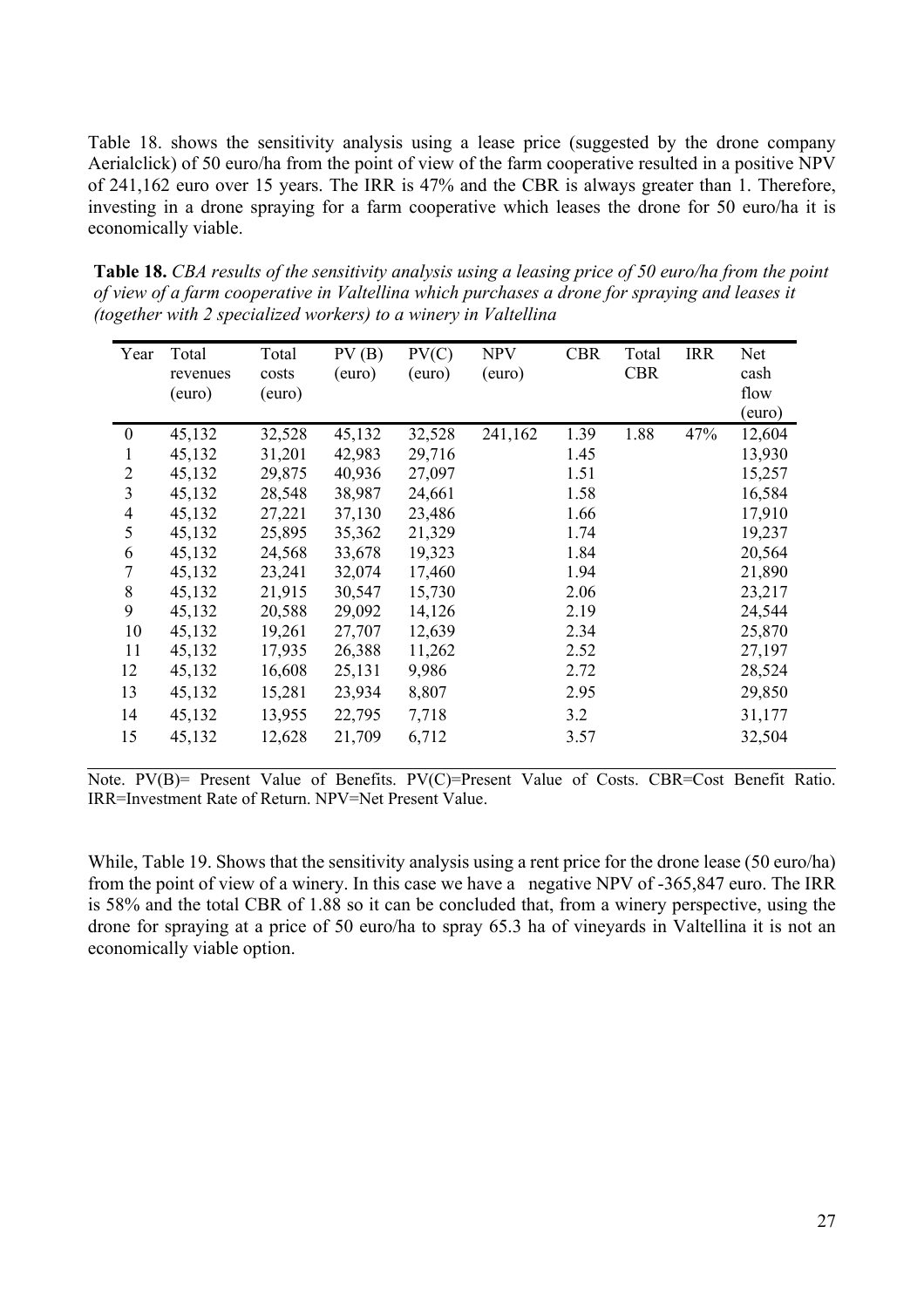**Table 19.** *Cost benefit analysis results of the sensitivity analysis using a leasing price of 50 euro/ha from the point of view of small-scale winery in Valtellina which rents a drone for spraying 65.3 ha of vineyards*

| Year             | Total<br>revenues | Total<br>costs | PV<br>(B) | PV(C)  | <b>CBR</b> | Total      | <b>IRR</b> | <b>NPV</b> |
|------------------|-------------------|----------------|-----------|--------|------------|------------|------------|------------|
|                  | (euro)            | (euro)         | (euro)    | (euro) |            | <b>CBR</b> |            | (euro)     |
| $\boldsymbol{0}$ | 5,652             | 35,204         | 5,652     | 35,204 | 0.16       | 0.16       | 58%        | $-365,847$ |
| $\mathbf{1}$     | 5,652             | 35,204         | 5,382     | 33,527 | 0.16       |            |            |            |
| $\overline{2}$   | 5,652             | 35,204         | 5,126     | 31,931 | 0.16       |            |            |            |
| 3                | 5,652             | 35,204         | 4,882     | 30,410 | 0.16       |            |            |            |
| $\overline{4}$   | 5,652             | 35,204         | 4,649     | 28,962 | 0.16       |            |            |            |
| 5                | 5,652             | 35,204         | 4,428     | 27,583 | 0.16       |            |            |            |
| 6                | 5,652             | 35,204         | 4,217     | 26,269 | 0.16       |            |            |            |
| 7                | 5,652             | 35,204         | 4,016     | 25,018 | 0.16       |            |            |            |
| $\,8\,$          | 5,652             | 35,204         | 3,825     | 23,827 | 0.16       |            |            |            |
| 9                | 5,652             | 35,204         | 3,643     | 22,692 | 0.16       |            |            |            |
| 10               | 5,652             | 35,204         | 3,469     | 21,612 | 0.16       |            |            |            |
| 11               | 5,652             | 35,204         | 3,304     | 20,583 | 0.16       |            |            |            |
| 12               | 5,652             | 35,204         | 3,147     | 19,602 | 0.16       |            |            |            |
| 13               | 5,652             | 35,204         | 2,997     | 18,669 | 0.16       |            |            |            |
| 14               | 5,652             | 35,204         | 2,854     | 17,780 | 0.16       |            |            |            |
| 15               | 5,652             | 35,204         | 2,718     | 16,933 | 0.16       |            |            |            |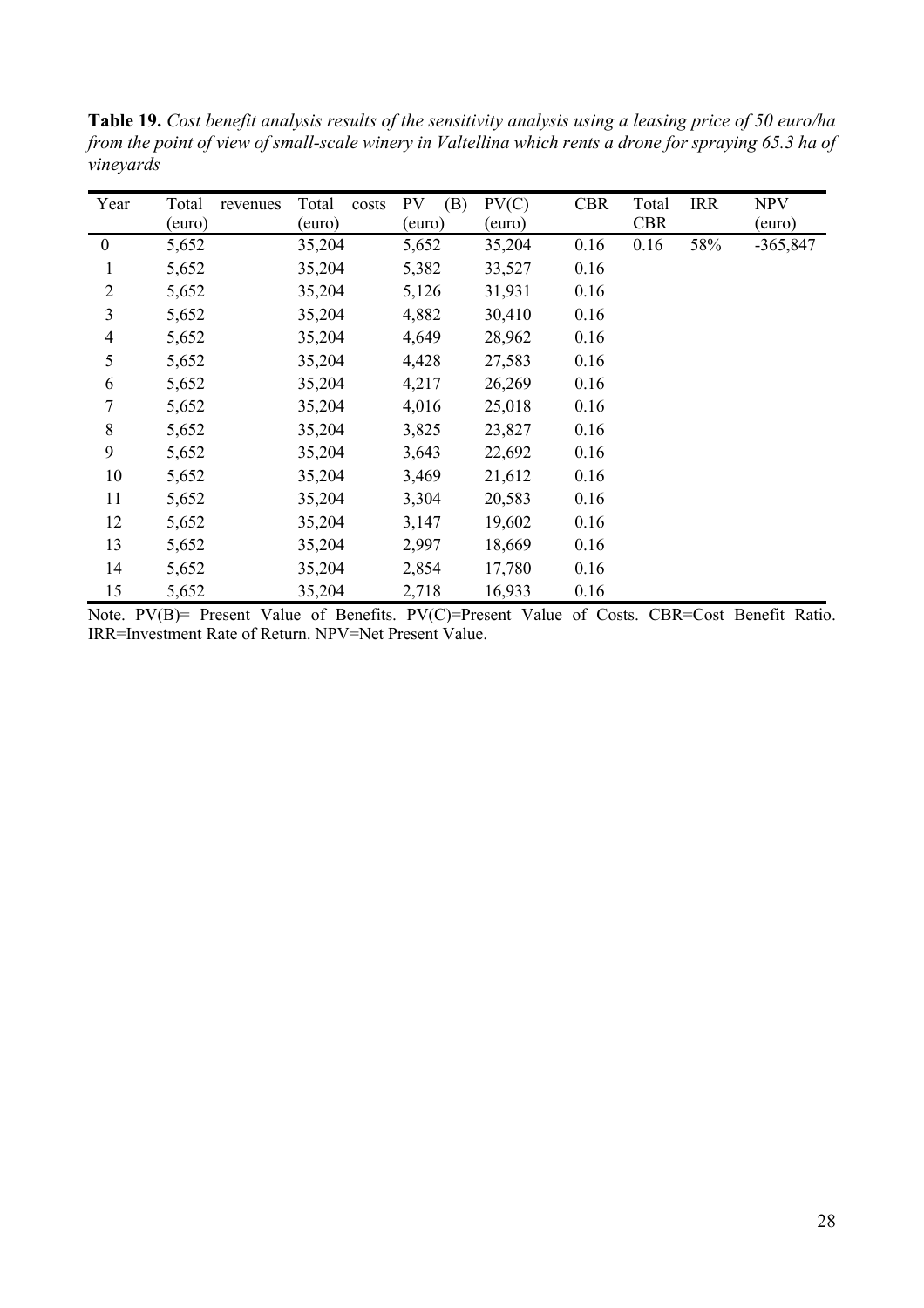#### **5. Discussion**

The research aim was to evaluate the economic sustainability of three innovative projects in the wine sector in Northern Italy (Valtellina) namely: the conversion to organic wine production, the implementation of a nursery for grafted vine plants and the use of drones for spraying terraced vineyards. The three innovative projects were assessed through the economic impact generated for a small-scale winery in Valtellina. Indeed, this was related to the theoretical framework thanks to the production cost economics theory.

The results of the CBA were in line with the findings of the literature. The organic production wine production resulted to have higher workforce costs for soil management 6192 euro/year compared to the one of conventional production amounted to 4913 euro/year due to the impossibility to use herbicides (Merot & Wery, 2017). The interviewed wineries in Valtellina for the organic and conventional wine production have respectively on average 10.2 and 9.5 spraying treatments per year. The price of organic wine is on average higher than the price of conventional ones (Novaes Zilber et al., 2010). This is present in the interviewed wineries in Valtellina since the bottle price for organic and conventional wine is on average 20 euro/bottle and 13 euro/bottle respectively.

The sensitivity analysis for the conversion to organic production was on the market price for grafted vine plants since it represented a realistic option to investigate the Valtellina wine sector. It resulted that there is no economic benefit since the market asks for high quality grafted vine plants with low selling price. Indeed this is in line with the conclusions of Waite (Waite et al., 2015). Of course, other options could have been used for sensitivity analysis like the ones to increase the volumes of grafted vines produced by 10%. But this was not meaningful to investigate since in the CBA we considered the average volumes of grafted vine plants produced outside region, which is stable in the last 10 years. For the CBA for the nursery of grafted vine plants was that were used the average last 10 years prices of grafted wine plants, without using the average yearly price from 2009-2019: Every year the market prices for grafted vine plants outsourced were different. Even though we had those data in our excel file, we preferred to have a general idea on the average market price just focusing on the traditional Nebbiolo variety and the other grafted vine plants compounded together.

Despite the restrictions the EU legislation for drone spraying there is room to simulate and be prepared in the case of legislative updates are put in place especially in the CAP 2020. Actually the drone spraying is restricted in the use by the legislation (Hawkes et al., 2017), indeed only drones which are less than 25 kg (full tank included) are allowed to fly. In Europe it is forbidden to spray products with aerial vehicle. Only in specific cases there are derogations: when there is no better option in terms of environmental impact or when the area to spray is difficult to reach (Spackman, 2016). However, the results of the CBA say that it is not economically viable for farm cooperative in Valtellina to purchase and lease the drone for only a single winery (which sprays with one drone 65.3 ha of terraced vineyards in Valtellina which are less than 20 km close to each other's). This can be explained by the fact that the drones could be leased to multiple wineries during the same period. The farm cooperative could program the schedule for leasing the drone. Moreover, the farm cooperative, could offer a prompt spraying treatment service which is essential, especially in the organic production. The advantage for the drone spraying in Valtellina is that it preserves the disposition of the rows in the vineyards which are traditionally oriented from North South, without the need of investing 100,000 euro/ha (Bongiolatti, 2018) to change the disposition of the rows in the vineyards. Another limitation for drone spraying, despite from the technical ones (Hawkes et al., 2017), is related to the fact that finding a fair leasing price for a drone to be used in terraced vineyards is case specific. The suggested leasing price (50 euro/ha) seams not economically viable for the Valtellina wine sector. There are different depreciation methods but from the literature it was not possible to retrieve information on which depreciation method fits better for a drone. For the CBA for the drone purchase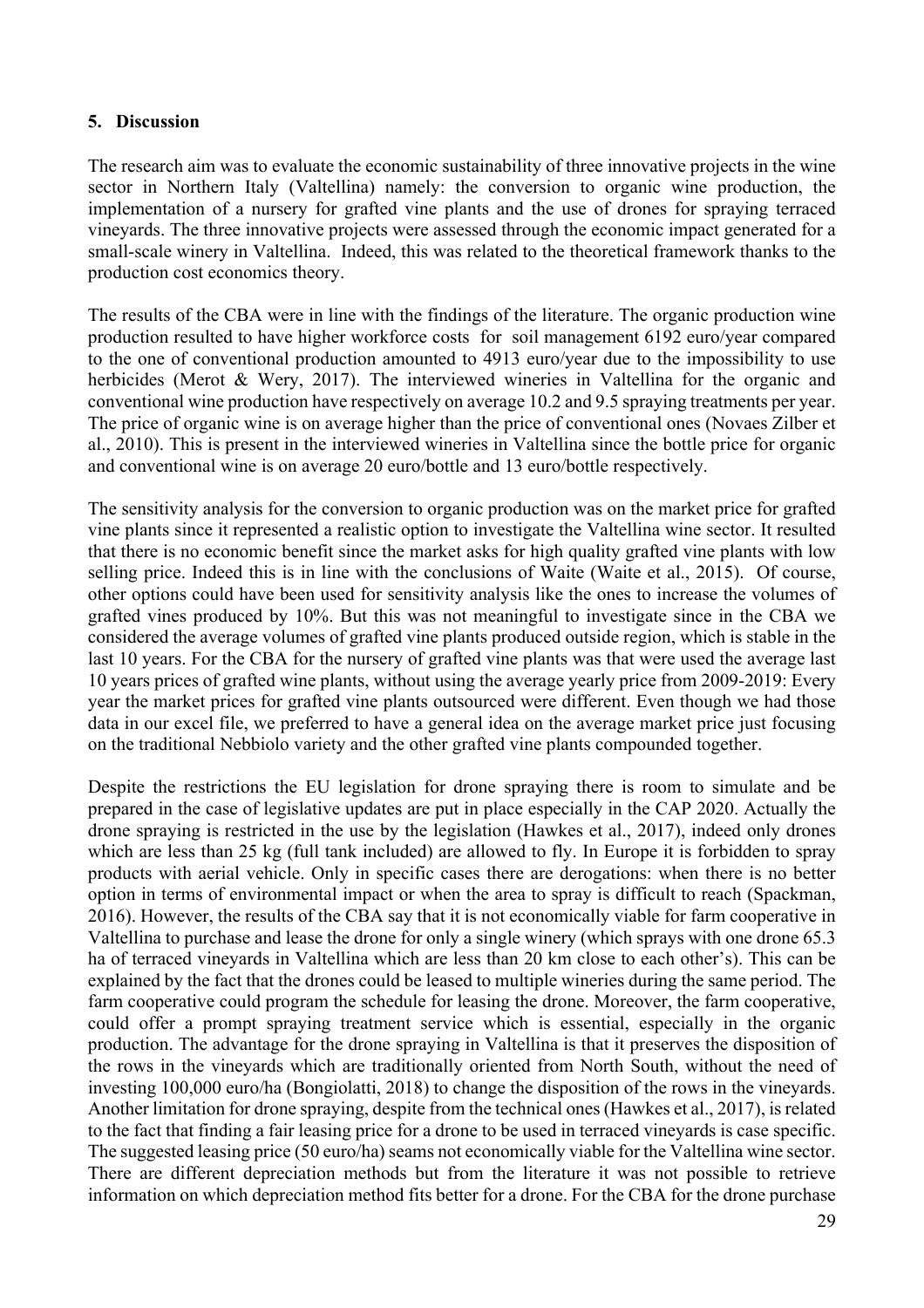is given by the fact that it was chosen to amortize the drone in 15 years with a linear depreciation method. These choices were done according to the fact that the average size of the wineries is 4.6 ha of land and an investment of 20,000 euro cannot be amortized in only 3 years, but this is a supposition looking at the Valtellina context and it is not confirmed by experts or theory grounded.

The environmental effects play a role in every human action however in the three CBA the environmental impact is not included because it would have required a separate and deep study which was out of the scope of this report. The environmental impact for the conventional/ organic conversion could be monetized in the environmental cost of the conventional wine production on soil fertility, biodiversity, air quality. A multicriteria assessment could be considered since it used by researcher to monetize the ratio between inputs and outputs (bad outputs included). However, the main challenge would be how to determine scientifically, the conversion factors between  $CO<sub>2</sub>$ emission and bad outputs produced and shadow prices specifically for wine making production are difficult to calculate and to retrieve from the literature. This would be a target for a new research.

The internal validity is guaranteed by the sample since the data for the organic conversion are taken from a sample of small-scale organic and conventional wineries in Valtellina, with less than thirteen employees and an average of 4.6 ha of vineyards (Table 1). This allowed to have a group that is comparable. To boost the internal validity the three projects were set in the same specific context.

To ensure consistency the voices of the tables are the same for all the small-scale wineries the investigator was the same. Therefore, the investigator triangulation is not present since this is a MSc thesis from a single student, who is the only investigator. Having only one investigator could be a disadvantage since we needed to focus on only one aspect which is the economic effect. We couldn't consider other aspects as the environmental costs which are usually included in the CBA (European Commission, 2014). Maybe having more students investigating on these three projects would have led to different approaches for the CBA, which are present in the literature itself. An advantage of having one investigator is that the investigator had a progressed knowledge of the wine sector in Valtellina. This was helpful during the decision-making process especially for structuring and running the calculation for the CBA and sensitivity analysis.

The replicability of each the three-case study is guaranteed by the presence of structured quantitative tables. Every voice in the Excel tables is listed to highlight the revenues and the costs for the smallscale wineries, the drone company and the nursery of grafted vine plants in Valtellina. The triangulation of the methods of data collection was assessed comparing the data collected in the Excel tables with data from expert elicitation and literature review.

The theory triangulation is not present since the approach adopted pertains to the production cost theory.

In this MSc thesis no statistical generalization is possible due the small sample of interviewed companies in Valtellina (n.16 wineries, n.1 nursery for grafted vine plants, n. 2 drone companies). However, terraced wine area in Europe share the same destiny, having higher production costs and increased vineyards abandonment (Cervim, n.d.). Therefore the results of this study could be applied in other terraced wine region in Italy and outside Italy: "Cinque Terre" (Liguria), *"*Candia dei Colli Apuani" and "Colli di Luni" and "Elba" (Tuscany), "Morgex" (Valle d'Aosta),Lavaux (Switzerland) , Douro (Portugal), Ribeira Sacra Galicia (Spain), Mosel-Saar-Ruwer (Germany) , Wachau and Styria (Austria), Rhône-Alpes and Languedoc Roussillion (France) , Rehinland Pfalz (Germany).

The decision to leave out the taxes paid by the wineries intended as VAT and contribution for the employees' pension fund, can be a limitation. However, these data were not available from the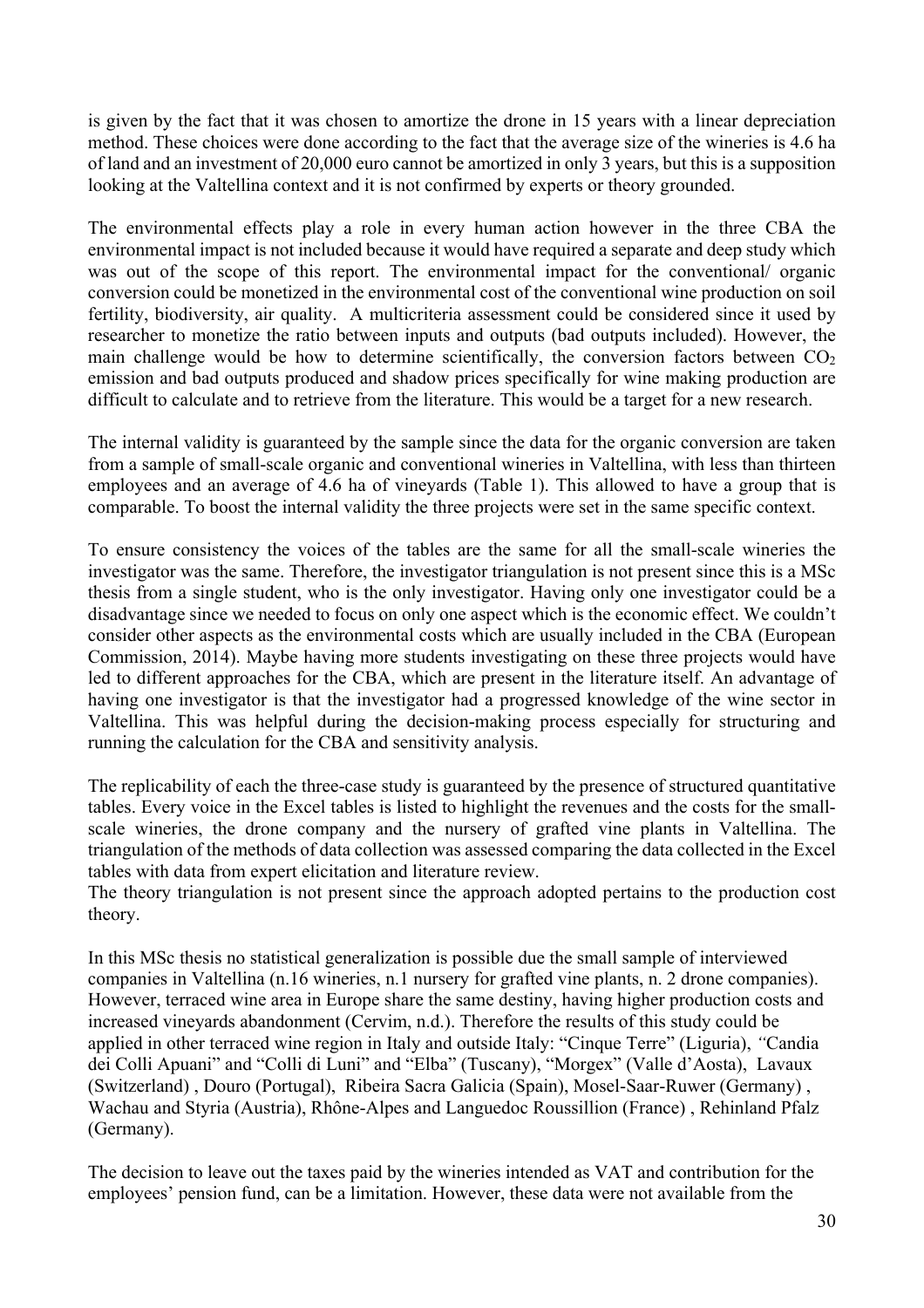companies and the estimation would have been complex and unreliable. Actually, we can say that the three selected projects are investment project, therefore we would have taken into account actual taxes if they were upon the specific investment and not on the general management of the company. Moreover, the taxation system is country specific and we wanted to extend the applicability of those projects to other terraced wine area outside Italy, therefore we preferred not to include the taxes.

A point of discussion for the study is related to the discount rate adopted. The 5% discount rate is chosen as the usual discount rate adopted in investment projects in agricultural sector. This discount rate reflect the low returns in agricultural sector. However, further investigation could be done to see whether a different discount rate could better fit the Italian wine sector and each project. The discount rate entails the uncertainty of an investment so it is time dependent, the longer it is the investment the more uncertain and higher should be the discount rate. The discount rate can entail the difficulties in switching from the management practices of the conventional wine production to the organic wine production. The discount rate can refer to adverse weather condition related to climate change affecting the production yields. Therefore, every year should have its own discount rate for the project, since it is quite of an assumption that the discount rate stays the same for 5 or 15 years in agricultural sector. So, it could be interesting to investigate the economic effect of the three innovative projects with a variable discount rate. This could be a suggestion for further research.

The IRR needed to be calculated using the initial investment and the after taxes cash flow. Our IRR was calculated on the pre-taxes cash flow therefore in some cases the IRR have higher returns like the one ion Table 17. of 69%. Moreover, the benchmark to evaluate whether the IRR was good enough for an investor to invest, is really project and investor specific and we could not establish it. Indeed, further investigation should be done in follow up research. The IRR itself relies on the assumption that yearly PV is reinvested at IRR, which is not really representative of the agricultural sector, it is more plausible to have subsequent returns being reinvested at risk free rate (treasury bonds). However, complex decisions of investment are not to be taken depending only on the CBA results. Indicators can give an insight on which project is worth to invest, but they are not exhaustive, since they cannot take into account the multiples aspects in which the complexity of reality exists. Therefore, the outcomes of my investigation should be considered in this boundaries. The initial idea to use accountancy data from official databases could have been an option. However, official database like AIDA and ORBIS could not provide financial information about the investigated companies since those companies are too small and they are not obliged by the Italian law to publish the financial statements. The calculations are run on the primary collected data which are really context specific and they are not the result of the aggregation of the values as usually done for the financial statements. Since this thesis is based on production costs economics it was necessary to have the marginal production cost and revenues from the interviewed companies. This was helpful to decide on what to run the sensitivity analysis.

The recommendations, if companies decide to invest in organic production, they should find solutions on how to optimize the soil management and spraying treatments in order to reduce the yield losses (Wheeler & Crisp, 2011). The spraying treatments can be reduced by adopting fungiresistant varieties of vine plants which need two spraying treatments a year (Tele Sondrio News, 2019). Therefore, when deciding to replant a vineyard or substitute died vine plants, they should take into account the resistant varieties of vine plants. The results show that, using different discount rate, when the discount rate decreases the NPV increases. Indeed, the discount rate includes the risk of investing in a project. The 2% discount rate is the risk-free rate of the treasury bonds, which is considered as a benchmark for the return on invested capital. While the 5% and 10% discount rate represent slightly more risky investments, since agricultural sector is characterized by possible adverse weather conditions and low margins.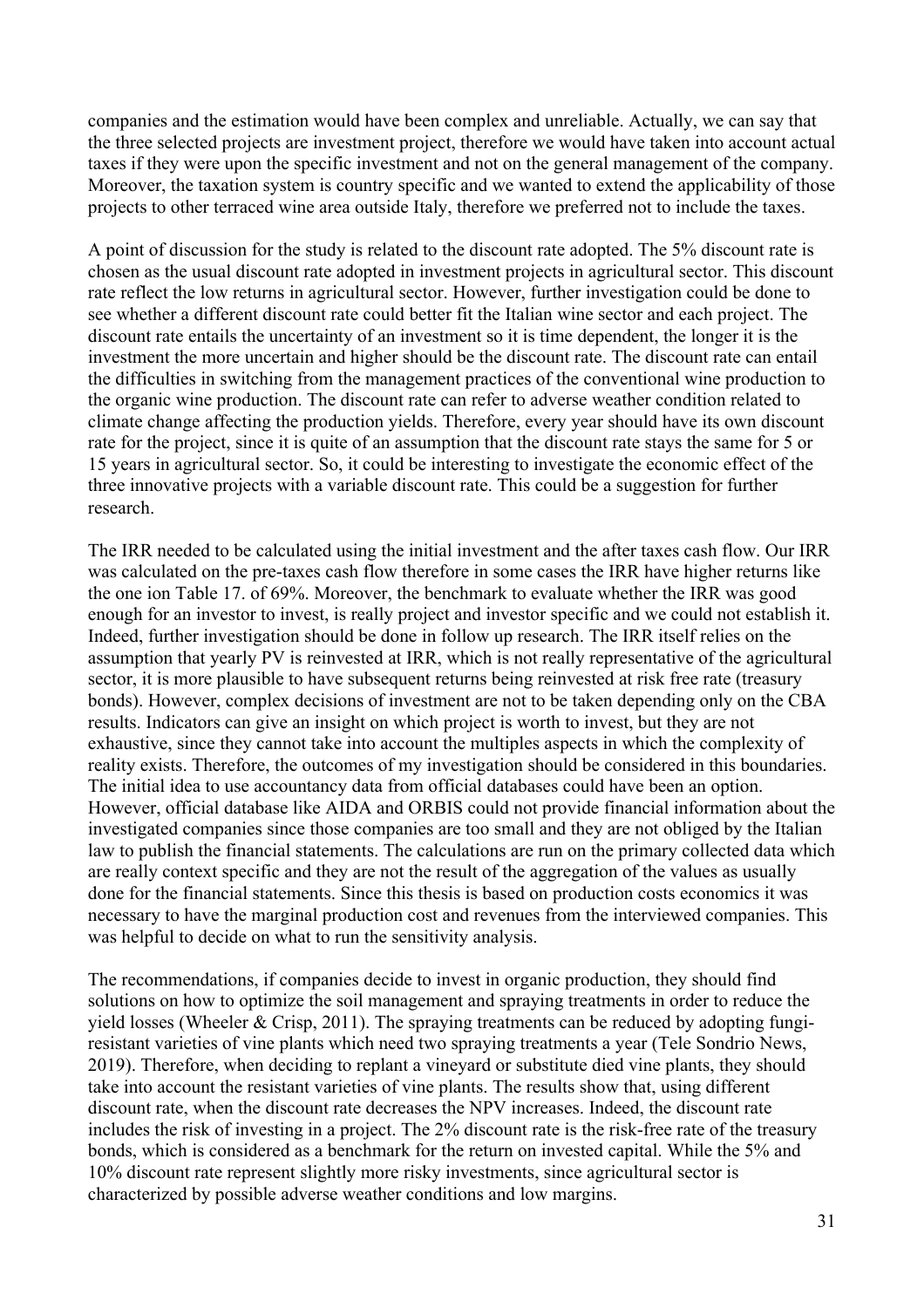The recommendation for the policy for the organic production in Valtellina is that policymakers should take into account the environmental impact of the agricultural production. This will give insights on which project to support not only according to market trends but also considering the environmental costs since every human action has an impact on the environment. There should be a technical consultants in Valtellina who can give advices on organic production in order to decrease the inefficiency in the organic production (e.g. yield losses). The policy makers should support the marketing of the organic products by networking also with other organic producers across the borders like the Swiss organic producers.

The recommendation for the business of drones spraying, in case of drone lease, is that it is crucial to establish a rent price which is economically convenient either for the company that leases the drone either for the company that borrows it. From the calculation we have seen that the rent price of 40 euro/day is not economically sustainable for the company that lease the drone, while the price of 50 euro/ha is not economically sustainable for the winery which uses the drone. The 40 euro/day was taken from a rent price for a machineries in the farm cooperative in Valtellina and the 50 euro/ha was suggested by Aerialclick drone company which does not operate in Valtellina. Therefore, the lease price of the drone is really context specific. Therefore, a convenient rent price should be established for the one who borrows and the one who rents the drones. The introduction of drones for spraying in Valtellina, should be investigated further maybe by including the scenario of a single winery which purchases the drones and leases it to other wineries since it is expected to be an economically viable option.

The recommendation for the policy for drone spraying is that the regulation should evolve with the development of the technology. The actual regulation bans the spraying of phytosanitary products with aerial vehicles, drones included. In that sense, there could be business opportunities with the drone spraying by which safeguarding the safety of the operators and the environment. There should be a distinction for drones which weight less than 25 kg and other bigger aerial vehicles. This will allow drones to avoid limitation for the no flying zone for the drone spraying. The regulation should provide a list of the phytosanitary products approved for the drone spraying as it is now in Switzerland. If the policy would implement the use of technology in agriculture like for drones, this will simplify the agronomic practices in terraced vineyards. A drone can spray 3 ha of terraced vineyards in 1 hour with two operators while for traditional spraying, 24 hours are need to spray 3 ha of vineyards.

The recommendation for the nursery of vine plants is that, of course, for a single small-scale winery satisfying the total demand for grafted vine plants in Valtellina it could be hard from an economic and technical point of view. However, through the cooperation with other wineries in the same area, is possible to set up a nursery for grafted vine plants in Valtellina as suggested by the wine expert of Fojanini Foundation. Currently it is not possible for Valtellina wineries to compete with the prices of nurseries outside region this can be noticed through the data collected from the nursery outside Valtellina which sell grafted vine plants to Farm cooperative in Valtellina at a market price lower than the local marginal production costs of grafted vine plants. The nursery activity is based on economies of scale and it is a competitive market. Indeed, from the results we can see that using the market price for all the varieties of grafted vine plants led to a negative NPV. The only option to make a nursery of grafted vine plants profitable in Valtellina is to sell the grafted vine plants at a higher price than the marginal production costs. This is already demonstrated to be possible by the interviewed nursery in Valtellina. The nursery in Valtellina could also produce the fungi-resistant vine plants for which at the moment there is an experimental field in Valtellina (Tele Sondrio News, 2019). It could be of interest for further research, to investigate how to reduce the marginal production costs of grafted vine plants in Valtellina. A possible option is to invest more in innovative machineries and use less labor. Another option is to assess the implementation of a nursery of vine plants owned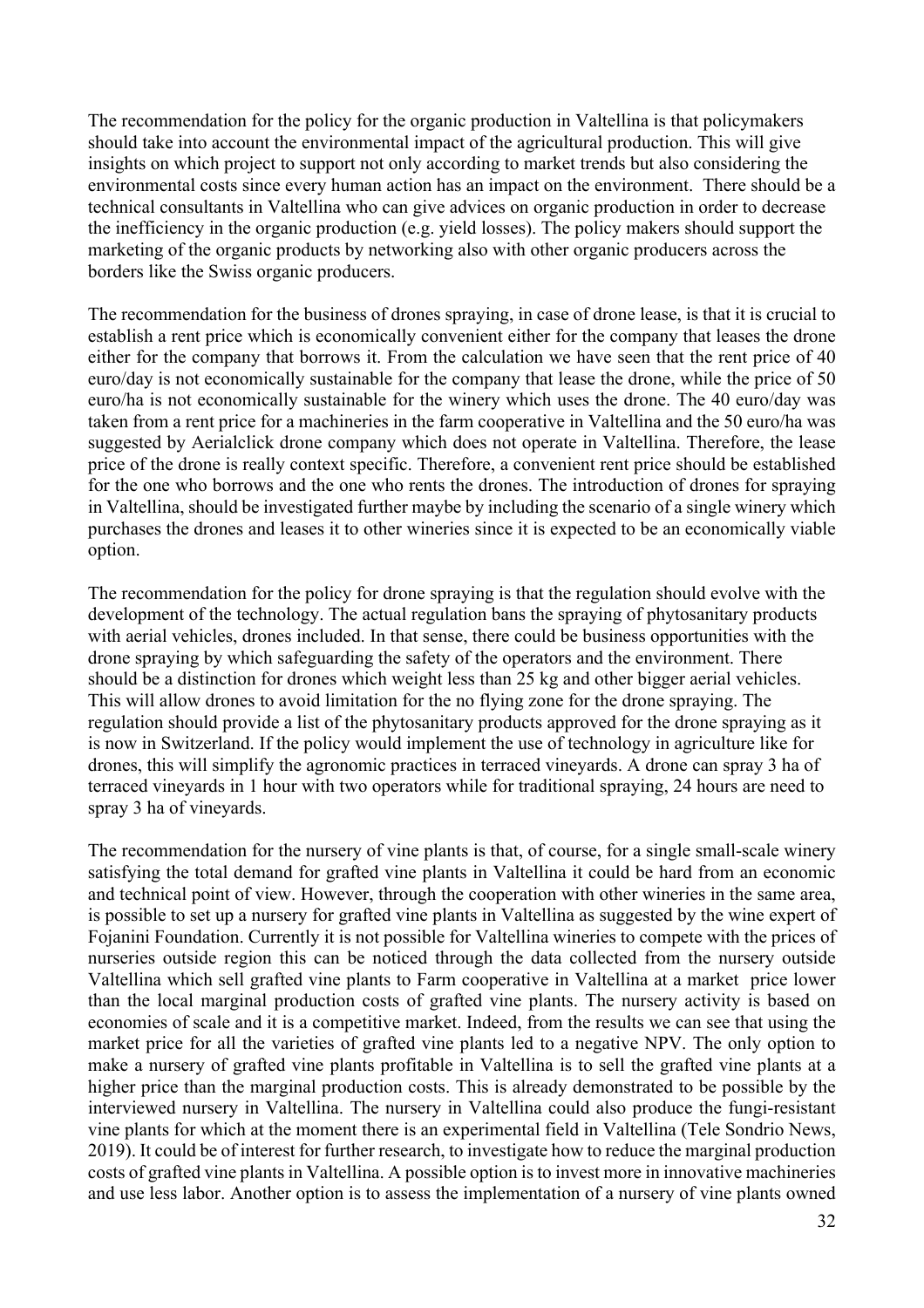and run simultaneously by multiple wineries in Valtellina which want to close the production cycle from the small vine plant to the wine bottle.

The recommendation for the policy is that at nursery level, it should be created a guideline for Good Manufacturing Practices at EU level, in order to guarantee a safe common ground for the production and trading of grafted vine plants across Europe.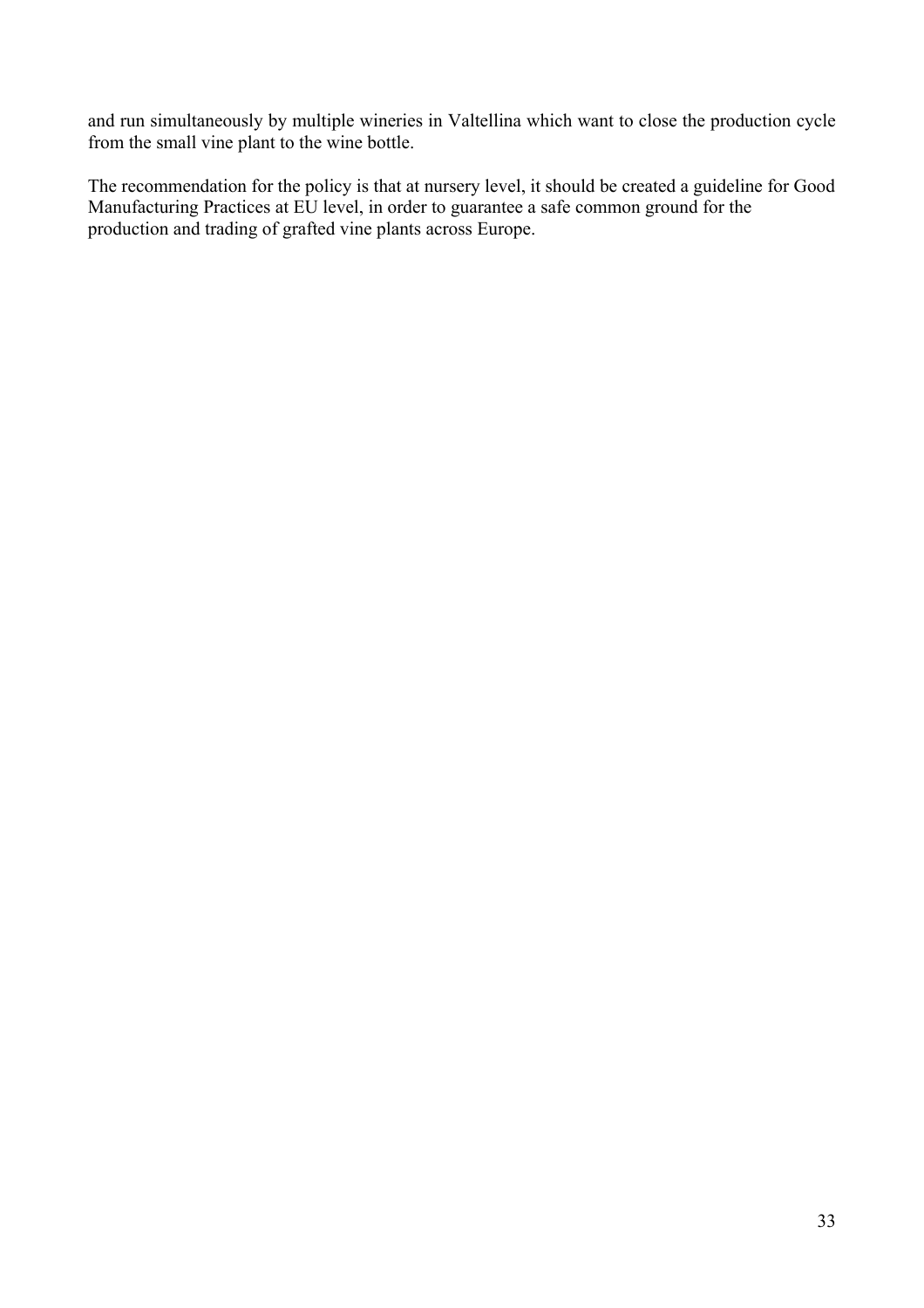### **6. Conclusions**

The aim of this study was to assess whether three innovative projects can be economically sustainable in Valtellina wine sector.

For what concern the economic benefits for the organic production schemes we can conclude that there is economic benefit since the NPV is positive. This is given by the fact that the raise in costs for organic production are compensated by the increased price for organic wine bottles. The organic wine bottles are paid more than conventional ones at least in our sample. The average bottle price for organic wine is 20.38 euro/bottle compared to the average bottle price for the conventional wine which is 13.47 euro/bottle. The organic wine production over 5 years has a positive NPV of 421.215 euro/ha. Also, in the case of increased risk in yield losses or difficulties in switching from conventional to organic wine production the NPV is still positive.

In the project for the implementation of the nursery of vine plants the economic benefit is given foremost by the production of Nebbiolo grafted vine plants since this variety is traditionally present in Valtellina. The nursery for grafted vine plants over 10 years has a positive NPV for Nebbiolo grafted vine plants of 285.262 euro.

The drone spraying simulation which include the purchase of a drone for spraying from a farm cooperative and a leasing of the drone to a single winery in Valtellina resulted in a negative NPV for both the farm cooperative and the winery. The drone rented by a winery from a farm cooperative for 15 years for spraying 65.3 ha of vineyards in an area of 20 km results in a negative NPV: equal to **-** 140.325 euro and -365.847 euro respectively for a rent price of 40 euro/day and 50 euro/ha.

In conclusion, the adoption of innovative projects in Valtellina (North of Italy) wine sector can be economically sustainable especially for the conversion to organic wine production. While the drones spraying has a positive NPV for the farm cooperative with a rent price of 50 euro/ha. The nursery for vine plants has positive NPV only in the case where it is used the selling price and marginal cost for grafted vine plants suggested by the interviewed nursery in Valtellina.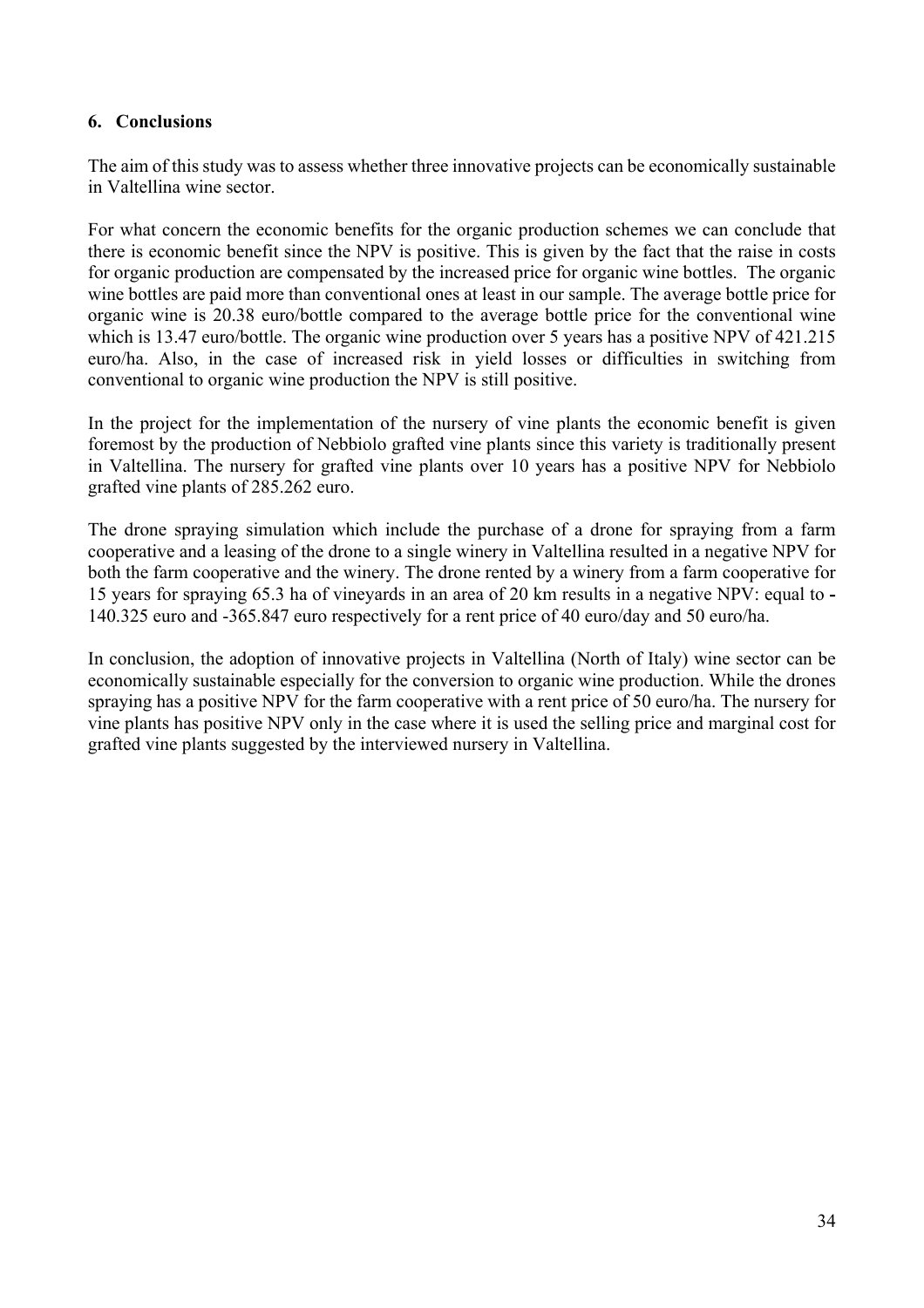#### *References*

- Archibald, S., & Debertin, D. L. (1987). Agricultural Production Economics. In *American Journal of Agricultural Economics* (Vol. 69). https://doi.org/10.2307/1242318
- Assefa, T. T., Kuiper, W. E., & Meuwissen, M. P. M. (2011). The Effect of Farmer Market Power on the Degree of Farm Retail Price Transmission: A Simulation Model with an Application to the Dutch Ware Potato Supply Chain. *Beta Working Paper*, *354*(August), 26p. https://doi.org/10.1002/agr
- Azcárate, T. G., & Terrile, D. (2015). What Do Young People Think About the CAP? An Experiment. *EuroChoices*, *14*(3), 52–57. https://doi.org/10.1111/1746-692X.12100
- Banfi Winery. (2017). Sustainability Report 2017. *Sustainability Report*, 9–144. Retrieved from https://www.velux.com/our-company/sustainability/sustainability report
- Barber, N., Donovan, J., & Dodd, T. (2008). Differences in tourism marketing strategies between wineries based on size or location. *Journal of Travel and Tourism Marketing*, *25*(1), 43–57. https://doi.org/10.1080/10548400802164889
- Bongiolatti, N. (2018). *Valtellina, terra di vite e di vino: La Chiavennasca, la sua gemma più preziosa*. Sondrio, Italy: Lito Polaris.
- Borsellino, V., Galati, A., & Schimmenti, E. (2012). Survey on the innovation in the Sicilian grapevine nurseries. *Journal of Wine Research*, *23*(1), 1–13. https://doi.org/10.1080/09571264.2012.668853
- Boselli, M., Tempesta, G., & Fiorilo, M. (2014). Nursery production: A tool for assessing vineyard evolution. *BIO Web of Conferences*, *3*, 03012. https://doi.org/10.1051/bioconf/20140303012
- Cervim. (n.d.). Mountain terraced and steep slope wine-growing areas associates of CERVIM. Retrieved December 5, 2019, from http://www.cervim.org/en/areas-wine-growingmountain.aspx
- Consorzio Tutela Vini di Valtellina. (n.d.). Winemakers associated with the Consortium.
- Coolsaet, B. (2015). *Towards an agroecology of knowledges : Recognition as cognitive justice in farming Europe*. (21), 1–16.
- Cyr, D., Kushner, J., & Ogwang, T. (2012). The size distribution of California's north coast wineries: 1984-2009. *International Journal of Wine Business Research*, *24*(1), 6–18. https://doi.org/10.1108/17511061211213747
- D'Amico, M., Di Vita, G., & Monaco, L. (2016). Exploring environmental consciousness and consumer preferences for organic wines without sulfites. *Journal of Cleaner Production*, *120*, 64–71. https://doi.org/10.1016/J.JCLEPRO.2016.02.014
- Dabbert, S., & Oberhofer, J. (1990). Organic viticulture in West Germany. *American Journal of Alternative Agriculture*, *5*(3), 106–113. https://doi.org/10.1017/S0889189300003404
- Dainelli, Francesco ; Daddi, T. (2018). *Does an organic strategy pay ? An explanatory study of the Italian wine industry*. (1995). https://doi.org/10.1108/BFJ-01-2019-0059
- Đurić, K., Kuzman, B., & Prodanović, R. (2019). Support to young farmers through agricultural policy measures: The experience of the EU and Serbia. *Ekonomika Poljoprivrede*, *66*(1), 237– 249. https://doi.org/10.5937/ekopolj1901237d
- Erjavec, E., Lovec, M., Juvančič, L., Šumrada, T., & Rac, I. (2018). *Requested by the AGRI committee Research for AGRI Committee – The CAP Strategic Plans beyond 2020: Assessing the architecture and governance issues in order to achieve the EU-wide objectives*. (October 2018).

European Commission. (2013). *CAP Reform – an explanation of the main elements. MEMO*.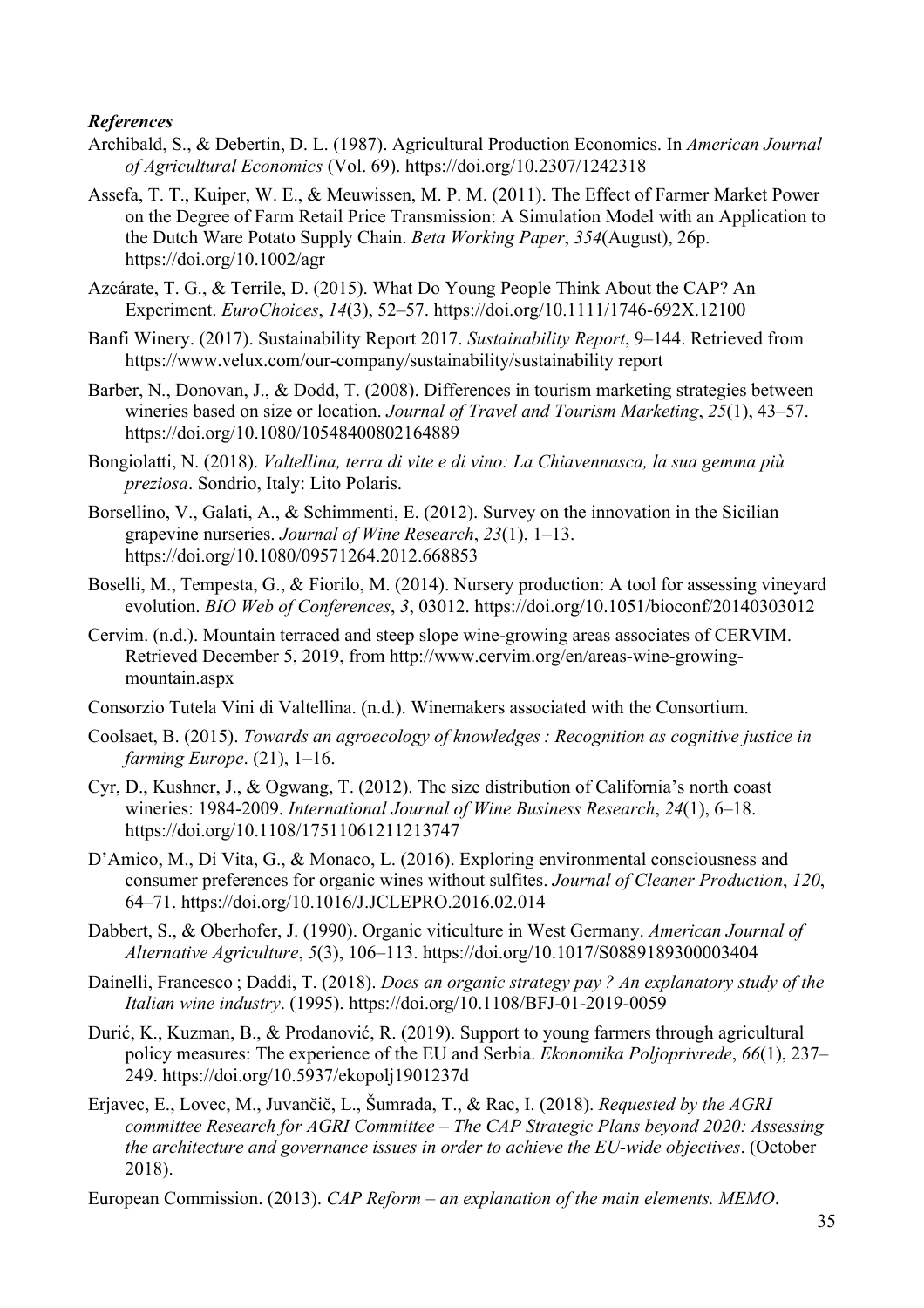- European Commission. (2014). Guide to Cost-benefit Analysis of Investment Projects: Economic appraisal tool for Cohesion Policy 2014-2020. In *Publications Office of the European Union*. https://doi.org/10.2776/97516
- Garbellini, Lisa; Zecca, S. (2008). *L'area di indagine*. Retrieved from http://www.irealp.it/18,Projects.html
- García, C. (2012). Designing and implementing more effective Integrated Early Warning Systems in mountain areas: a case study from Northern Italy. *Revue de Géographie Alpine*, (100–1), 0– 12. https://doi.org/10.4000/rga.1679
- Gillespie, A. (2015). *FAA gives approval to pesticide-spraying drone Author ( s ): Alison Gillespie Source : Frontiers in Ecology and the Environment , Vol . 13 , No . 5 ( June 2015 ), p . 236 Published by : Wiley on behalf of the Ecological Society of America Stable URL : htt*. *13*(5), 236.
- Gramaje, D., & Di Marco, S. (2015). Identifying practices likely to have impacts on grapevine trunk disease infections: a European nursery survey. *Phytopathologia Mediterranea*, *54*(2), 313–324. https://doi.org/10.14601/Phytopathol
- Hawkes, L., Farm, S., & Mar, C. (2017). *Drone use in agriculture expected to grow quickly*. 1–4.
- Hecker, E. G. B. (2019). Internet of Food and Farm 2020. Retrieved from https://www.iof2020.eu/
- ISMEA. (2008). *Aspetti strutturali e di mercato nel comparto dei vini DOC-DOCG*.
- Kashkarov, A., Diordiiev, V., Sabo, A., & Novikov, G. (2018). Semi-autonomous drone for agriculture on the tractor base. *Acta Technologica Agriculturae*, *21*(4), 149–152. https://doi.org/10.2478/ata-2018-0027
- Lanfranchi, M., Pascale, A. D. E., & Giannetto, C. (2018). *Innovations in agricultural enterprises: A study of small size wineries located in Valle del Mela, Sicily*. *20*, 335–343.
- Lewis, M., Kubota, C., Tronstad, R., & Son, Y. J. (2014). Scenario-based cost analysis for vegetable grafting nurseries of different technologies and sizes. *HortScience*, *49*(7), 917–930.
- López-García, D., Calvet-Mir, L., Di Masso, M., & Espluga, J. (2019). Multi-actor networks and innovation niches: university training for local Agroecological Dynamization. *Agriculture and Human Values*, *36*(3), 567–579. https://doi.org/10.1007/s10460-018-9863-7
- Martini, M., Botti, S., Marcone, C., Marzachì, C., Casati, P., Bianco, P. ., ... Bertaccini, A. (2002). Genetic variability among flavescence dorée phytoplasmas from different origins in Italy and France. *Molecular and Cellular Probes*, *16*(3), 197–208. https://doi.org/10.1006/MCPR.2002.0410
- Merot, A., & Wery, J. (2017). Converting to organic viticulture increases cropping system structure and management complexity. *Agronomy for Sustainable Development*, *37*(3). https://doi.org/10.1007/s13593-017-0427-9
- Michiel, K., & Yuca, W. (2014). *Small-scale farmers, certification schemes and private standards: is there a business case?Costs and Benefits of certification and verification systems for smallscale producers in cocoa, coffee, cotton, fruit and vegetable sectors.* Retrieved from https://edepot.wur.nl/336063
- Murada, G. (2017). Giardini di pietra. Retrieved September 10, 2019, from http://www.adfontes.it/tis/20170408gm.pdf
- Novaes Zilber, S., Friel, D., & Felipe Machado do Nascimento, L. (2010). Organic wine production: the case of Bodega Colomé in Argentina. *International Journal of Wine Business Research*, *22*(2), 164–177. https://doi.org/10.1108/17511061011061720
- Pascual, J. A., Ceglie, F., Tuzel, Y., Koller, M., Koren, A., Hitchings, R., & Tittarelli, F. (2018).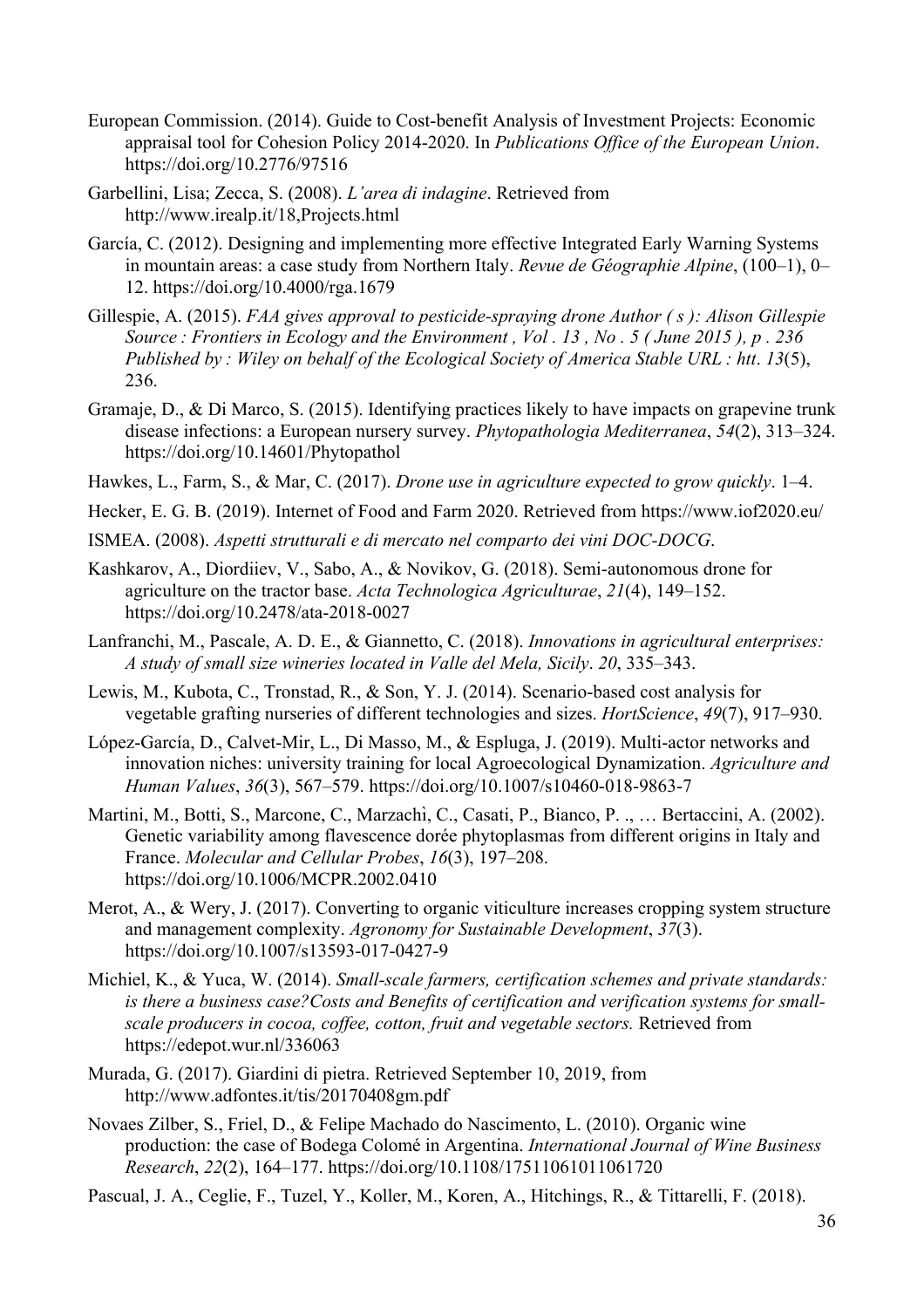Organic substrate for transplant production in organic nurseries. A review. *Agronomy for Sustainable Development*, *38*(3). https://doi.org/10.1007/s13593-018-0508-4

- Perlik, M., & Membretti, A. (2018). Migration by Necessity and by Force to Mountain Areas: An Opportunity for Social Innovation. *Mountain Research and Development*, *38*(3), 250. https://doi.org/10.1659/mrd-journal-d-17-00070.1
- Pintos, C., Redondo, V., Costas, D., Aguìn, O., & Mansilla, P. (2018). Fungi associated with grapevine trunk diseases in nursery-produced Vitis vinifera plants. *Phytopathologia Mediterranea*, *57*(3), 407–424. https://doi.org/10.14601/Phytopathol
- Pisciotta, A., Fazio, G., Barbagallo, M. G., & Di Lorenzo, R. (2016). Alternative nursery propagation for vineyards establishment. *Acta Horticulturae*, *1136*, 137–144. https://doi.org/10.17660/ActaHortic.2016.1136.19
- Provost, C., & Pedneault, K. (2016). The organic vineyard as a balanced ecosystem: Improved organic grape management and impacts on wine quality. *Scientia Horticulturae*, *208*, 43–56. https://doi.org/10.1016/j.scienta.2016.04.024
- Puleo, T. J. (2012). *The Valtellina and UNESCO* (L. Books, Ed.). Retrieved from https://books.google.nl/books/about/The Valtellina and UNESCO.html?id=TL9M5XrS33UC &redir\_esc=y
- Reinecke, A. J., Albertus, R. M. C., Reinecke, S. A., & Larink, O. (2008). The effects of organic and conventional management practices on feeding activity of soil organisms in vineyards. *African Zoology*, *43*(1), 66–74. https://doi.org/10.3377/1562-7020(2008)43[66:teooac]2.0.co;2
- Rooij, S. De. (2004). Young farmers in Europe : opting for innovation. *LEISA Magazine*, 22–24. Retrieved from http://www.agriculturesnetwork.org/magazines/global/new-generation-offarmers/young-farmers-in-europe
- Sarri, D., Martelloni, L., Rimediotti, M., Lisci, R., Lombardo, S., & Vieri, M. (2019). Testing a multi-rotor unmanned aerial vehicle for spray application in high slope terraced vineyard. *Journal of Agricultural Engineering*, *50*(1), 38–47. https://doi.org/10.4081/jae.2019.853
- Spackman, P. (2016). Farming from the skies is agronomic game-changer Farmers Weekly. *Farmers Weekly*, 30–32. Retrieved from http://www.fwi.co.uk/arable/farming-skiesagronomic-game-changer.htm
- Stuiver, M., Leeuwis, C., & Van der Ploeg, J. D. (2004). The power of experience: Farmers' knowledge and sustainable innovations in agriculture. *Seeds of Transition: Essays on Novelty Production, Niches and Regimes in Agriculture*, 93–118.
- Tele Sondrio News. (2019). *Vitigni resistenti. Alla Fojanini nuova sostenibilità ambientale*. Retrieved from https://www.youtube.com/watch?v=\_ET90Ko3nOk&feature=emb\_logo
- Torquati, B., Giacchè, G., & Venanzi, S. (2015). Economic analysis of the traditional cultural vineyard landscapes in Italy. *Journal of Rural Studies*, *39*, 122–132. https://doi.org/10.1016/J.JRURSTUD.2015.03.013
- Vermeir, I., & Verbeke, W. (2006). Sustainable food consumption: Exploring the consumer "attitude - Behavioral intention" gap. *Journal of Agricultural and Environmental Ethics*, *19*(2), 169–194. https://doi.org/10.1007/s10806-005-5485-3
- Waite, H., Whitelaw-Weckert, M., & Torley, P. (2015). Grapevine propagation: Principles and methods for the production of high-quality grapevine planting material. *New Zealand Journal of Crop and Horticultural Science*, *43*(2), 144–161. https://doi.org/10.1080/01140671.2014.978340

Wheeler, S. A., & Crisp, P. (2011). Going organic in viticulture: A case-study comparison in Clare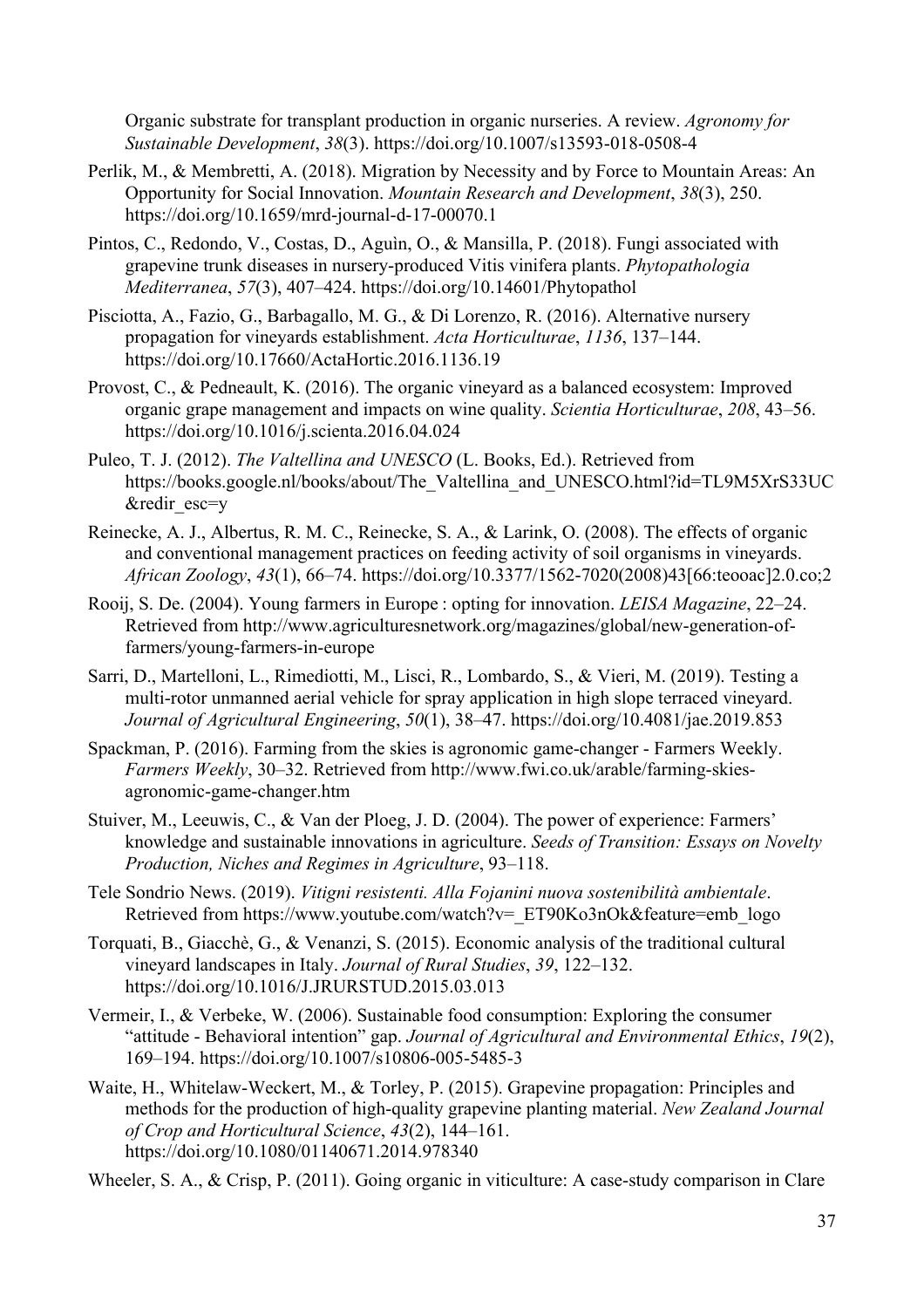Valley, South Australia. *Australasian Journal of Environmental Management*, *18*(3), 182–198. https://doi.org/10.1080/14486563.2011.583206

Zamanidis, P., Paschalidis, C., Maltabar, L., & Vasiliadis, S. (2013). Effect of the Substrates on the Production of Engrafted Vine Cuttings in Heated Greenhouses. *Communications in Soil Science and Plant Analysis*, *44*(16), 2488–2495. https://doi.org/10.1080/00103624.2013.803571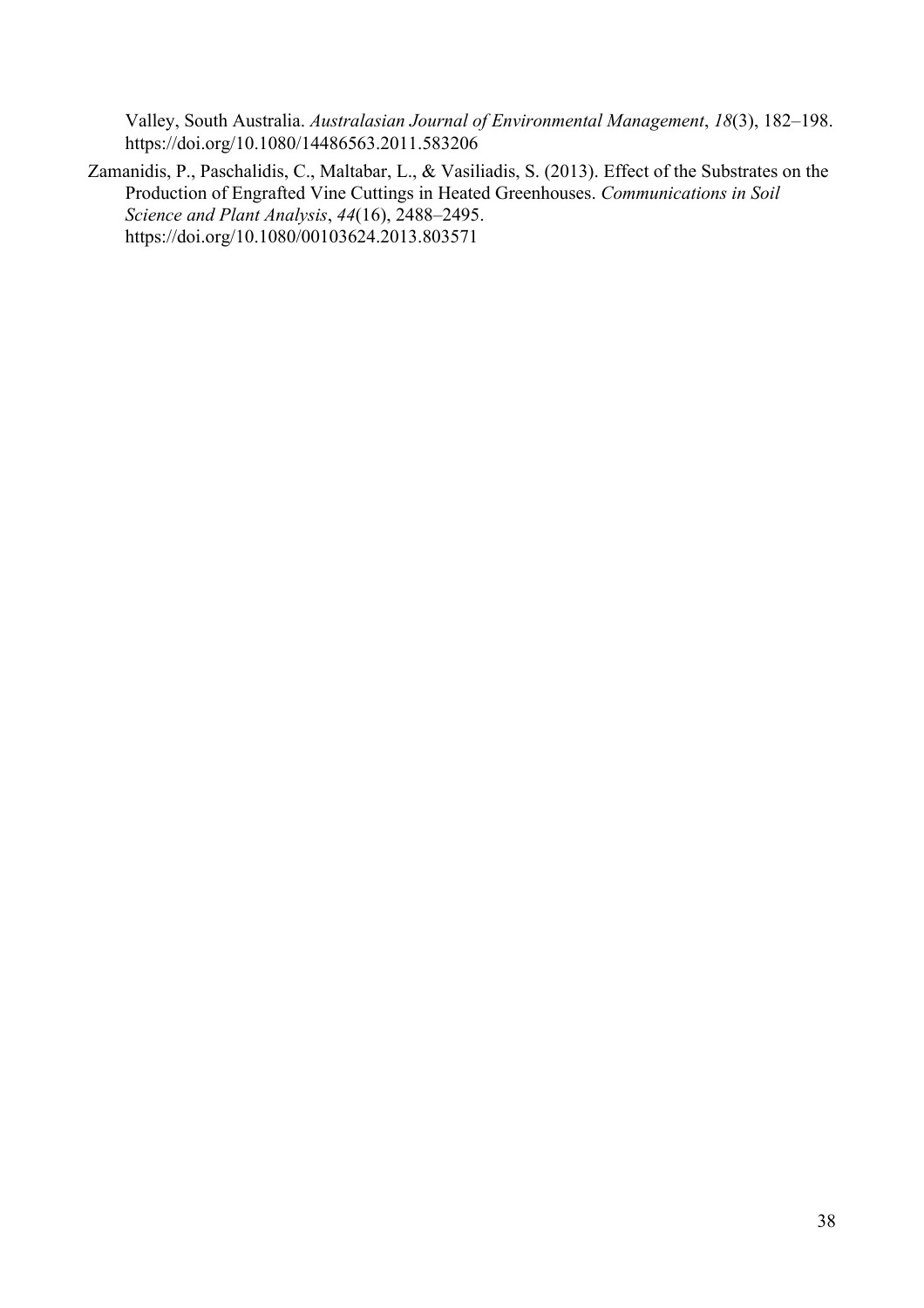## **Appendix**

**Appendix 1**: *Structured questionnaire for the small-scale wineries with closed-ended questions about organic certification schemes in wine production*

What is the year of the foundation of the winery? In what year did you start the conversion to organic? What is the average age of the workforce in the winery? How many hectares of vineyards do you cultivate (ha)? What is the duration of the conversion to organic wine production (years)? How much workforce do you have in your company? How many company's owners are there in your company? What is the average cost of the workforce in your vineyard (euro/hour)? What is the average cost of the workforce in your wine cellar (euro/hour)? What is the total amount of hours per year that are spent in the vineyards (hours/ha)? What is the total amount of hours per year that are spent in the wine cellar? What is the total amount of hours per year that is spent on bureaucracy practices? What is the cost of the workforce for record-keeping (euro/year)? What is the cost for the workforce for the phytosanitary treatments in the vineyard (euro/year/ha)? How many hours are spent for the phytosanitary treatment in the vineyard per hectares (hours/ha)? How many phytosanitary treatments are done in the vineyards per year? How many hectares of organic vineyards are there in your winery? What are the administrative/record keeping/bureaucracy costs? What are the insurance costs for the vineyards (euro/year)? What is the insurance cost for wine cellar's civil responsibility (euro/year)? What is the average production yield (kg of wine grapes/ha)? What is the price for wine grapes (euro/kg)? How many hours do you spend on audits in a year (hours/year)? How much are the updating costs for the workforce per year (euro/hour)? How many hours do you spend on the workforce's updating sessions per year (hours/year)? How much does the external consulting cost (euro/hour)? What is the name of the winery? How many external consulting hours are done in your company (hours/year)? How much does your company spend yearly on phytosanitary products (euro/year)? What is the value of your property (euro/ $m^2$ )? How much organic subsidy do you get (euro/ha/year)? Can you estimate the environmental impact costs (euro/ha)? Do you analyse the biodiversity in your vineyards? Do you analyse the soil fertility in your vineyards? How much does it cost the soil fertility analysis (euro/una tantum)? Do you analyse the water quality in the vineyards and the wine cellar? Do you have data about the greenhouse gas emission of your production activity (from the vineyard to the cellar)? How much sulphur dioxide do you use in the wine cellar (mg/hl)? How much copper do you use in the vineyards (kg/ha/year)? How much sulphur do you use in the vineyard? Can you list the market in which you sell your bottles? Can you list the sales channels that you use? How many revenues do you have (euro/year)? How many pesticides do you use (kg/ha/year)?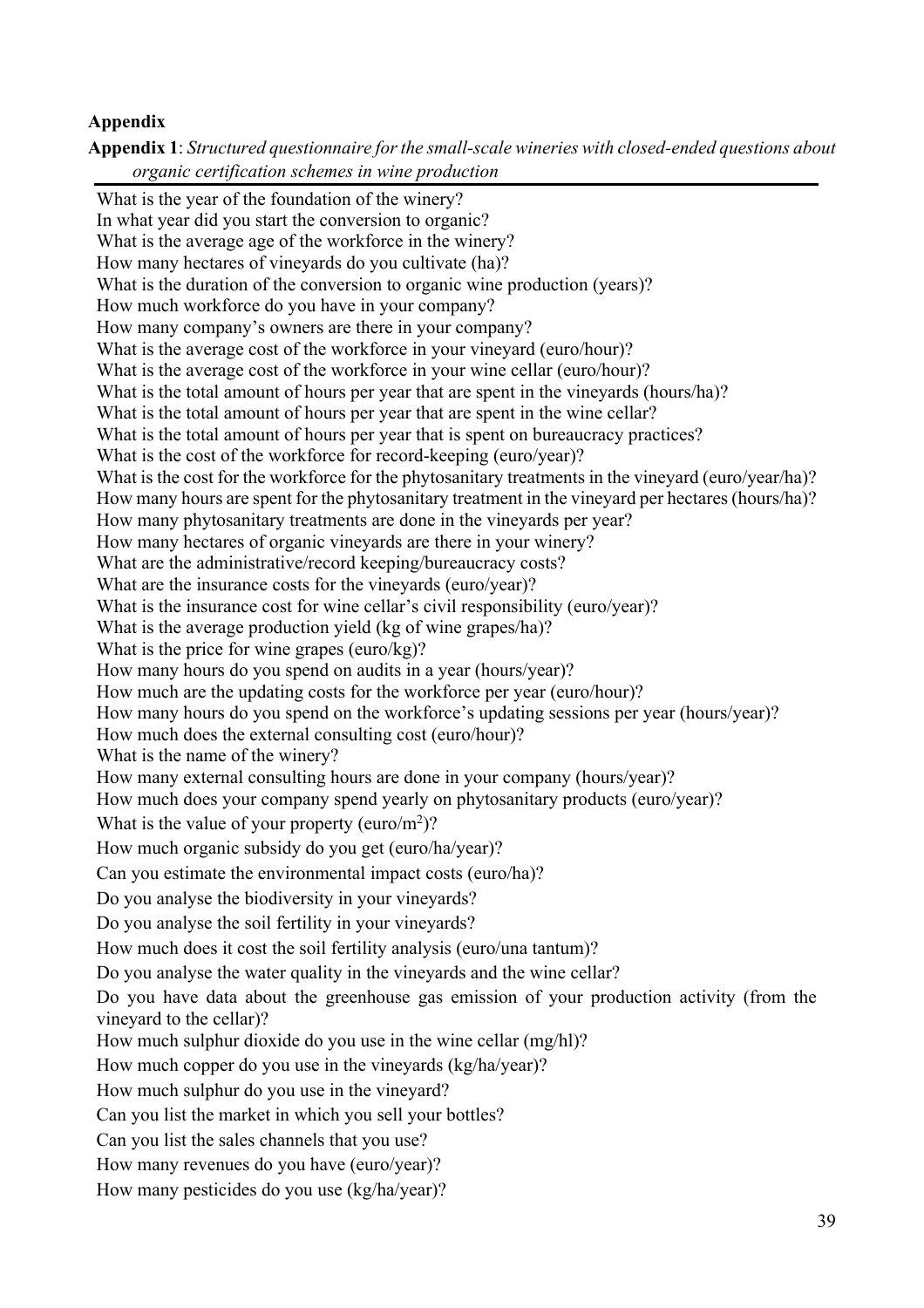How much mineral sulphur do you use (g/hl/year)? How much is the employees' salary (euro/year) How many hours does your workday last (hours/day)? How many days do you spend in a year on work (workdays/year)? Can you tell me the average bottle price (euro/bottle)? How many of your bottles are labelled organic? What is the total number of different labels in your wine production? How many bottles do you produce in a year (number of bottles/year)? How many kgs of grape do you produce in a year (kg of wine grapes/year)? How much family labour do you have in your company? How much machinery maintenance costs (euro/year) do you have per year? How many grafted vines are planted per year in your vineyards? How much do you pay for each grafted vine plant (euro/grafted vine plant)? How much organic fertilizers. Do you use in the vineyards (kg/ha)? How many litres of gasoil do you use in a year? What is the price for the gasoil (euro/litre)? What is the annual cost for the organic fertilisers? What are the annual transport costs from the vineyards to the wine cellar or to the selling point (euro/year)? How many days do you spend on pruning in a year (days/year)? How many hours in a day do you spend for pruning (days/year)? How many pruning costs do you have in a year (euro/year)? How many days are spent on soil management in a year (days/year)? How many hours in a day do you spend on soil management (hours/day)? How much soil management costs does your company have (euro/year)? What is the average price for the workforce for mowing (euro/hour)? How many numbers of mowing session do you do per year (euro/year)? How much is on average the water usage's bill for the wine cellar (euro/year)? How much are on average the electric bill costs in the wine cellar (euro/year)? How much is the processing cost from the wine grapes to the wine (euro/year)? How much was the initial investment in the firm (euro)? How much is on average the annual investment in the firm (euro/year)? How much are the total taxation costs for your company (euro/year)? How much is the cost of equity (euro)? How much equity does your company have (euro)? How much debt does your company have (euro)? How much is on average your cost of debt (euro)? How many suppliers of conventional and organic wine grapes do you have? How many suppliers of ONLY organic wine grapes do you have? How much does the harvesting workforce cost (euro/year)? How much does the analysis of the residues in the wine cost (euro/year)? How much does the Valoritalia's counterfoil cost (euro/counterfoil)? How much does the external bottler cost (euro/year)? How many workforces do follow the updating sessions a year?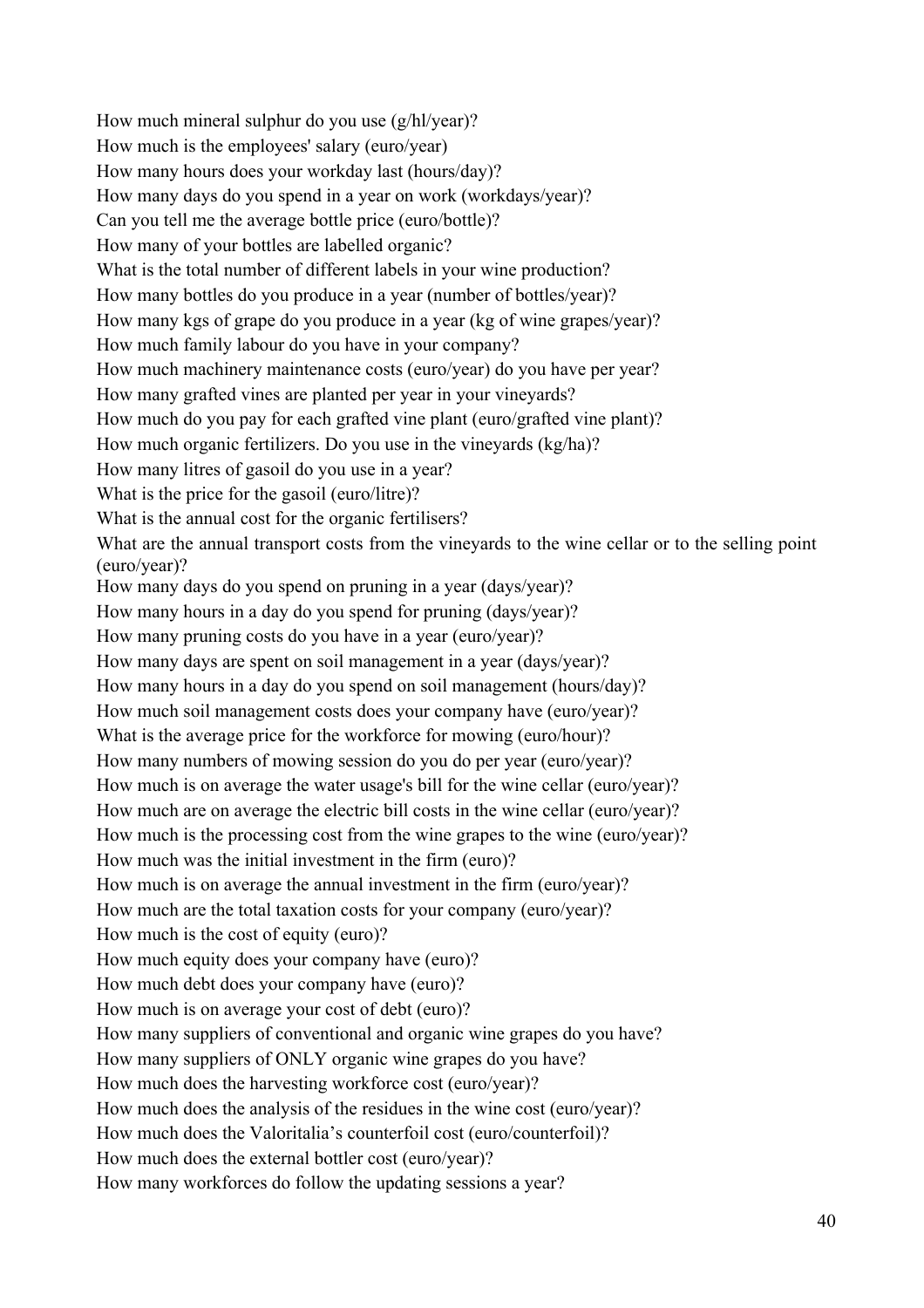Can you list the vineyards machinery that you own? Can you list the wine cellar machinery that you own? When did you purchase each of these machineries (year)? What was the purchase price of the machinery (euro)? How many hours per year do you use those machinery? What is the salvage value of each of those machinery (euro)? How many years from the purchase do you expect those machinery will last (year)?

**Appendix 2:** *Structured questionnaire for the nursery of vine plants with closed-ended questions about the nursery for vine plants*

How many scions do you produce per year (number of scions/year)? How many rooted grafts do you produce per year (number of rooted grafts/year)? How many rootstocks do you produce per year (number of rootstocks/year)? How many mother plants do you produce per year (number of mother plants/year)? How much does the mechanical explant of rooted graft cost (euro/year)? How much does the labelling of rooted grafts cost (euro/year)? What is the average cost of the water bill (euro/year)? How much does it cost to collect the rootstock (euro/year)? How much does the cleaning of the rootstock cost (euro/year)? What are the costs of the workforce for the anti-downy and powdery mildew fungicide spraying (euro/year)? What is the purchase cost for the fungicide (euro/year)? What is the cost for the anti-rot agent (euro/year)? What is the cost of the workforce for the grafting (euro/year)? What is the cost for the machinery maintenance (euro/year)? What are the updating costs for the workforce (euro/year)? What is the cost for the gasoil (euro/year)? What is the cost for the first-choice rootstock price (euro/plant) VAT at 10% included? What is the cost for the second-choice rootstock price (euro/plant) VAT at 10% included? What is the cost for the red paraffin wax (euro/year)? What is the cost for the hormonal rooting agent (euro/year)? What is the cost for the sawdust (euro/year)? What is the cost for "Agriperlite" (euro/year)? What is the cost of the wood box(euro/year)? What is the cost for the rooted graft cleaning (euro/year)? What is the renting cost for the cellar (euro/year)? What is the cost for the green wax (euro/year)? What is the cost of the workforce for irrigation (euro/year)? What is the cost for the mulching towel (euro/year)? What are the soil management costs (euro/year)? What are the costs for the workforce for spraying treatments (euro/year)? What is the number of treatments/year? What is the cost for the workforce for planting the cuttings (euro/year)? What is the workforce cost per hour (euro/hour)? What are the costs for the cleaning of the weeds (euro/year)?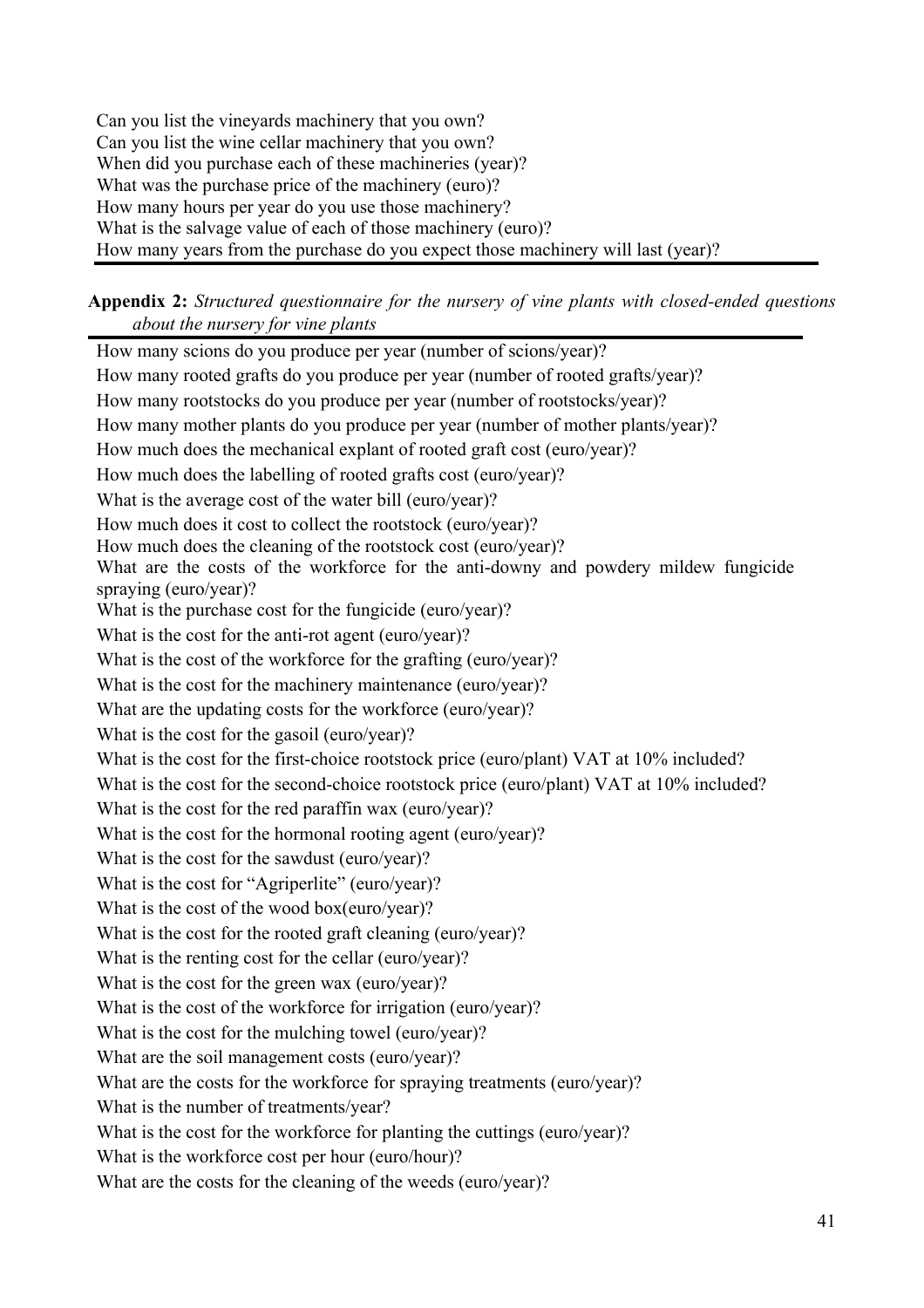What is the cost for the herbicide (euro/year)? What are the costs for the lopping (euro/year)? What is the cost for the clearance of the rooted graft (euro/year)? What are the revenues of the nursery (euro/year)? What is the cost for the tying of the rooted graft (euro/year)? What are the workforce costs for dispensing sand filling in the wooden boxes (euro/year)? What are the sand costs (euro/year)? How many heads of the company do you have? Which is the yield of the rootstocks  $(\%)$ ? How much are the costs for the plastic bags for the scion (euro/year)? How much are the bureaucracy costs (euro/year)?

**Appendix 3**: Structured questionnaire for the drones spraying company with closed-ended questions about drones spraying

What is the purchase price for the drone BLY-C model (euro)?

What are the maintenance costs for the drone (euro/year)?

What are the costs for the nozzles substitution (euro/year)?

What is the cost of the substitution of the drone battery (euro)?

What is the average duration of the drone battery (number of recharges)?

What is the duration for the charging of the drone (hours)?

What is the battery life (minutes)?

What is the typology of the battery?

What is the maximum speed for the drone (km/h)?

What is the optimal velocity to have a balanced ratio of coverage and treatment duration (km/h)?

What is the manageable area to be treated in the terraced vineyard (hectares/day)?

What is the capacity of the fuel tank (litres)?

What is the weight of the drone BLY-C model with the empty fuel tank batteries included (kg)?

What is the cost of leasing the drone (euro/year)?

What is the cost of having a good quality GPS network (euro)?

What is the quality for the GPS network in Valtellina from a scale of 1 (really bad) to 5 (really good)?

What is the bureaucracy cost for a company that uses the drone for spraying?

What are the costs for the workforce who run the software before, during and after the spraying treatment?

How many hectares/day can be covered with a drone spraying treatment in a terraced vineyard in Valtellina (ha/day)?

Do you do the training for the personnel of other companies?

How much does the training for the drone spraying cost (euro)?

What is the insurance cost for the drone (euro/year)?

What is the cost for civil responsibility insurance for the use of the drone (euro/year)?

What is the cost for the phytosanitary licence (euro/year)?

What is the coverage efficacy of the drones spraying in terraced vineyards (litres/ha)?

What is the water-consumption concerning the use of manual spraying (litres/ha)?

What is the water-consumption concerning the air blast sprayer (litres/ha)?